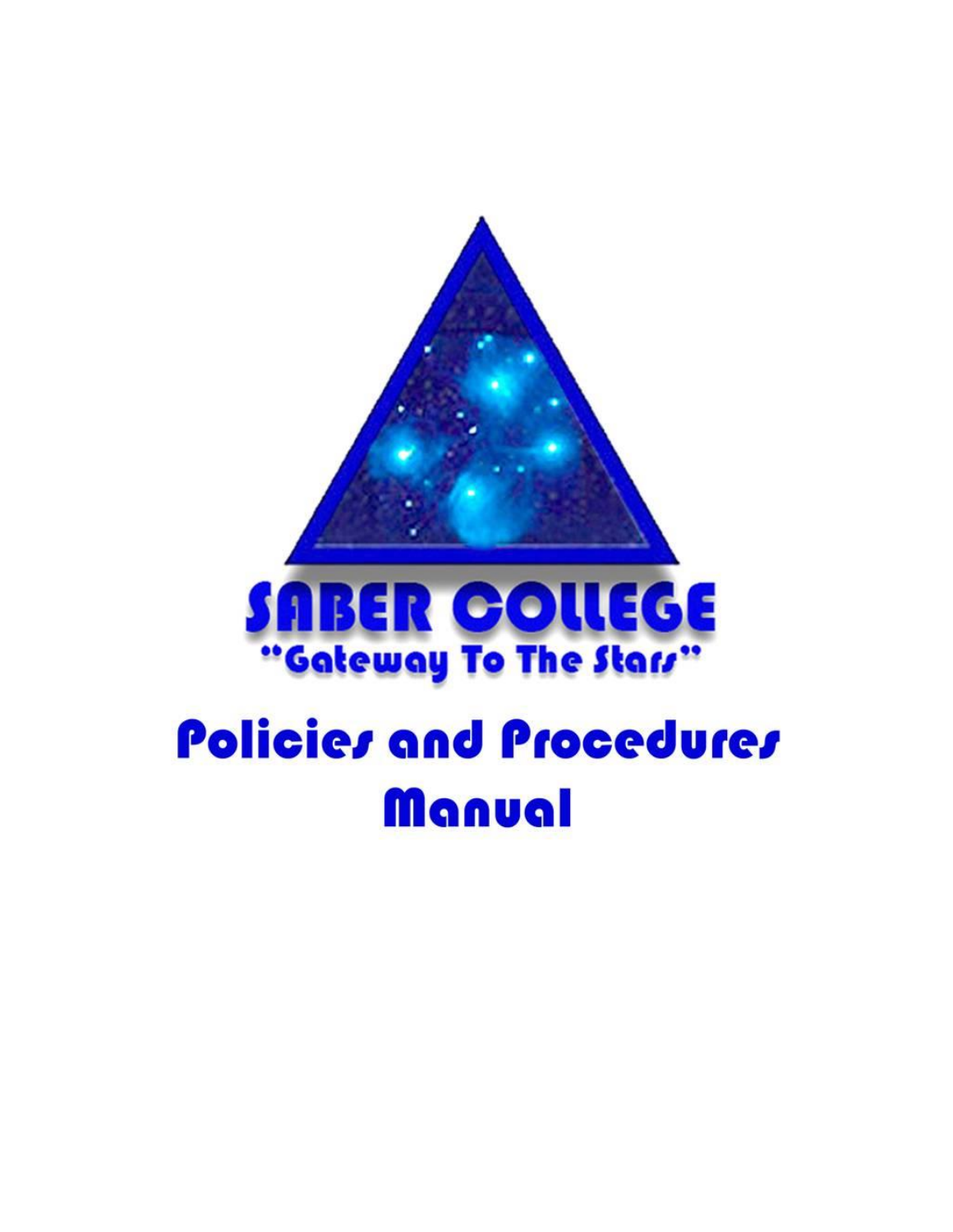### **TABLE OF CONTENTS**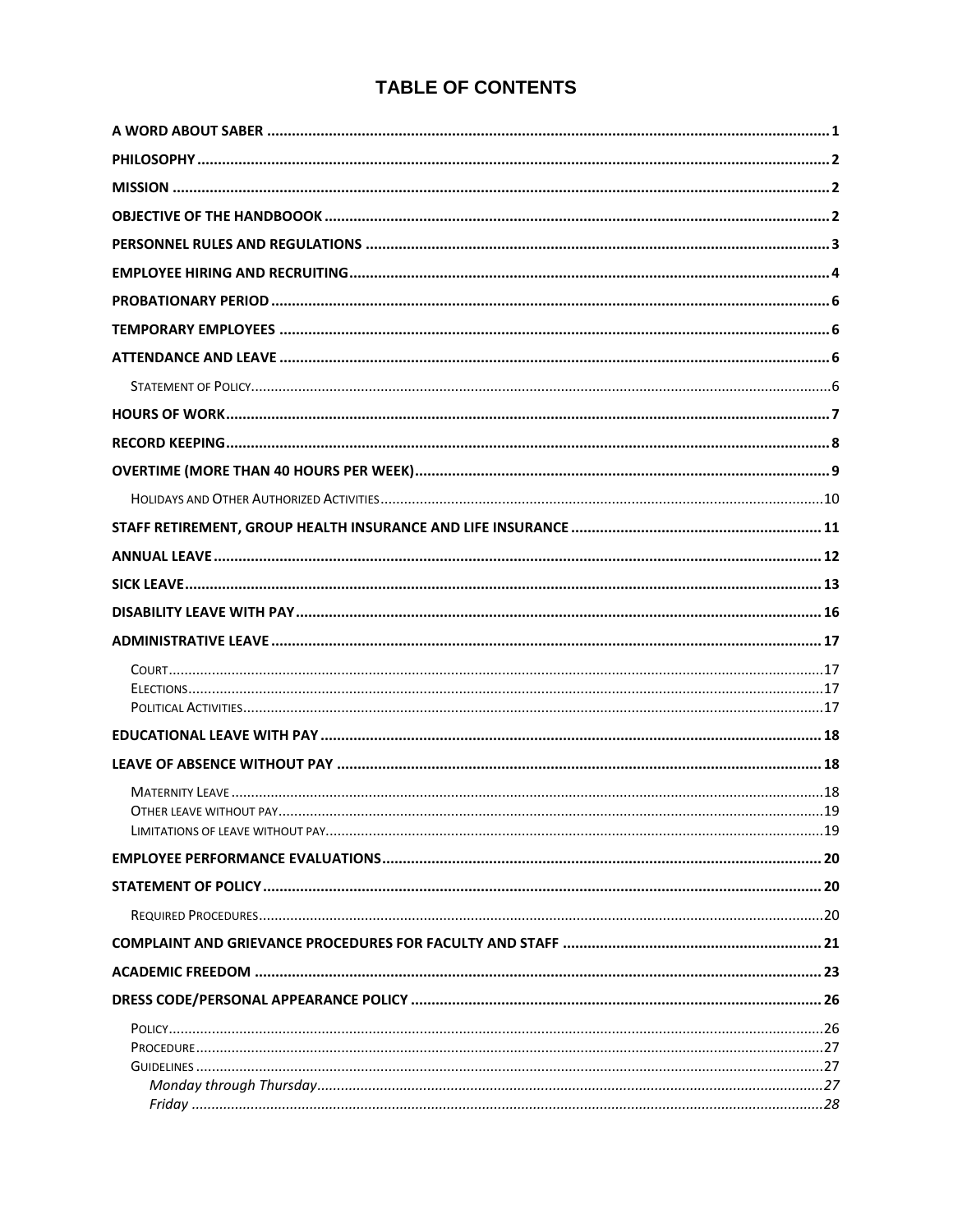### **TABLE OF CONTENTS**

| COPYRIGHT INFRINGEMENT POLICIES AND SANCTIONS (INCLUDING COMPUTER USE AND FILE SHARING)  40 |  |
|---------------------------------------------------------------------------------------------|--|
|                                                                                             |  |
|                                                                                             |  |
|                                                                                             |  |
|                                                                                             |  |
|                                                                                             |  |
|                                                                                             |  |
|                                                                                             |  |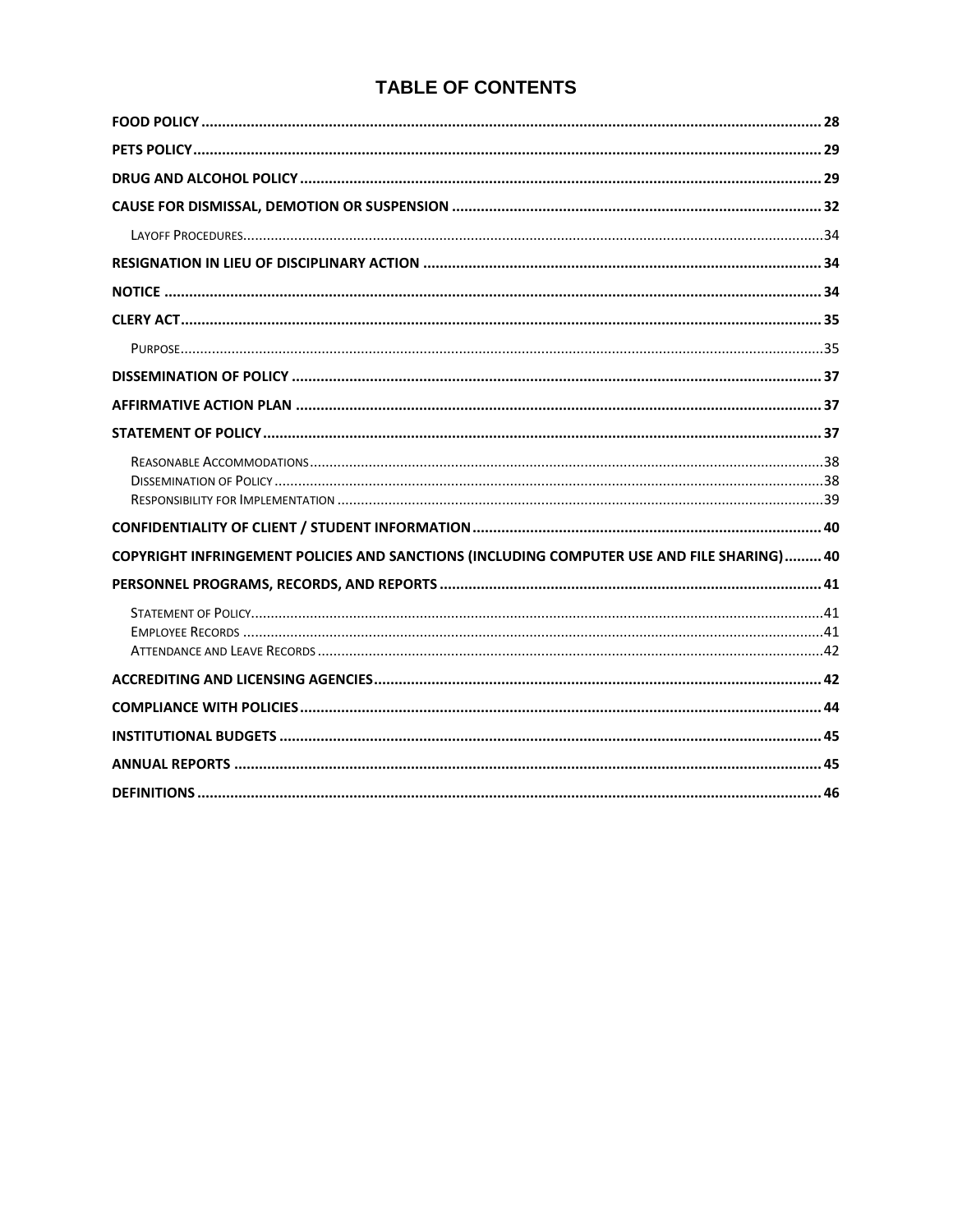# <span id="page-3-0"></span>**A WORD ABOUT SABER**

Welcome to SPANISH-AMERICAN BASIC EDUCATION AND REHABILITATION, INC. (SABER). As an employee of our organization you have many opportunities to provide for your own financial wellbeing and to further your career. The "Profile of S.A.B.E.R.'s Benefits" is designed to assist you in meeting some of your responsibilities, and in taking advantage of the many opportunities offered by our organization.

This manual is always available to you at your supervisor's office. In it, you will find an explanation of the many important benefits offered to you, as well as general work rules, special programs and general information about our organization. You are urged to review the contents carefully and retain/copy any information you desire in a convenient place for future reference.

As changes occur, the manual will be updated. We urge you to review the manual periodically, to stay abreast of any changes, additions, or deletions. This is not meant to be a burden to you, but it is one of the means by which we can keep you informed.

If there is anything you do not understand, do not hesitate to ask your immediate supervisor or contact the Personnel Department.

Revised 07/01/2021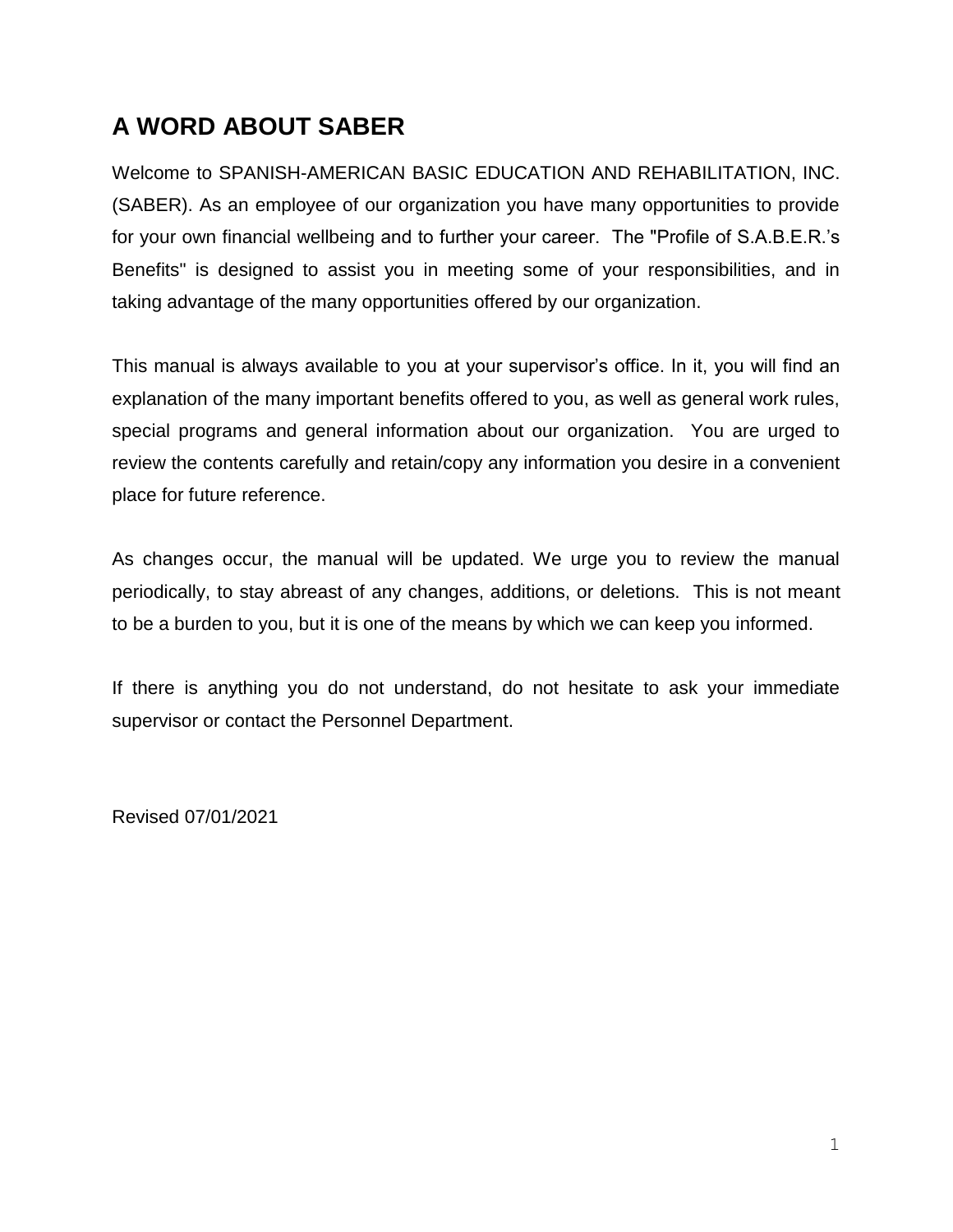# <span id="page-4-0"></span>**PHILOSOPHY**

The philosophy of SABER is to act as a vehicle to educate, rehabilitate and provide vocational and language training. Also to provide housing assistance and counseling as needed in order to help individuals in their adaptation to the economic and social life of the United States.

It is the purpose of the SABER to contribute to the economic growth and development of the local community through training programs and activities that help to improve job skills, secure/retain/create better career opportunities for its residents, as well as generate new career opportunities for those persons who apply themselves. SABER would like to be part in the process of incorporation of so many diverse elements into the many opportunities that this great nation offers and thus help and assist needy and hard to serve persons to improve their standard of living and facilitate their integration within the community where they establish their residence.

## <span id="page-4-1"></span>**MISSION**

SABER identifies as its primary responsibility the preparation of individuals to become productive members of this society by helping them in their growth to attain educational goals and their development of ethical responsibilities.

# <span id="page-4-2"></span>**OBJECTIVE OF THE HANDBOOOK**

To provide policies and procedures, in writing, concerning admissions, attendance, vacations, holidays and any other matters related to staff life. Each staff must familiarize him/herself with this handbook and use it as a resource tool in understanding rules and regulations.

Staff and Faculty are responsible for reviewing the Rules and Regulations Handbook periodically in order to make sure that they are aware of the latest updates and/or changes.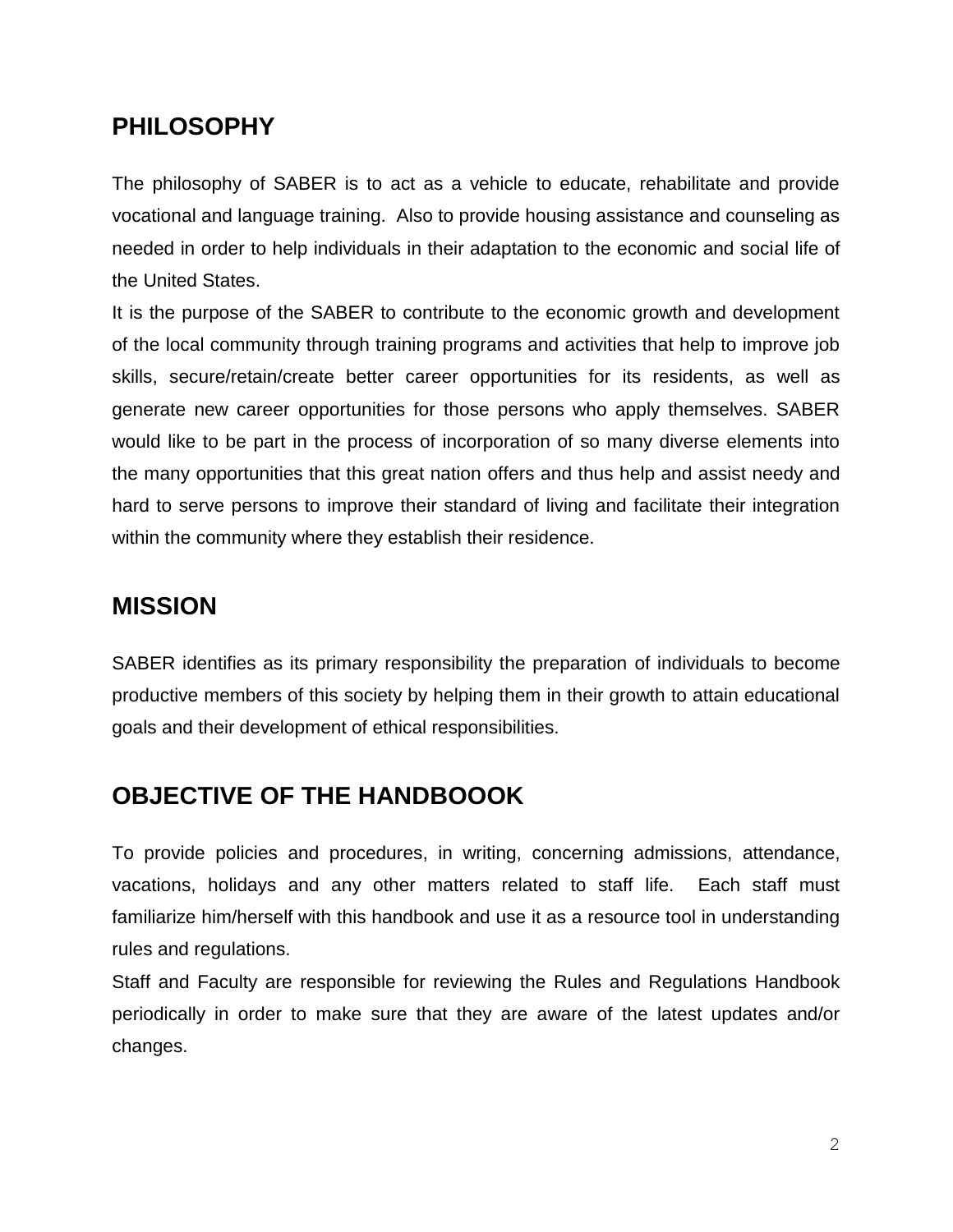# <span id="page-5-0"></span>**PERSONNEL RULES AND REGULATIONS**

#### **Separations**

#### **A. Resignations**

- An employee who resigns should present reasons in writing to the Corporation.
- Said employee will notify the Corporation head and will give at least two weeks' notice prior to last day of work.
- Said employee will leave work up to date and will train new person if so asked by the administration.
- Any employee not complying with above requirements will forfeit payment of accumulated annual leave hours.

#### **B. Abandonment of Position**

- An employee who is absent without authorized leave of absence for three (3) consecutive workdays shall be deemed to have abandoned the position and to have resigned. An employee who separates under such circus trances shall not have the right of appeal; however, any such employee shall have the right to petition the Director, within seven (7) working days, for a review of the facts in the case and a ruling as to whether the circumstances constitute abandonment of position.
- Each employee separated under conditions of abandonment of position shall be notified in writing by registered mail to the last reported address, return receipt requested. The decision of the Director shall be final and binding on both the employee and the Corporation.

#### **C. Dismissals**

- A dismissal is defined as the action taken by a Department Head against an employee.
- A Corporation head may dismiss any employee for just cause. Just cause shall include, but not be limited to, negligence, inefficiency, excessive absenteeism, or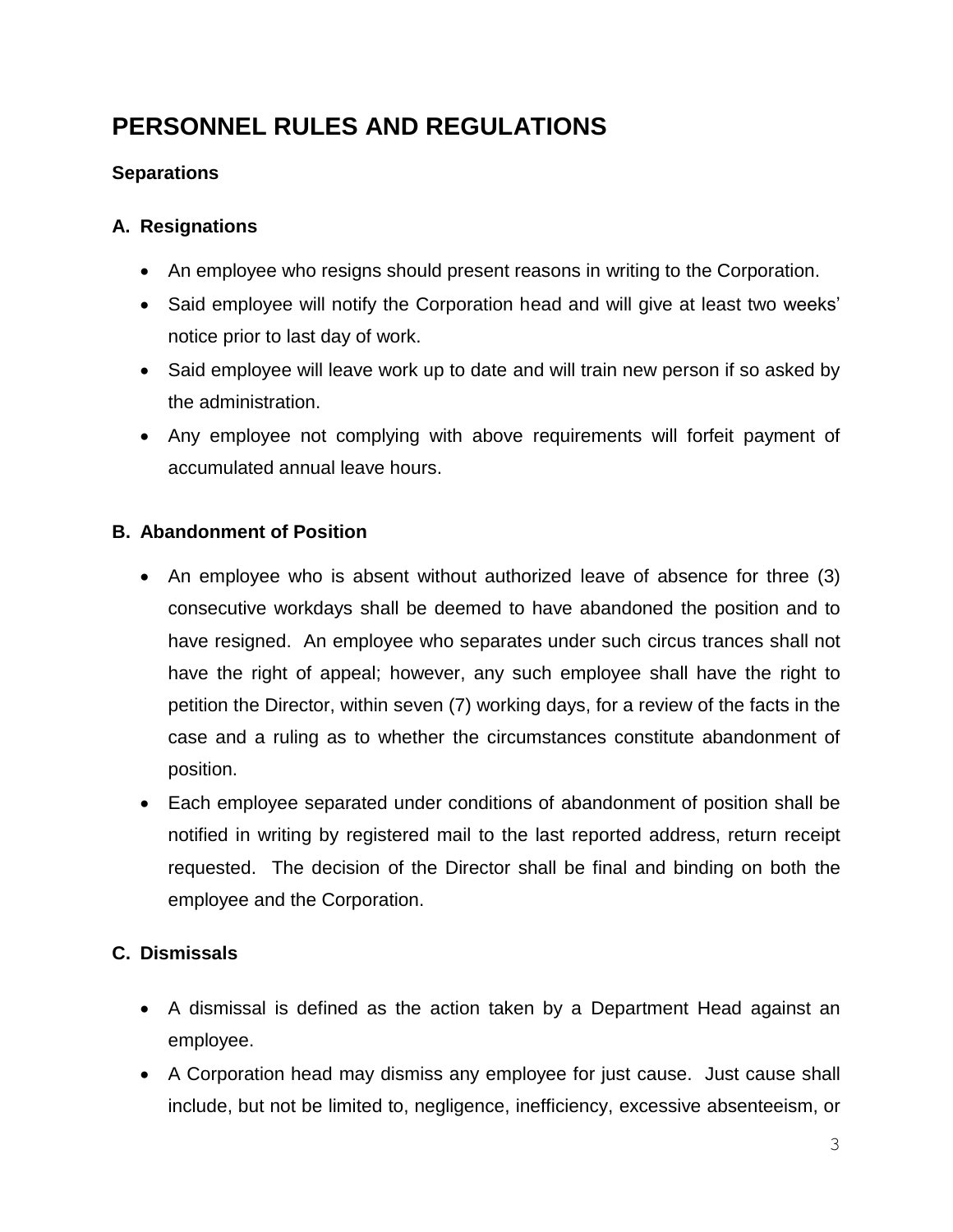inability to perform assigned duties; insubordination; willful violation of the provisions of these or Corporation rules and regulations; conduct unbecoming a public employee, misconduct, drunkenness, or conviction of any crime involving moral turpitude, etc. Excessive absenteeism will be evaluated taking into consideration the role of the position and the impact the absences have on the better functioning of the agency.

#### **NOTICE:**

 In cases of dismissal, resignation or abandonment, Corporation will deny any Unemployment Compensation claims.

### <span id="page-6-0"></span>**EMPLOYEE HIRING AND RECRUITING**

All appointments to SABER shall be made according to merit and fitness. Merit and fitness may be ascertained by the SABER Employment Application Form, a resume of the applicant including copy of degree, official transcripts, and pertinent licenses when required, and interviews which shall relate to those matters which will test fairly the capacity and fitness of the candidates to discharge efficiently the duties of the position for which the interviews are held.

These interviews may take into consideration such factors as education, experience, aptitude, knowledge, character, physical fitness, or any other qualifications or attributes which in the judgment of the Program Director enter into the determination of the relative fitness of the applicant.

Notices of job vacancies will be regularly advertised in the following:

 Any technological means that will make accessible the available position(s) to the members of the community.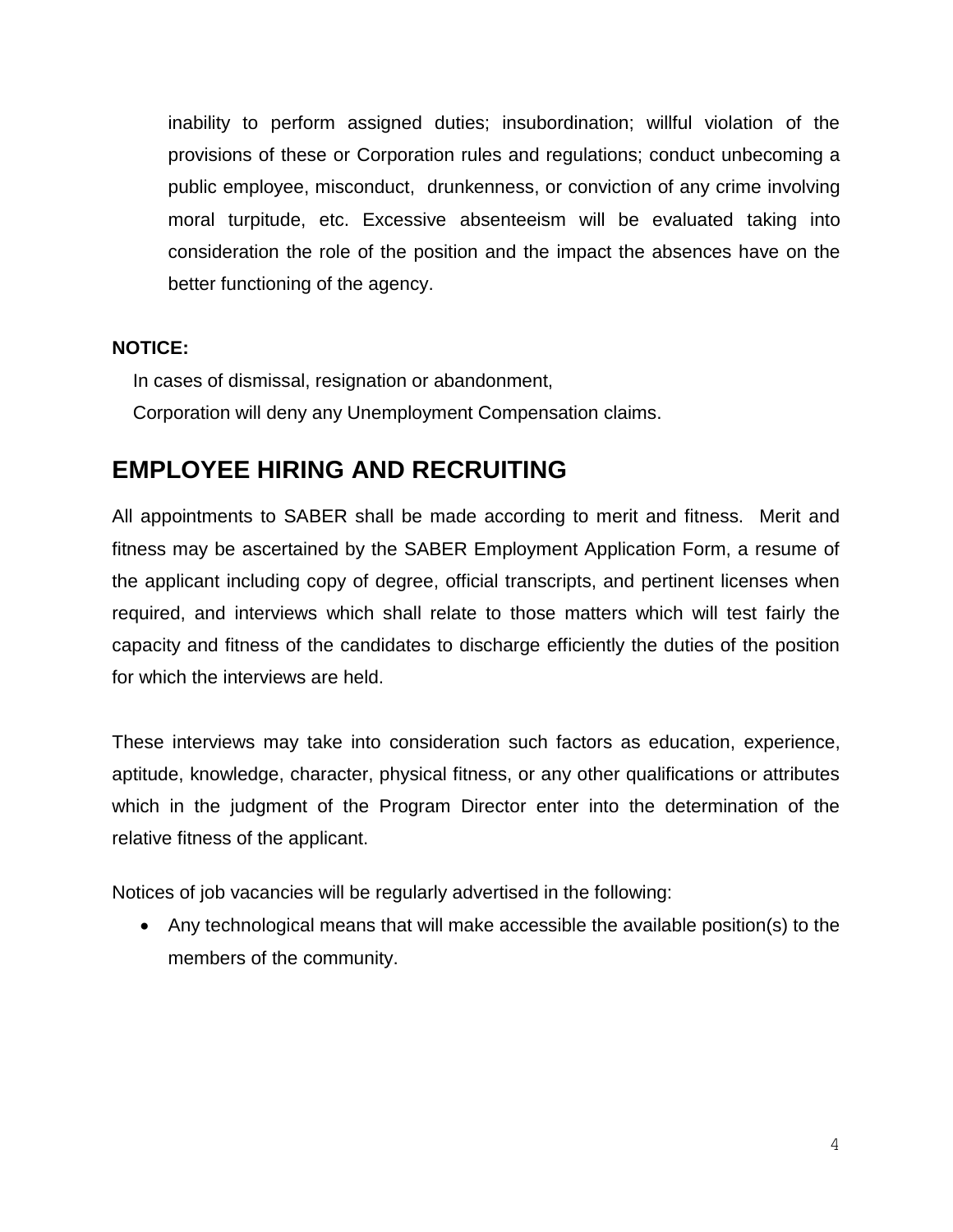These ads shall run for a minimum of one day prior to the scheduling of any application cut-off dates, interviews, or other hiring and selection procedures. Qualification standards will call for the minimum education and experience necessary for successful job performances; substitution of education for experience or experience for education will be acceptable when reflected in the Job Description. SABER reserves the right to draw on applications already submitted as a result of previous recruitment efforts.

All ads shall include an equivalent phrase, "We are an Equal Employment Opportunity Employer", and shall avoid any reference to male or female in listing job requirements.

The position of Chief Executive Officer of the Corporation will be exempted from all Rules and Regulations included in the Personnel Manual pertaining the hiring of a person to assume said responsibilities, including but not limited to those concerning the advertisement of the position and/or any competitive procedures and considerations that might be part of the Rules and Regulations concerning the remaining staff positions.

The Chief Executive Officer of the Corporation will be also the Director Head of any and all programs administered by the Corporation unless otherwise decided by the Board of Directors.

#### **EMPLOYEE ORIENTATION PLAN**

The Employee Orientation Plan is designed to welcome a new employee and making him/ her familiar with the new environment.

This plan and its methodology directly support the goals and purpose of the school in general. It will help make the new employee independently productive as soon as possible and teach essential job skills needed to perform the job.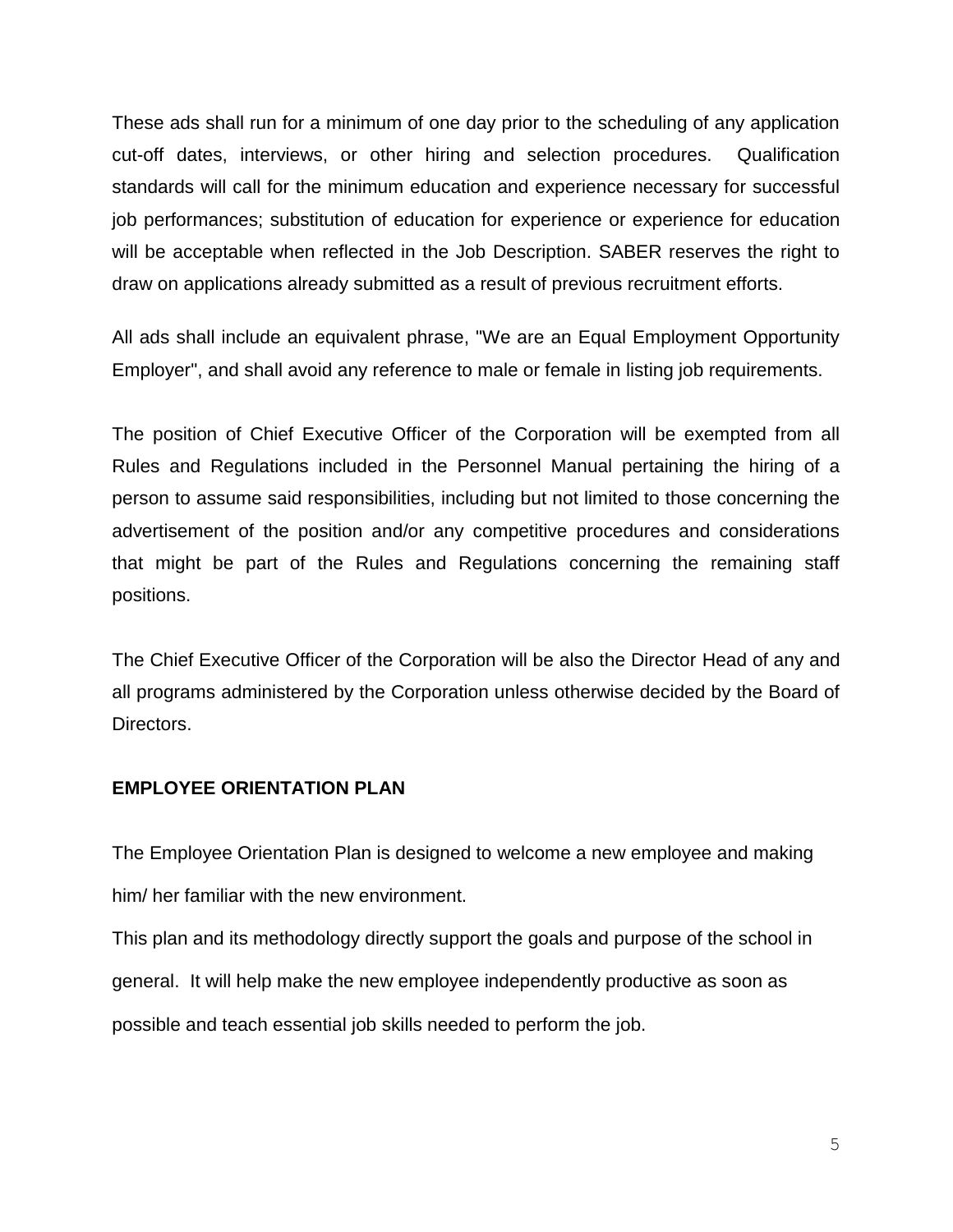# <span id="page-8-0"></span>**PROBATIONARY PERIOD**

The period employees will be required to serve in probationary status.

All appointments shall be probationary for a period of six (6) months. At any time prior to expiration of the probationary period the department head or his designated subordinate may remove or demote the employee from the position. Although no charges are required and no appeal is permitted, the employee may be informed of the reasons for his termination or demotion. Time served in a trainee status shall not be construed as probationary time. All employees will serve a normal probationary period as stated in this section.

Time served as temporary or part time will not be credited toward the probationary period. Extension of the probationary period by the department head is final and may not be appealed.

Sick and annual leave will be accrued and may be used during probationary period.

An employee who is working during his/her probationary period and leaves the Corporation, is laid-off or is terminated from employment will not be paid for accrued vacation time.

## <span id="page-8-1"></span>**TEMPORARY EMPLOYEES**

An employee working under temporary status will not be entitled to any benefits.

## <span id="page-8-2"></span>**ATTENDANCE AND LEAVE**

#### <span id="page-8-3"></span>**Statement of Policy**

- **1.** Corporation shall operate on a full time (40 hour minimum) workweek except in authorized specific holidays and other activities within the workweek.
- **2.** The workweek for each full-time employee shall be determined by the Director. The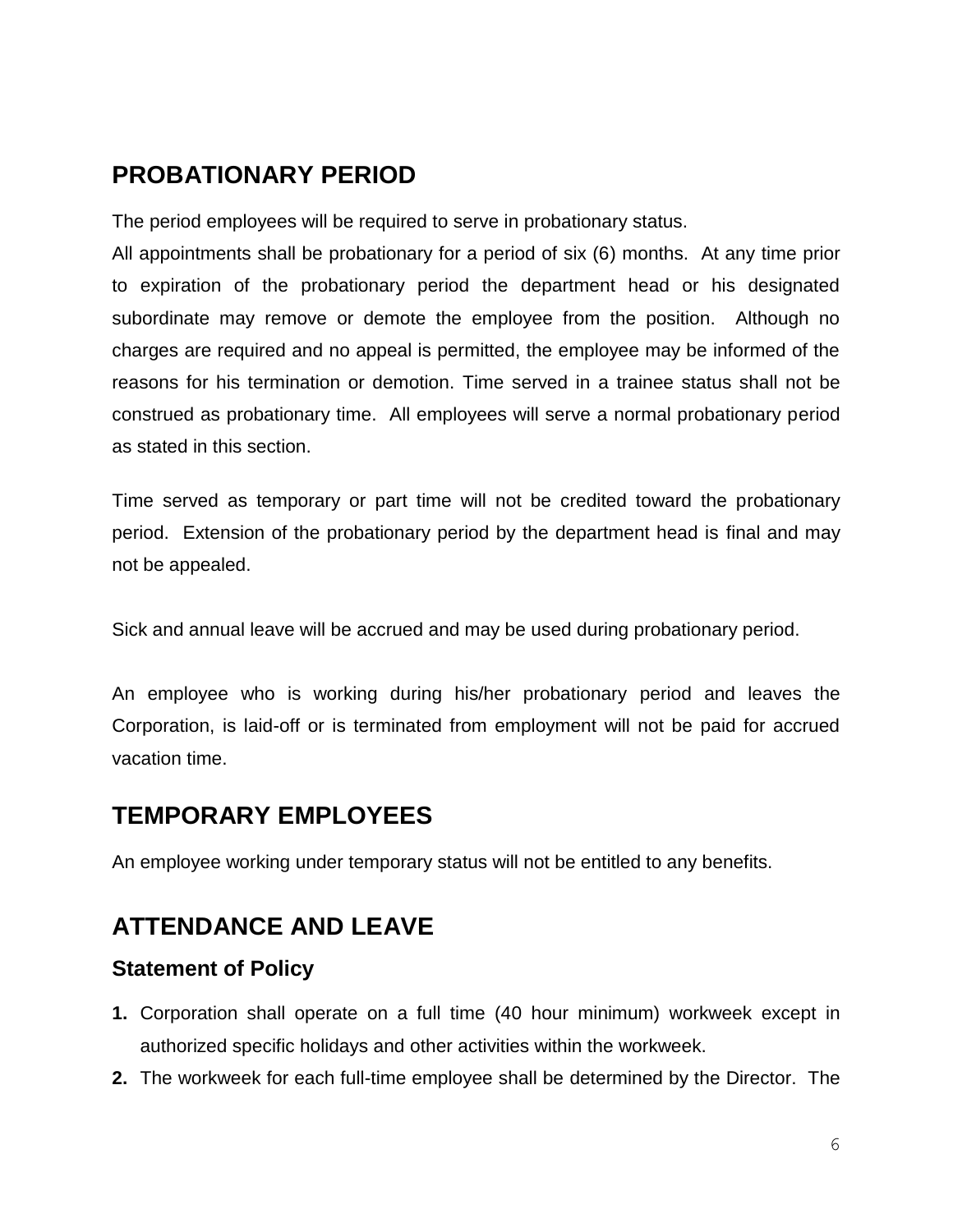workweek shall be no less than 40 hours during a given five (5) day period.

- **3.** The granting of any leave of absence with or without pay shall be requested in writing and shall be approved by the proper authority within the Corporation.
- **4.** Any leave of absence with or without pay shall be approved prior to the leave being taken, except in the case of an emergency where the employee must be absent prior to receiving approval from proper authority for the absence.
	- **A.** When prior approval cannot be obtained by the employee due to such emergencies, the Corporation head shall take one of the following actions:
		- **a)** Grant the employee leave with pay for the absence, provided the employee has sufficient accrued leave credits to cover the absence.
		- **b)** Place the employee on leave without pay for the absence, or
		- **c)** If the absence is for three (3) consecutive workdays, consider the employee to have abandoned the position and resigned.

## <span id="page-9-0"></span>**Hours of Work**

- **1.** Employees filling Executive or Administrative positions are compensated on a performance basis. Provided they perform all the requirements of their positions they will be compensated with the established salary for that position.
- **2.** Other employees shall be required to be present on their assigned job for the total hours in the established workday and workweek (minimum 40 hrs/wk) unless absence from duty is authorized by appropriate authority in accordance with the provisions of this section.

Established workday hours are anywhere between the hours of Monday through Friday:

9:00 a.m. to 10:00 p.m. (1/2 hour lunch)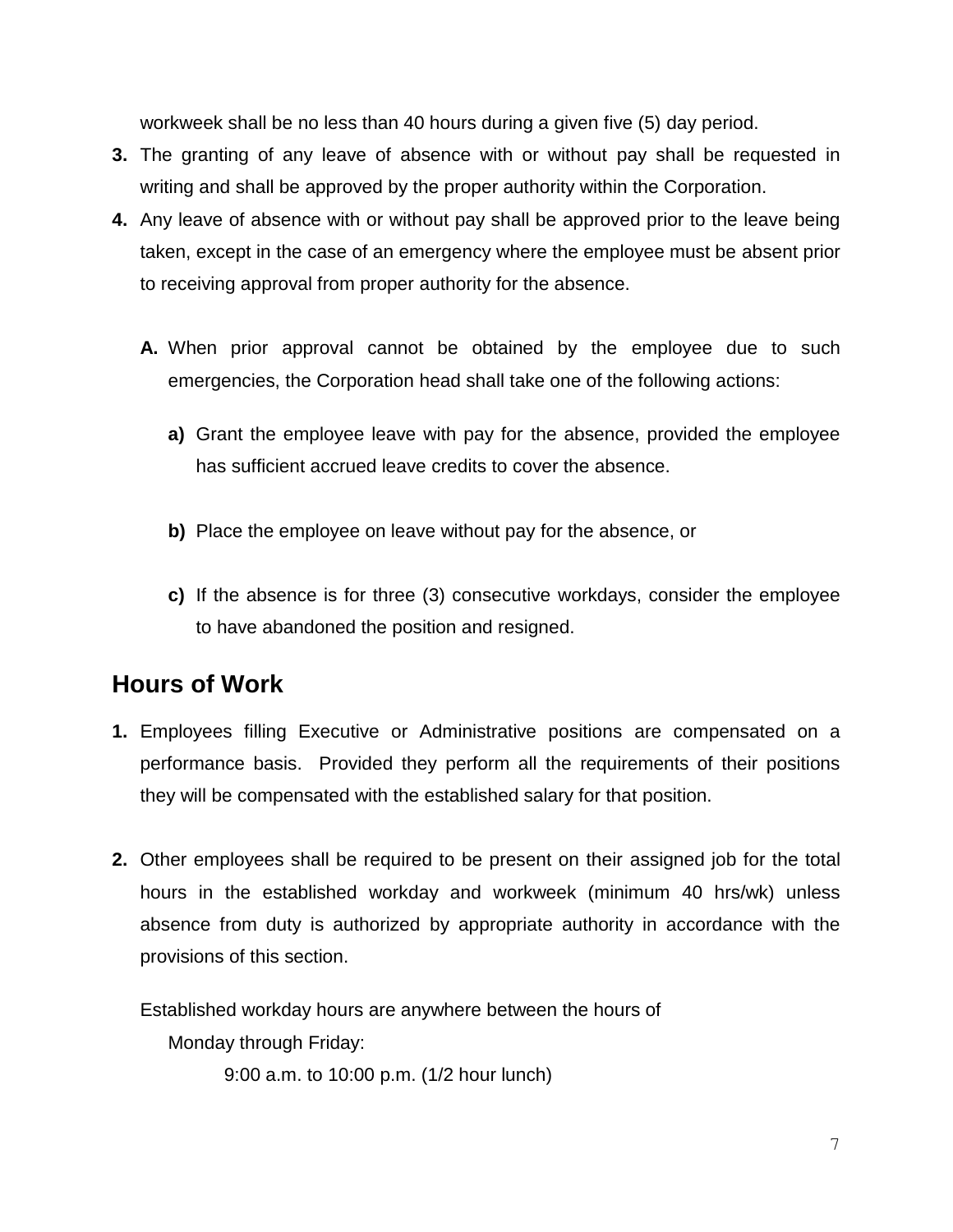At the discretion of the Corporation Head other schedules may be approved. Staff members will be advised, either in writing or orally, of work hours, work schedules amount of hours to be worked for the specific position by the Chief Executive Officer or his/her designee.

**TARDINESS** - Regulations will be as follows:

10 min. late (15 minutes will be deducted from annual leave)

15 min. late (1/2 hour will be deducted from annual leave)

Over 15 min. (1 full hour will be deducted to 1/2 hour from annual leave late)

Any time over that will be deducted on an hourly basis.

**3.** All employees are expected to work overtime when such is deemed necessary by the Corporation head.

# <span id="page-10-0"></span>**Record Keeping**

- **1.** The administration will keep an accurate record of all hours worked by each employee, as well as a complete records of all authorized leave which is approved.
- **2.** The ultimate decision on a dispute over the accuracy and proper maintenance of all attendance and leave records rests with the Corporation Head.
- **3.** Falsification of any attendance or leave records shall be a cause for dismissal of the employee or employees involved.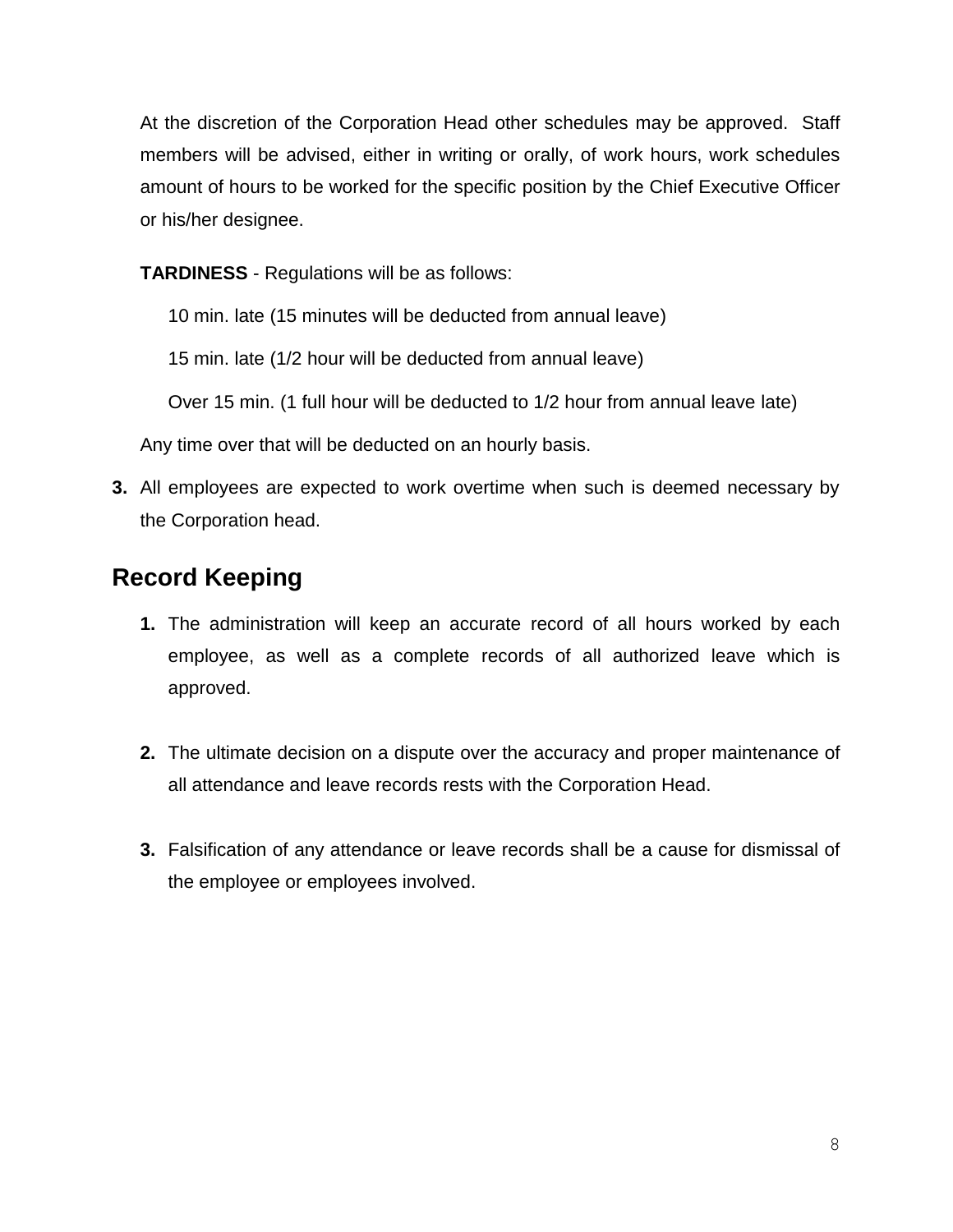# <span id="page-11-0"></span>**Overtime (More than 40 hours per week)**

- **1.** Overtime is defined as work performed by any employee beyond the established workday whenever duties beyond the scope of the position are required and not to complete work to accomplish established goals.
- **2.** Staff person may not work overtime unless previously requested and approved by supervisor. Violation of this rule will result in loss of compensatory time and/or termination from employment.
- **3.** An employee may not enter the premises without prior written authorization outside of their regular established work hours. Violation of this rule may result in immediate dismissal.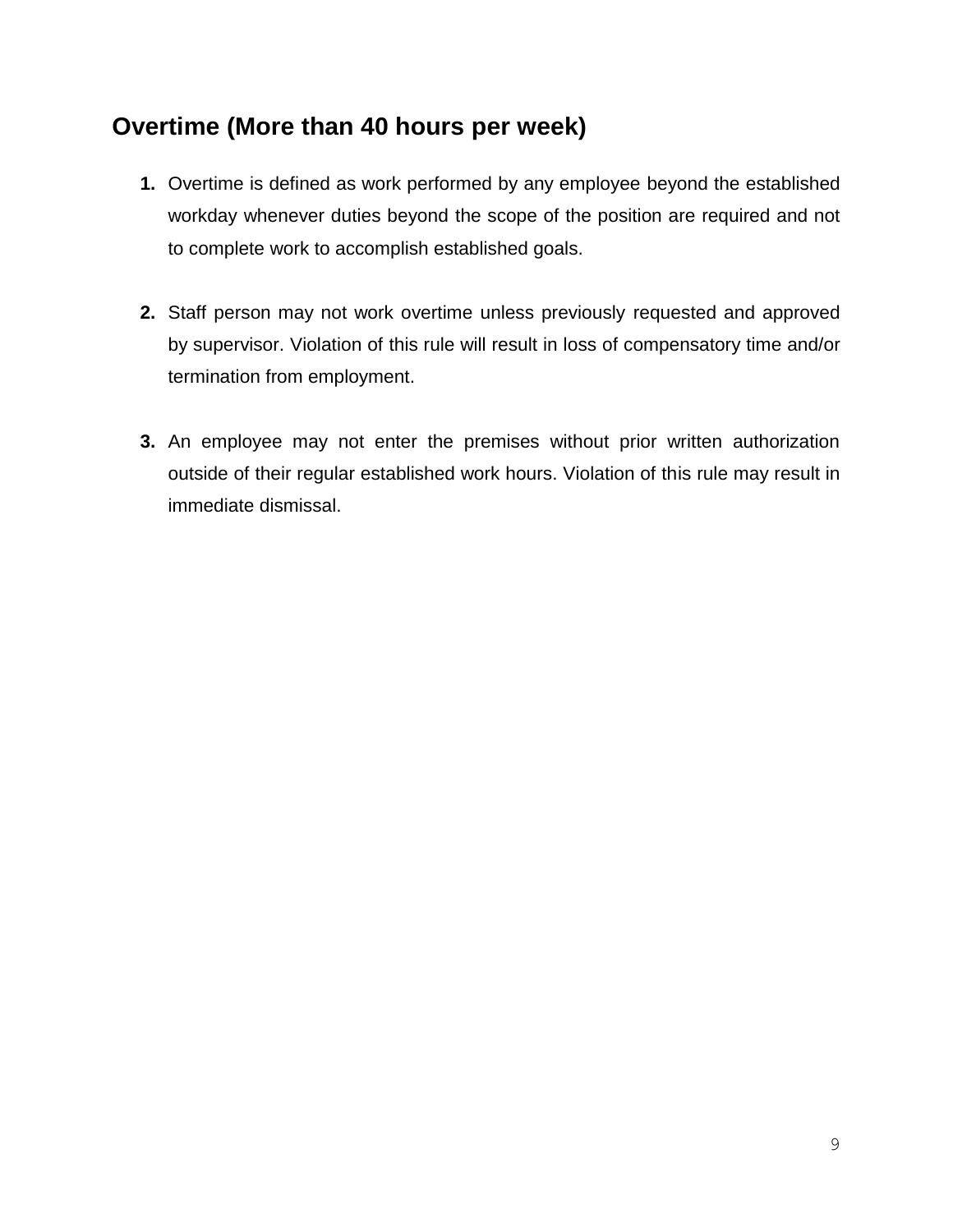### <span id="page-12-0"></span>**Holidays and Other Authorized Activities**

**1.** These days may be changed when necessary in order to conform to changes in corresponding legislation.

The following holidays shall be observed by the Corporation:

NEW YEAR'S DAY MARTIN LUTHER KING WASHINGTON BIRTHDAY MEMORIAL DAY INDEPENDENCE DAY LABOR DAY COLUMBUS DAY VETERAN'S DAY THANKSGIVING DAY FRIDAY AFTER THANKSGIVING DECEMBER 24th CHRISTMAS DAY DECEMBER 31st

This provides for thirteen (13) paid holidays. If the holiday falls on a weekend, the holiday may be moved to the previous Friday or the following Monday at the discretion of the Director.

**2.** Employees who are on annual/sick leave when holidays allowed in this section occur or a State Day of Mourning is declared, shall not have such days charged against their accrued leave credits.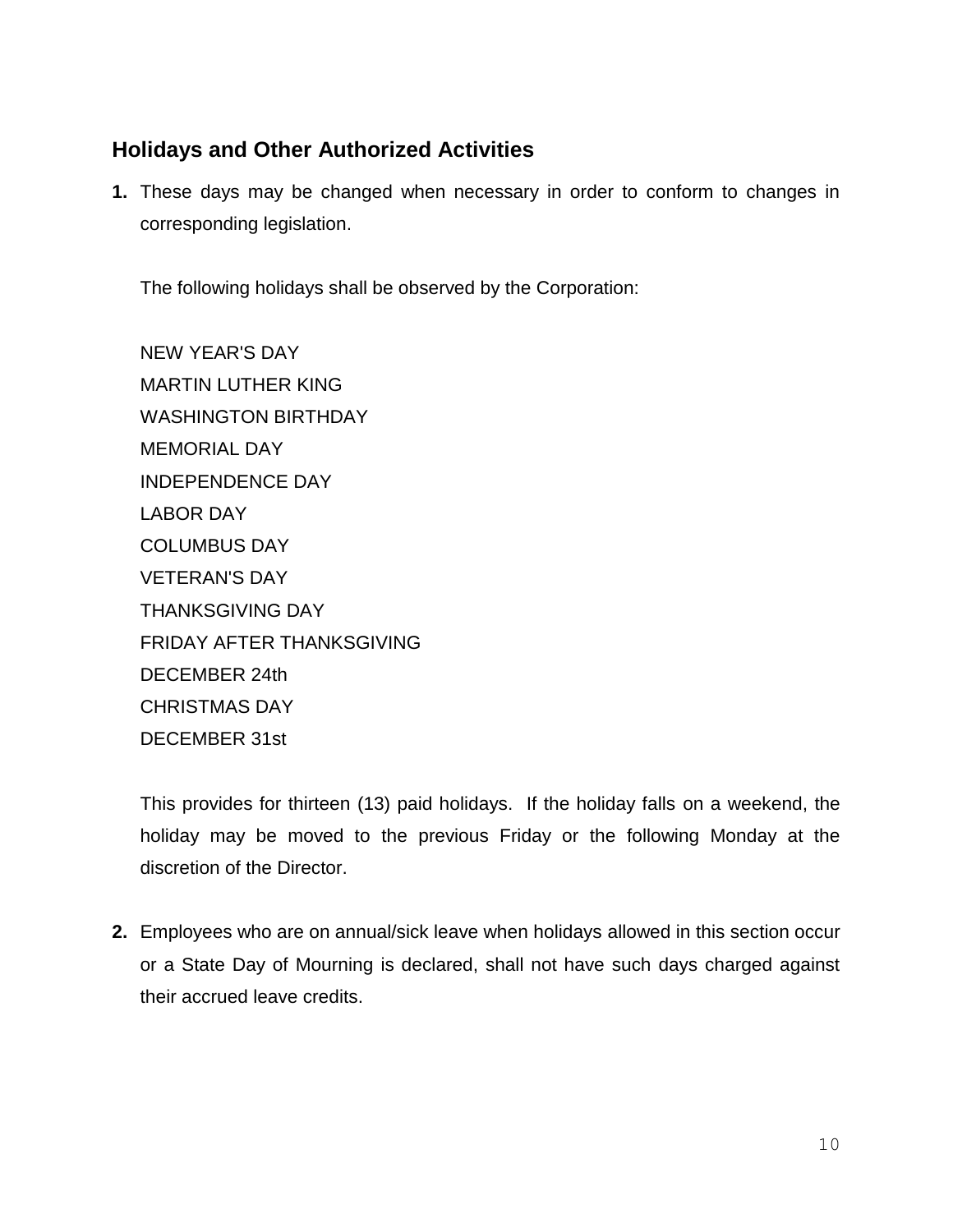- **3.** Each department head may allow employees one work break during the first half of their work shift, one work break during the second half of their work shift, and either one half hour or one hour for lunch provided that:
	- **a)** No single work break shall exceed 15 minutes absence from the employee's work station.
	- **b)** An employee may not accumulate unused work breaks or lunch hours.
	- **c)** Work break or lunch time shall not be authorized for covering an employee's late arrival on duty or early departure from duty.

## <span id="page-13-0"></span>**Staff Retirement, Group Health Insurance and Life Insurance**

Employees of SABER will receive these benefits provided:

- **1.** Corporation has enough funds to cover them.
- **2.** Board of Directors approves them as recommended by Staff.
	- **a.** Staff Retirement

Executive Staff will participate in a Section 162 Bonus Plan contribution that will be made on behalf of each employee in proportion to their salary, years of service and position.

- **b.** All staff will participate in a Retirement Plan upon completion of one year of Service with the Corporation. A contribution will be made on behalf of each employee based on salary, provided funds are available.
- **c.** Group Health Insurance

SABER will provide its employees with full or partial Health Insurance Benefits and may at any time upon the discretion of the Board include employee's family members. Amount covered by SABER may vary.

All above benefits may be covered by SABER at the discretion of the Board of Directors upon staff recommendation and may change from year to year.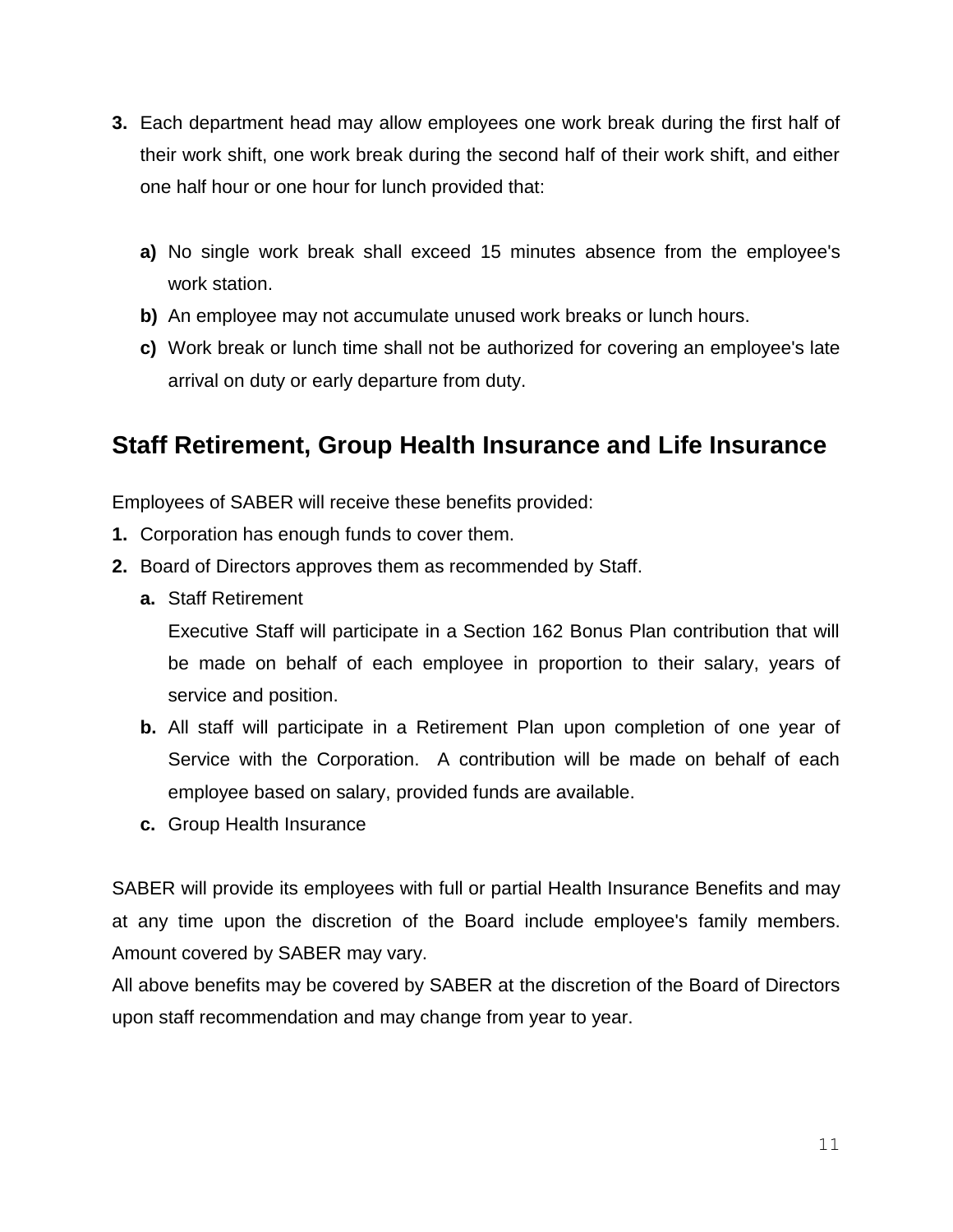# <span id="page-14-0"></span>**Annual Leave**

- **A.** Method of earning annual leave
	- **1.** All full time employees who are filling established positions shall earn annual leave as shown in the following table:

| <b>Continued and Creditable</b><br><b>Service</b> | <b>Hours of Leave Earned during</b><br><b>Pay Period Bi-Weekly</b> |
|---------------------------------------------------|--------------------------------------------------------------------|
| Up to 10 years                                    | 4 hours                                                            |
| Over 10 years                                     | 6 hours                                                            |

Employees not in an Executive or Administrative position who work less than a full pay period will earn a percentage of actual time worked vs. total hours.

**2.** Annual leave earned during any pay period shall be credited to the employee on the last day of that pay period or, in the case of separation, on the last day the employee is on the payroll.

An employee may transfer annual leave hours accrued during any fiscal year into the new fiscal year as long as the projected hours for the new fiscal year added to the transferred hours do not exceed the following criteria:

| <b>TOTAL</b>   | <b>MAX. HOURS</b> | <b>TRANSFERABLE</b> |
|----------------|-------------------|---------------------|
| Up to 10 years | 144 hours         | 40 hours            |
| Over 10 years  | 212 hours         | 56 hours            |

Any person, upon separation from work must:

- **a.** give two (2) weeks prior notice.
- **b.** have their work up to date and have trained the person assigned to take over his/her duties.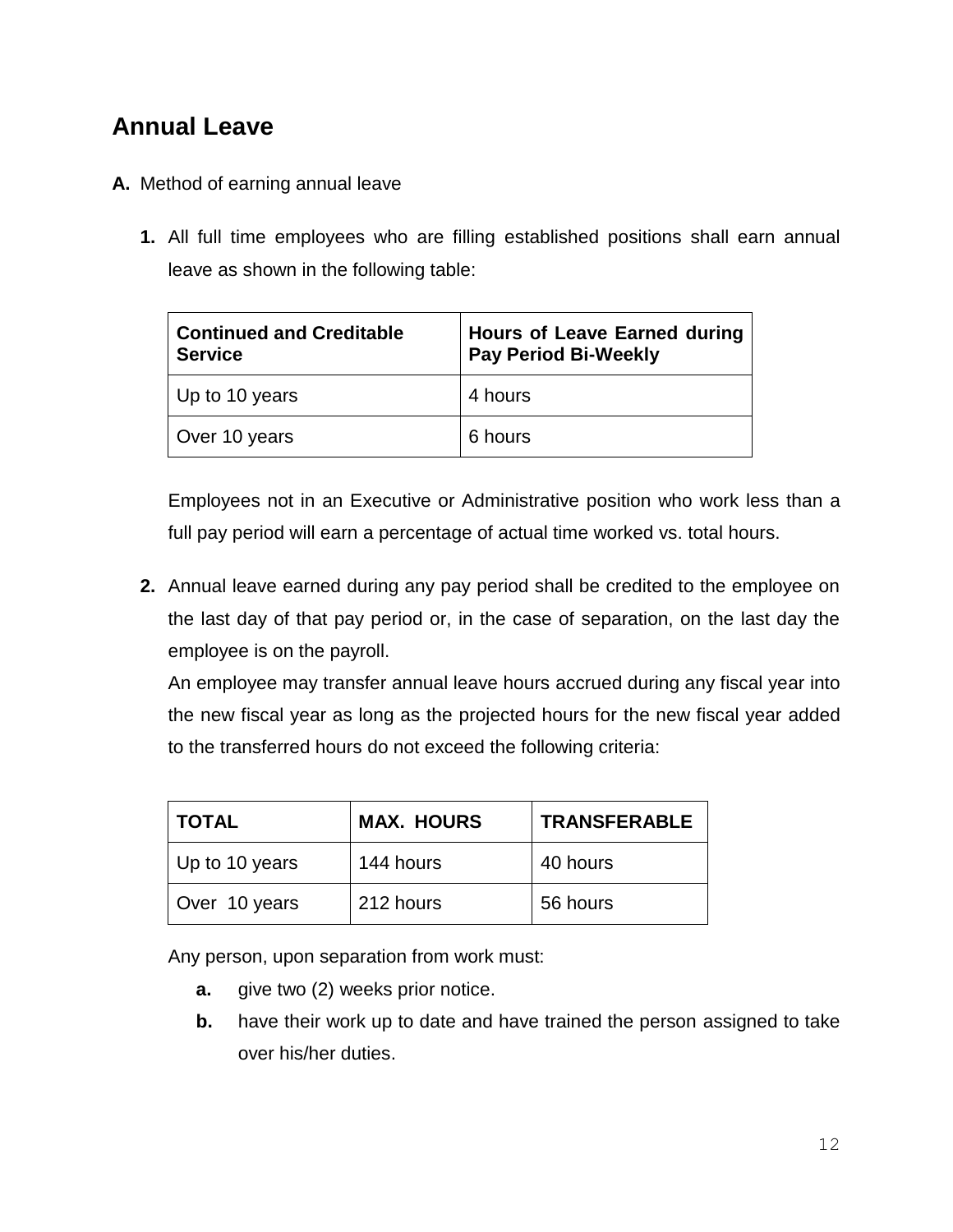- **3.**
- **a)** Each Department Head should make every effort to insure that earned annual leave is used on a current yearly basis in order to provide employees with vacation and proper rest and relaxation.
- **b)** Annual leave earned, as per table above must be used during that fiscal year or forfeited at the close of business on each fiscal year.

A Department Head may deny an annual leave request if employee is needed by Corporation during any particular period. In this case employee will be allowed to transfer time accrued as outlined above.

- **B.** Used of earned annual leave
	- **1.** As indicated, annual leave should be used to provide periodic vacation; however, earned annual leave may be used for any other purpose when authorized by the Director.
	- **2.** An employee who is not filling an executive or administrative position and who has accrued compensatory leave credits shall be required to first use such leave before using accrued annual leave credits.
	- **3.** Upon reasonable notice, a Department Head may require any employee to use any part of the employee's accrued annual leave for vacation purposes at any time this is deemed advisable.

## <span id="page-15-0"></span>**Sick Leave**

- **A.** Method of earning sick leave
	- **1.** All full time employees filling established positions who are paid on a biweekly basis shall earn hours of sick leave as reflected under Annual Leave (A.L.) Page 11.
	- **2.** During leaves of absence with pay, an employee shall continue to earn sick leave credits.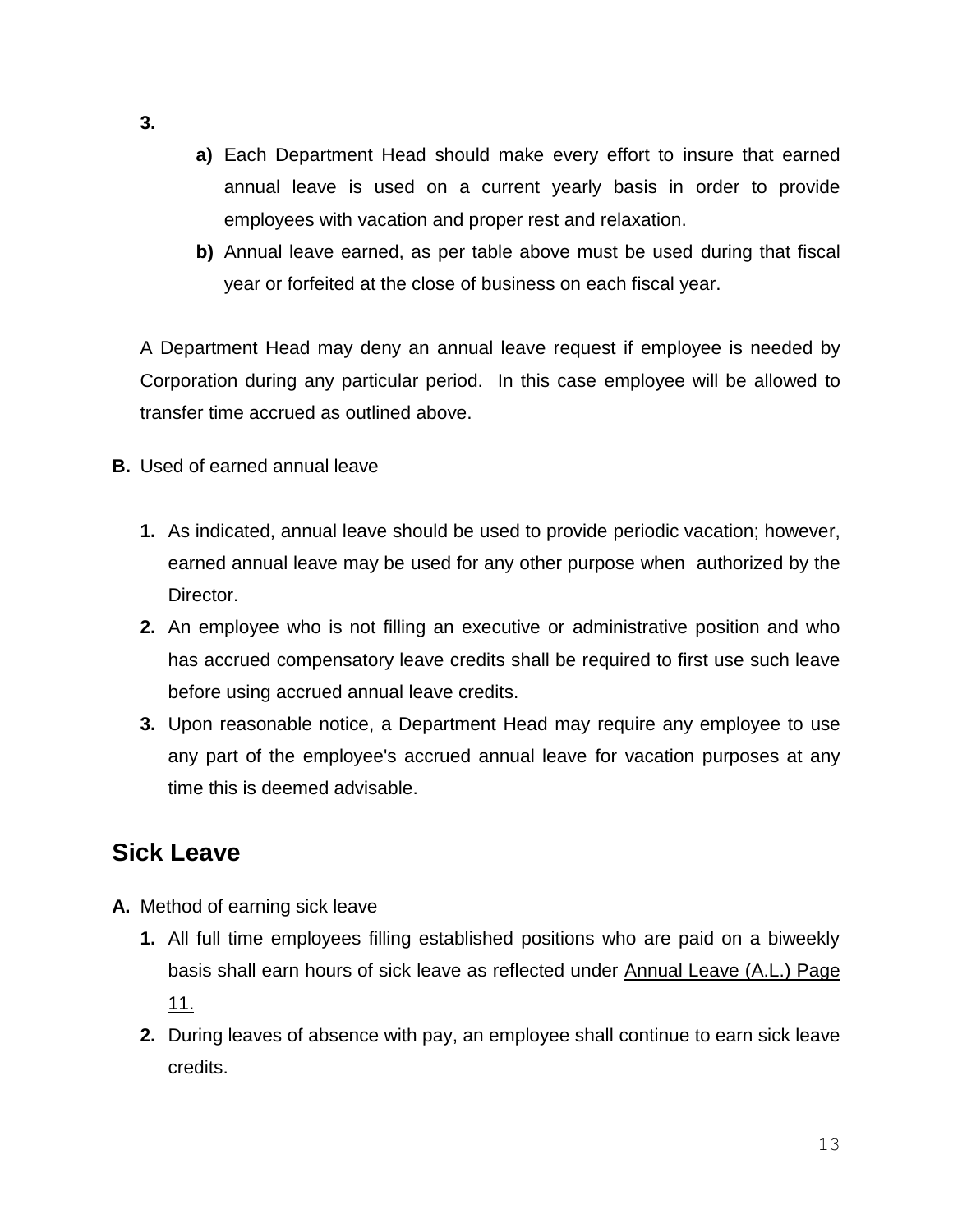**3.** Sick leave earned during any pay period shall be credited to the employee on the last day of that pay period or, in the case of separation on the last day the employee is on the payroll.

Accrued sick leave hours will not be paid upon termination of employment.

**4.** There shall be a limit on the number of hours of sick leave an employee may accrue as follows:

| <b>Continued and Creditable</b><br><b>Service</b> | <b>Hours of Leave Earned during</b><br><b>Pay Period Bi-Weekly</b> |
|---------------------------------------------------|--------------------------------------------------------------------|
| Up to 10 years                                    | 4 hours                                                            |
| Over 10 years                                     | 6 hours                                                            |

An employee may not transfer sick leave hours accrued during any fiscal year into the new fiscal year.

- **B.** Use of earned sick leave
	- **1.** Use of sick leave shall be credited to the employee and shall only be used with the approval of the Director. When:

The employee's personal appointments with a doctor, dentists, or other recognized practitioner is not possible to be arranged for off-duty hours.

- **2.** Upon request, an employee shall be allowed to use accrued sick leave credits as provided in this section.
	- **a.** Prior to authorizing an employee to use sick leave credits, the Chief Executive Officer may require the employee to certify that the absence was for reasons which are justified.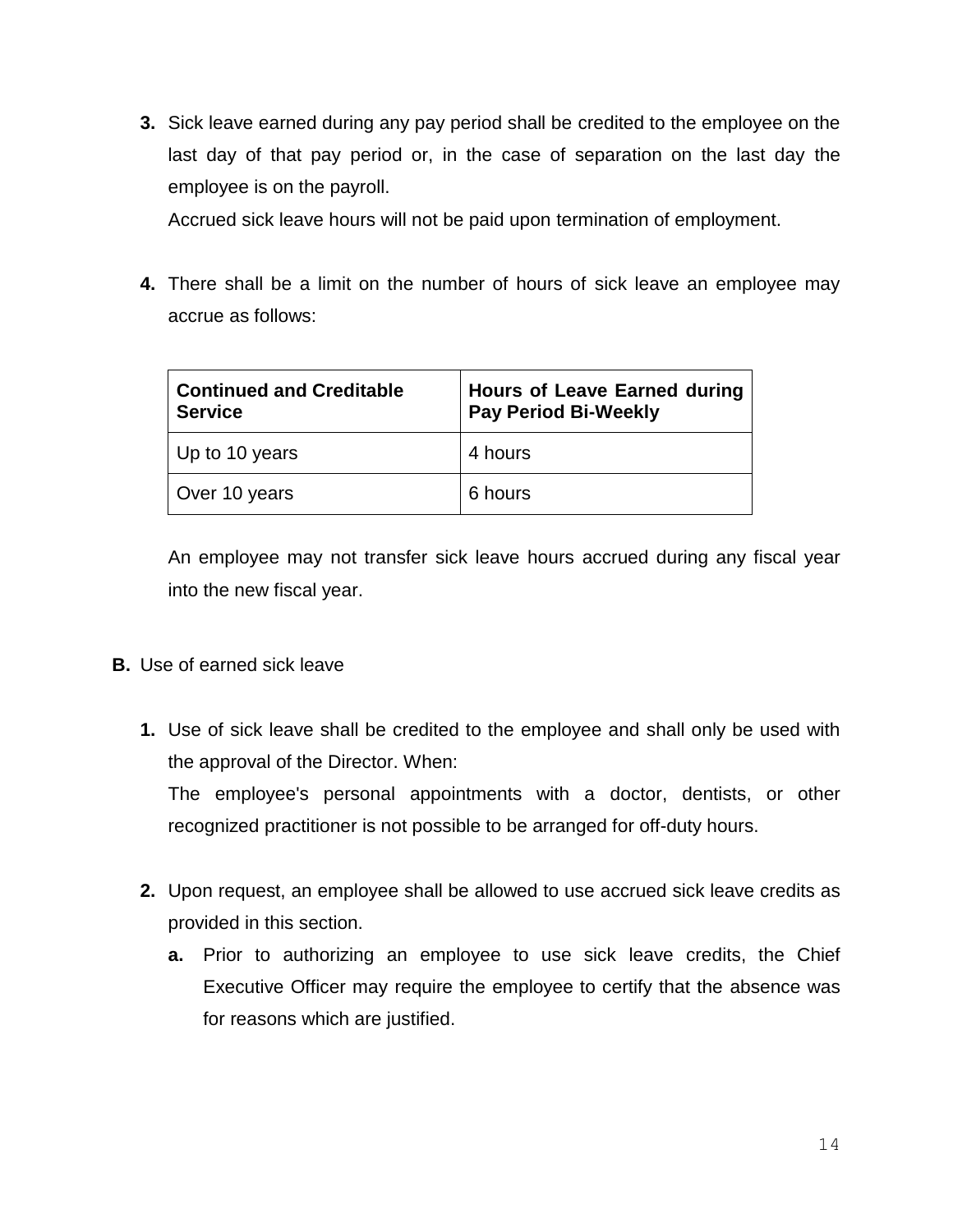- **b.** After three (3) workdays of absence in any month, the Chief Executive Officer may require a medical certification of the employee's illness before authorizing any additional use of sick leave credits by the employee.
- **c.** After three (3) consecutive workdays of absence the employee shall submit to the Director/Principal a medical certification from the attending physician before any additional use of sick leave credits can be authorized for the employee. If the employee continues to be absent, the Chief Executive Officer shall require further medical certification for each ten (10) consecutive days of absence, unless the Chief Executive Officer has personal knowledge that the employee is hospitalized and unable to return to work. Such medical certification must state that the employee is unable to perform the regularly assigned duties if sick leave is to be authorized by the Chief Executive Officer.
- **d.** An employee who, upon request by the CEO, refuses to comply with these rules may be terminated from employment.
- **3.** An employee who becomes ill while on approved annual leave or maternity leave shall be allowed to use accrued sick leave credits to cover the period of illness.
- **4.** An employee who has accrued compensatory leave credits may be allowed to first use such leave before using accrued sick leave credits.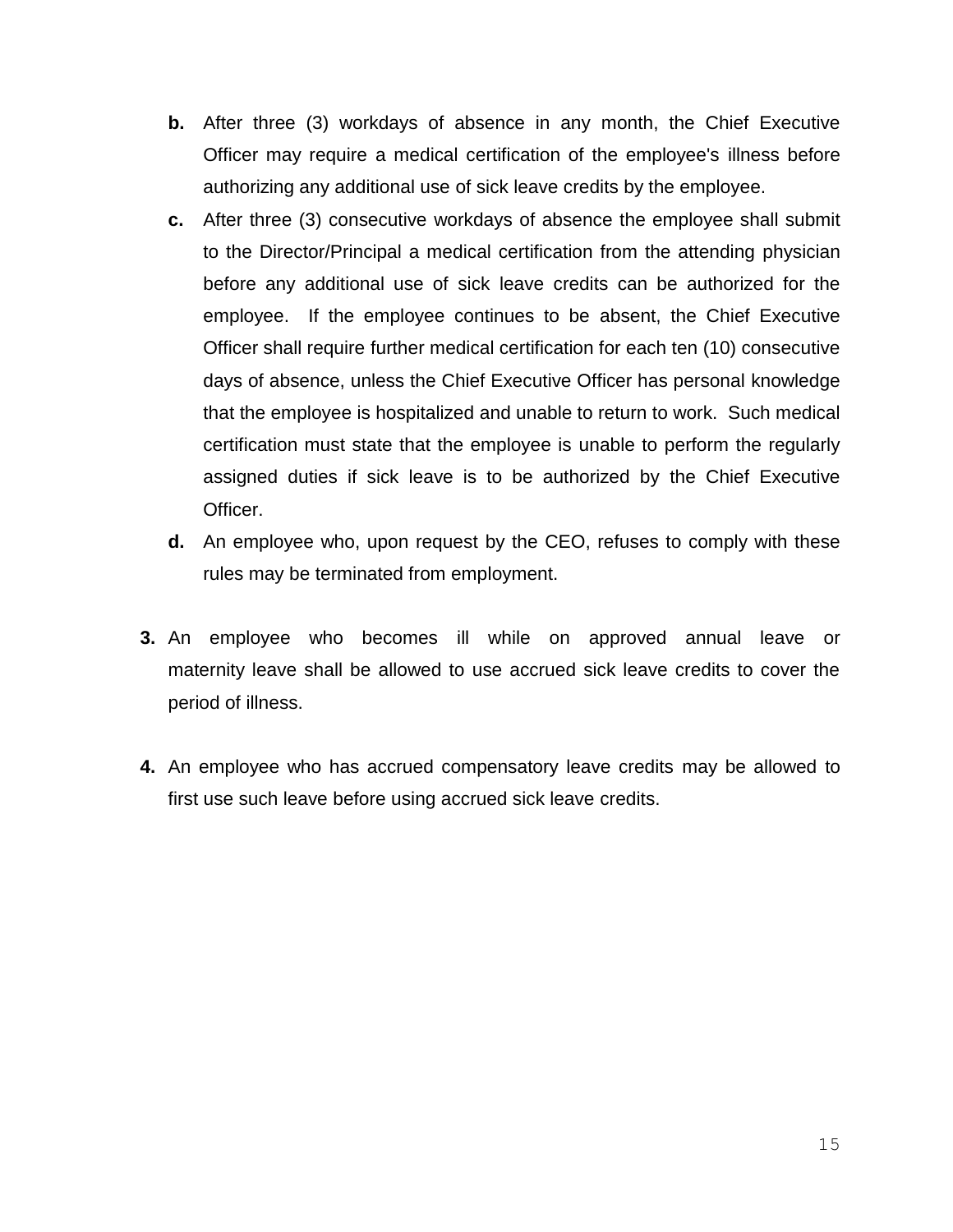# <span id="page-18-0"></span>**Disability Leave with pay**

- **1.** An employee who sustains a job-connected disability that is compensable under the Workmen's Compensation Law shall be able to use accrued sick leave credits.
- **2.** If the employee is unable to resume work at the end of the seven (7) calendar-day period the employee' case may be reviewed by a physician appointed and paid by the Corporation, and the Corporation shall determine the action they wish to take regarding the matter.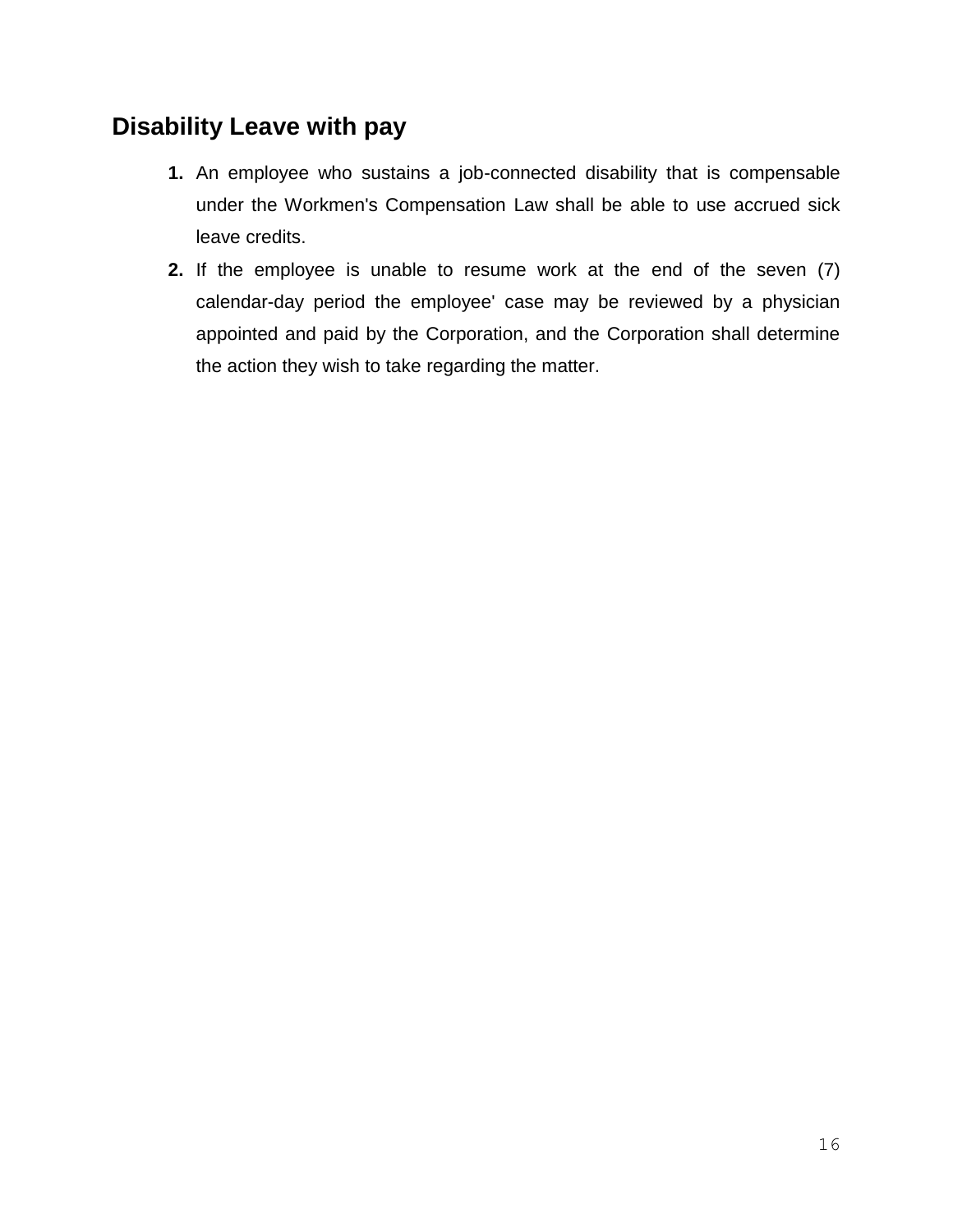# <span id="page-19-0"></span>**Administrative Leave**

### <span id="page-19-1"></span>**Court**

- **1.** An employee who is summoned as a member of a jury panel shall be granted administrative leave with pay, and any jury fees shall be retained by the employee. The Corporation shall not reimburse the employee for meals lodging, and travel expenses incurred while serving as a juror.
- **2.** An employee subpoenaed in line of duty to represent the Corporation as a witness or defendant shall not be granted administrative leave, and appearance in such cases shall be considered a part of the employee's job assignment.
- **3.** In no cases shall administrative leave with pay be granted for court attendance when an employee is engaged in personal litigation; however, an employee may be granted annual leave in such cases with the approval of the immediate supervisor.

### <span id="page-19-2"></span>**Elections**

An employee who lives at such distance from assigned work location as to preclude voting outside of working hours may be authorized a maximum of one hour of leave without pay for this purpose. An employee shall not be granted administrative leave to work at the polls during elections.

### <span id="page-19-3"></span>**Political Activities**

SABER shall not utilize its administrative offices and equipment for political activities. (Political activities are defined to include sponsoring or conducting candidates meetings, providing voter transportation and/or other partisan political activities).

SABER personnel are prohibited from participating in political activities while active on the job.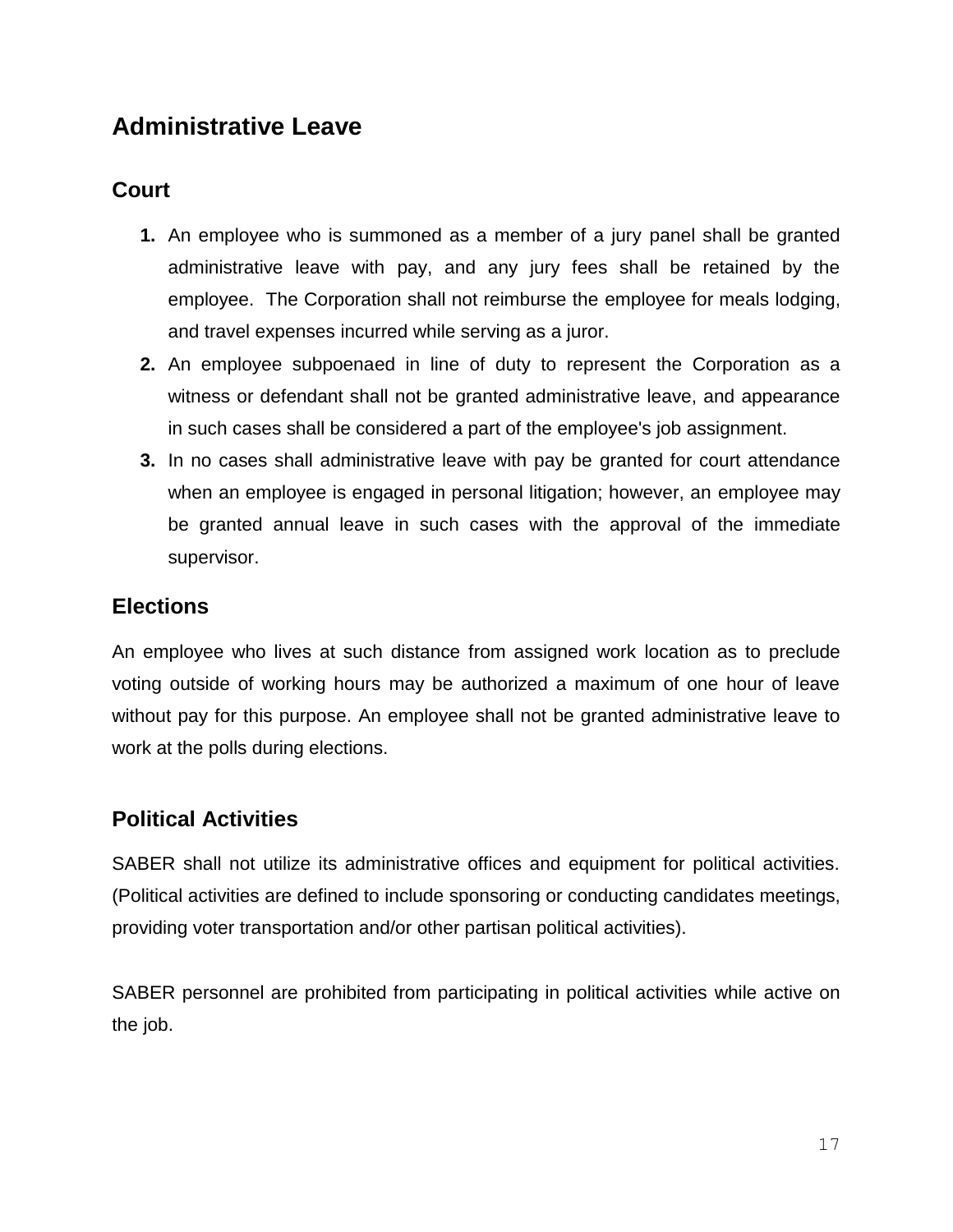# <span id="page-20-0"></span>**Educational Leave with Pay**

- **A.** Enrollment in short courses, seminars, conferences, or less than full-time at a college, university, or training academy which is required as part of an employee's job shall not be considered educational leave, but shall be considered a part of the employee's work assignment.
- **B.** When an employee requests leave for the purpose of furthering education and when such leave does not conform to the provisions mentioned above, the employee may be granted annual or compensatory leave at the discretion of the Chief Executive Officer and the employee shall be required to work extra hours in an amount equal to the time absent.

# <span id="page-20-1"></span>**Leave of Absence without Pay**

### <span id="page-20-2"></span>**Maternity Leave**

- **1.** An employee who is pregnant or who adopts a child shall, upon written request, be granted a leave of absence without pay for maternity purposes as follows:
	- **a.** In the case of pregnancy, the period of maternity leave shall not exceed three (3) calendar months and shall not be approved earlier than two (2) months before the anticipated date of birth.
	- **b.** In the case of child adoption, the period of maternity leave shall not exceed three (3) calendar months.
- **2.** While the granting of maternity leave is mandatory, the immediate supervisor may grant a regular leave of absence prior to the effective date of maternity leave.
- **3.** While maternity leave is leave without pay, the employee, upon being granted maternity leave, may request and if approved by the Chief Executive Officer, be placed on annual or sick leave with pay until all or any part of the employee's leave has been used.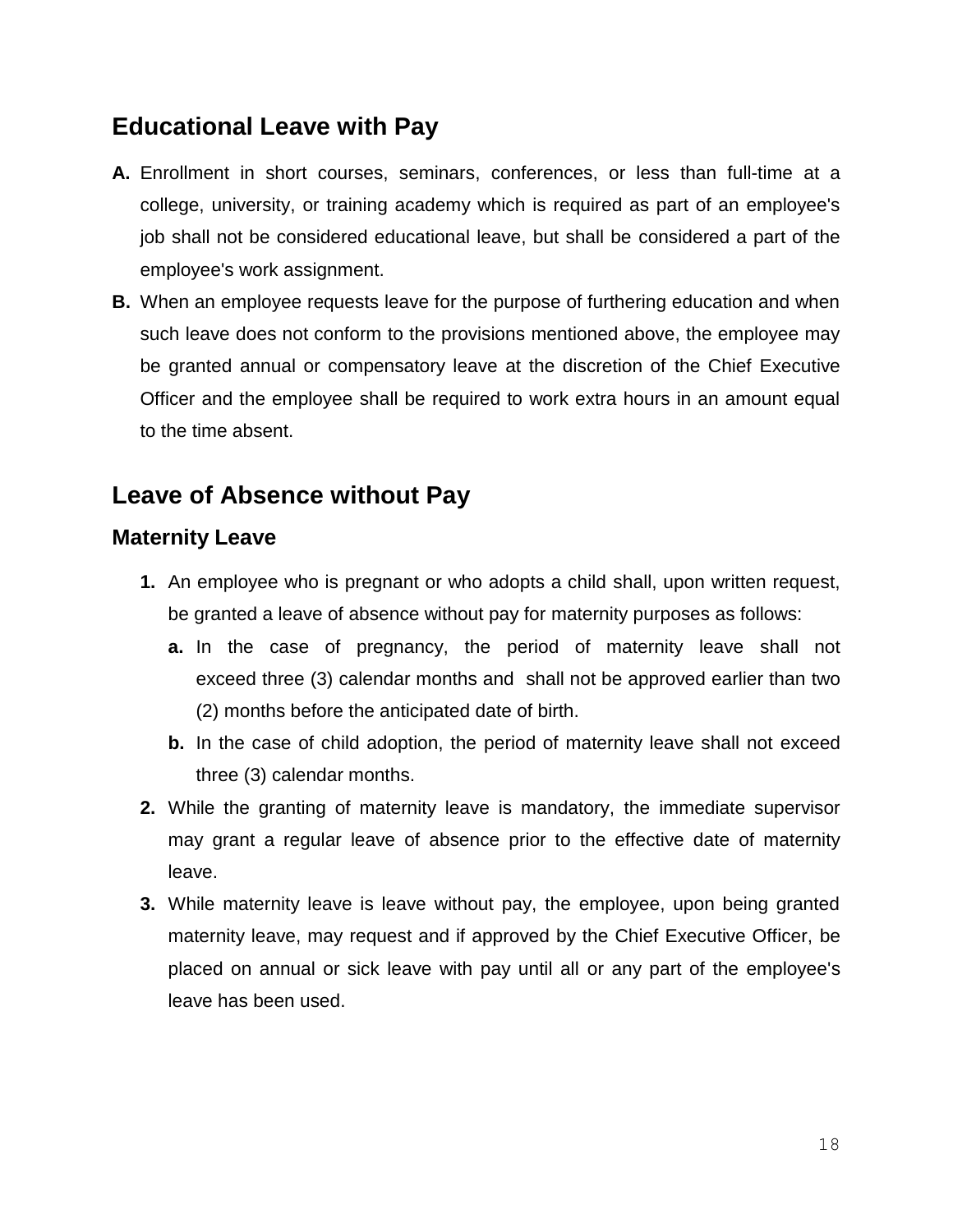- **4.** However, if the employee requests that annual or sick leave not be used during the maternity leave period, the Chief Executive Officer shall permit the employee to retain the leave credits and place the employee immediately on leave without pay.
- **5.** Prior to being placed on a maternity leave of absence, any illness caused or contributed to by pregnancy or miscarriage shall be treated as a temporary illness and the employee shall be allowed to use accrued sick leave.
- **6.** While on maternity leave, the employee shall be allowed to use accrued sick leave credits.

### <span id="page-21-0"></span>**Other leave without pay**

An employee may, upon request, be granted leave without pay for reasons other than those mentioned above, for a period not exceeding two (2) weeks provided the Corporation deems such leave to be justified and not detrimental to the operations of the Corporation

### <span id="page-21-1"></span>**Limitations of leave without pay**

An employee shall not earn annual or sick leave credits while on any type of leave without pay.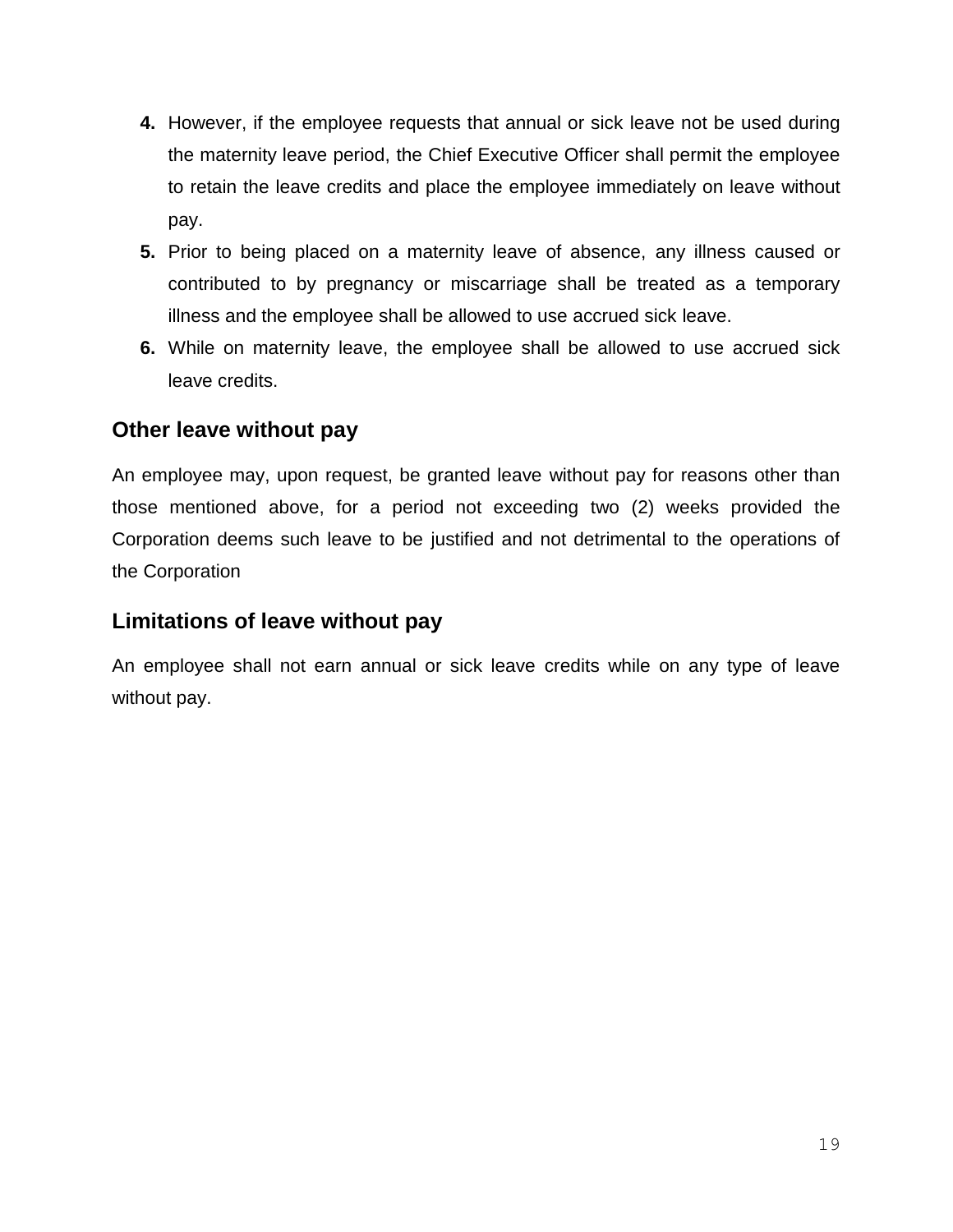# <span id="page-22-0"></span>**EMPLOYEE PERFORMANCE EVALUATIONS**

# <span id="page-22-1"></span>**Statement of Policy**

- **A.** The Chief Executive Officer has established written procedures for evaluating the performance of all employees on an impartial basis. All procedures have been established in accordance with the provisions herein.
- **B.** Each employee's performance shall be evaluated at least once a year.
- **C.** Employees shall not be expected to meet performance standards which have not been defined and explained as part of the requirements of their positions.
- **D.** Employee performance evaluations may be used for, but not limited to, the following purposes:
	- **1.** To inform the employee of strong and weak points, as well as training needs and improvements expected.
	- **2.** To recognize the employee's potential for promotion.
	- **3.** As a basis for taking disciplinary actions against the employee.
	- **4.** To assist in determining the order of layoff and reinstatement.

### <span id="page-22-2"></span>**Required Procedures**

- **A.** Each Corporation's employee performance evaluation program shall provide overall evaluations of five (5) levels as follows:
	- **1.** Outstanding
	- **2.** Above Satisfactory
	- **3.** Satisfactory
	- **4.** Conditional
	- **5.** Unsatisfactory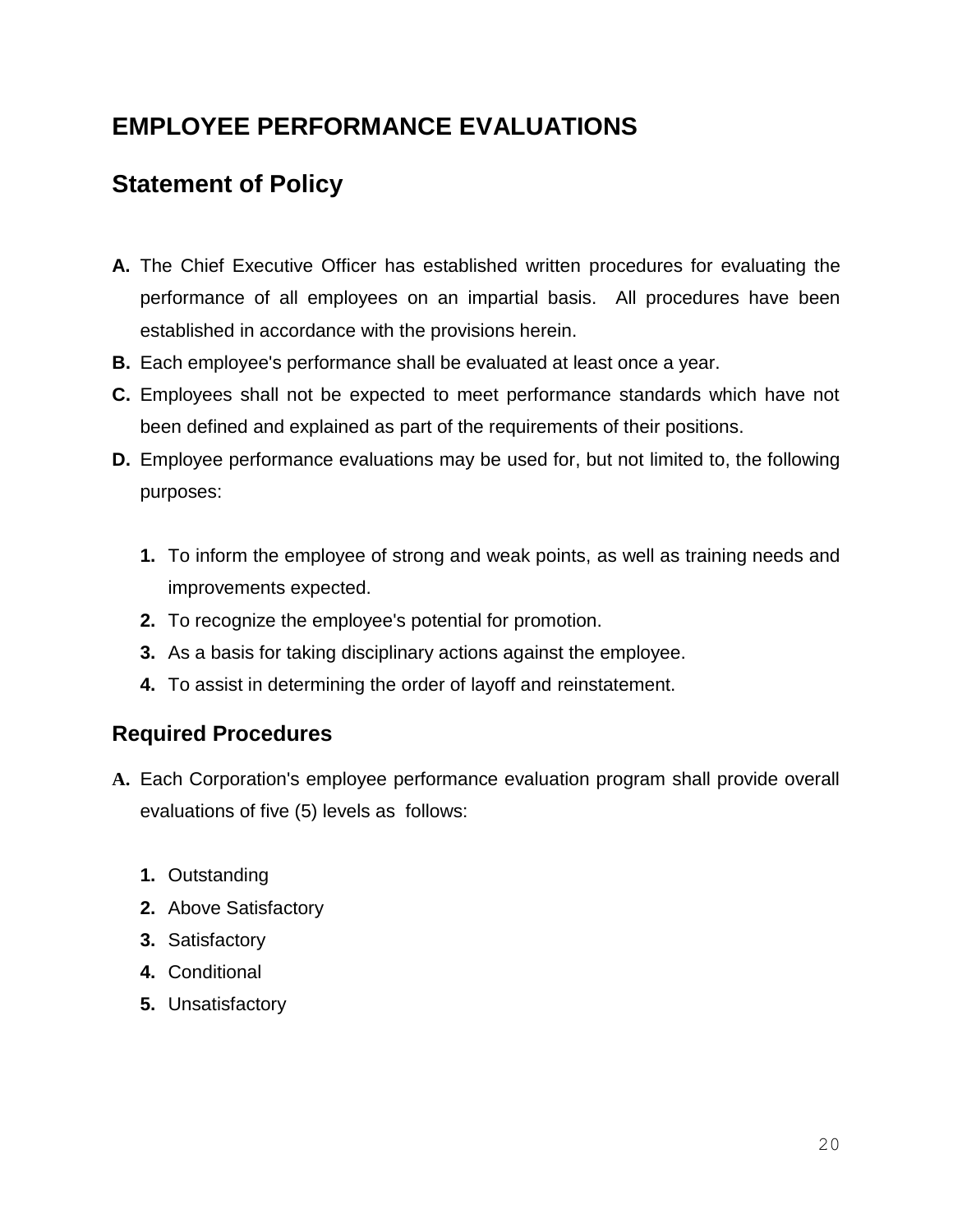- **B.** All performance evaluations shall be made by the employee's immediate supervisor and reviewed by a higher-level supervisor. The immediate supervisor's final evaluation may be changed by higher-level supervisors.
- **C.** Special performance evaluations may be given at any time, at the discretion of the supervisor; however, when an employee's performance is less than satisfactory, the supervisor shall prepare a performance evaluation on the employee.
- **D.** All performance evaluations shall be made following the SABER Evaluation Form.
- **E.** Personnel Manager shall be responsible for filling out the Evaluation Review Checklist, during the last month of SABER's fiscal year, to ensure that all personnel have been evaluated.

# <span id="page-23-0"></span>**COMPLAINT AND GRIEVANCE PROCEDURES FOR FACULTY AND STAFF**

Grievance – anyone who feels he/she may have been unjustly treated may appeal the policy or procedure. The purpose of this process is to provide an equitable process of resolving faculty grievances. Anyone with a complaint should discuss it first with their immediate supervisor. If conflict is unresolved, he/she may then submit a written grievance and meet with the Dean of Academic Affairs (DAA) and/or Director within three days of having met with supervisor. DAA must inform SABER College's Chief Administrative Officer of the grievance within 24 hours of meeting with person. If at this point conflict remains unresolved, appellant can then meet with the Academic Affairs Committee, comprised of faculty and administrative staff. The appellant will be able to equitably express their position on the issue, and if available, provide documentation to substantiate their position. The Academic Affairs Committee will consider all sides and render a decision on the disposition of the policy violation or other issue. Provisions for resolutions shall be concluded within ten (10) business days after receipt of the written grievances.

In cases when these informal meetings do not resolve the conflict, appellant may then appeal and file a grievance to: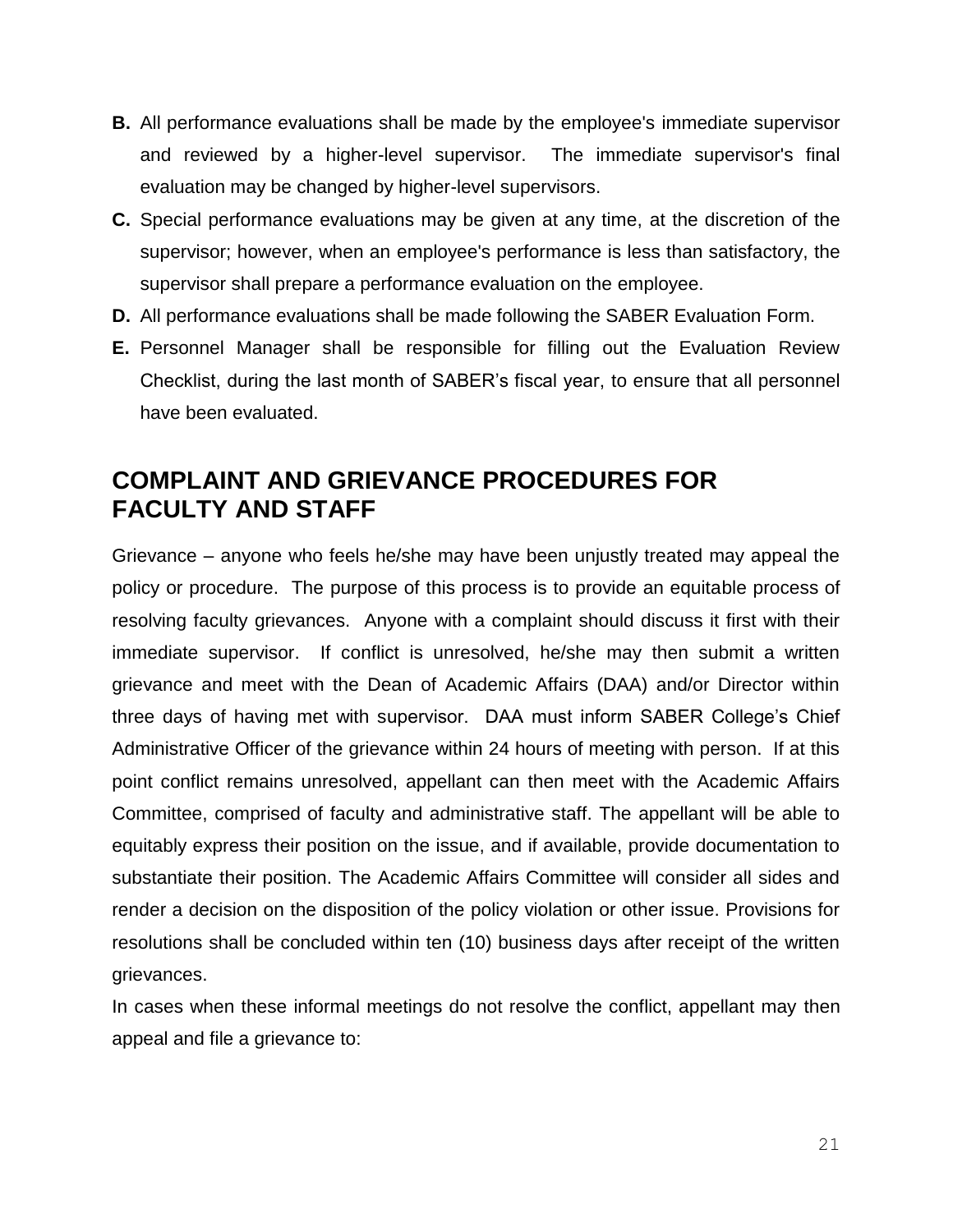#### **Commission for Independent Education**

325 West Gaines Street Suite 1414 Tallahassee, FL 32399-0400 (850) 245-3200

#### **Council on Occupational Education**

7840 Roswell Road, Building 300 Suite 325 Atlanta, Ga. 30350 Toll free: (800) 917-2081 [www.council.org](http://www.council.org/)

#### **Commission on Accreditation in Physical Therapy Education (CAPTE)**

3030 Potomac Ave., Suite 100 Alexandria, Virginia 22305-3085 (703) 706-3245 accreditation@apta.org www.capteonline.org

# **ACADEMIC GOVERNANCE**

The faculty of SABER College shall participate in the administration of academic policy, ensuring that all policies students and faculty must adhere to are followed. Faculty is responsible for ensuring that all outlined learning objectives are delivered in the academic process. Faculty shall perform post course assessment to ensure that all objectives were delivered and that policy related to administering academic delivery were met. Faculty shall participate in the development and revision of programming they shall have prevue in the process in the areas they teach. Faculty involvement is a critical element of programmatic and student success. Inasmuch, faculty shall participate in the development or selection of course materials including text, reference, equipment, supplies, resources, and any ancillary reading or tools that shall be administered to students.

Faculty shall participate in a systematic evaluation and revision of the curriculum annually. They shall meet with program staff and administration to discuss the curriculum, present data and information concerning changes in the career of study if any changes exist) and shall explain the rationale for the changes recommended.

Faculty shall participate in the assessment of student learning outcomes, and shall play a pivotal role in the process of executing plans for institutional effectiveness. Program Directors shall include all faculties to participate in the aforementioned processes.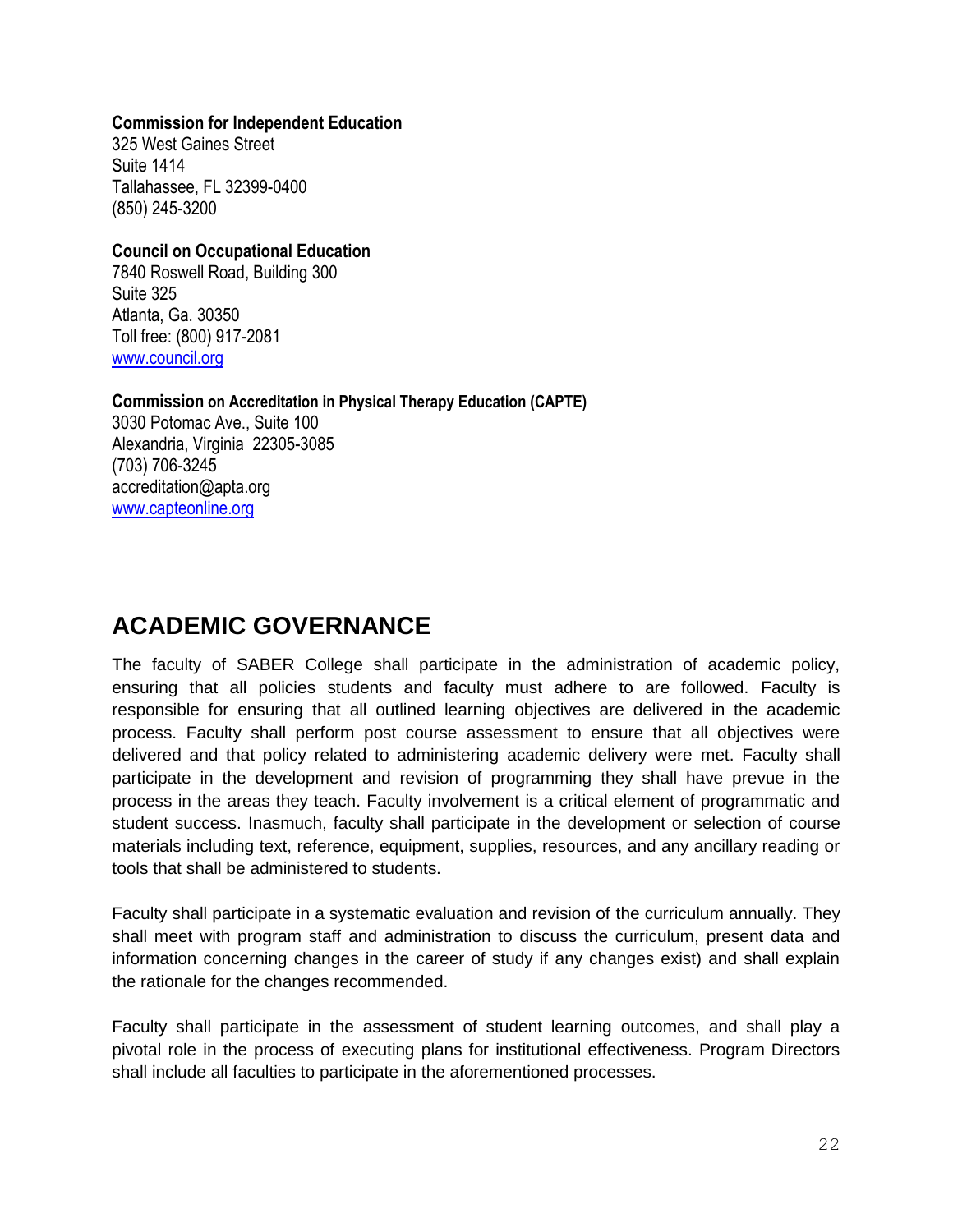# <span id="page-25-0"></span>**ACADEMIC FREEDOM**

SABER College is dedicated to the transmission and advancement of knowledge and understanding. Academic freedom is essential to the achievement of these purposes. Academic freedom is the particular freedom of instructors within the College to pursue knowledge, speak, and write without unreasonable restriction. Programs have academic freedom to design and teach an appropriate professional curriculum, and are able to determine the mechanisms for student evaluation and academic progression in the program. SABER administrators support those decisions made by program faculty. Instructors are entitled to freedom in the classroom in discussing their subject, but they should be careful not to introduce controversial material into their teaching which has no relation to their subject. Instructors must carry out their responsibilities in a professional and ethical manner. As professional educators, instructors must be accurate, exercise appropriate restraint, show respect for the opinions of others, and make every effort to indicate they are not speaking for the institution. The principles of academic freedom shall not prevent the College from making the proper efforts to ensure the best possible instruction for all students in accordance with the mission and objectives of SABER College and/or the Program of study. Any instructor who believes that he/she has been denied academic freedom should follow SABER College's complaint and grievance procedures.

## **Library and Resource Center**

The library at SABER College supports the curricula offered by the college. The library and resource center is available to faculty and students. A librarian or an assistant librarian is available during scheduled hours to assist in locating library materials, as well as instructing them in the effective use of library resources including Internet access. The faculty performs an invaluable service in evaluating the library resources and in recommending new acquisitions in their areas of expertise. Please make these recommendations to the librarian or the appropriate department head.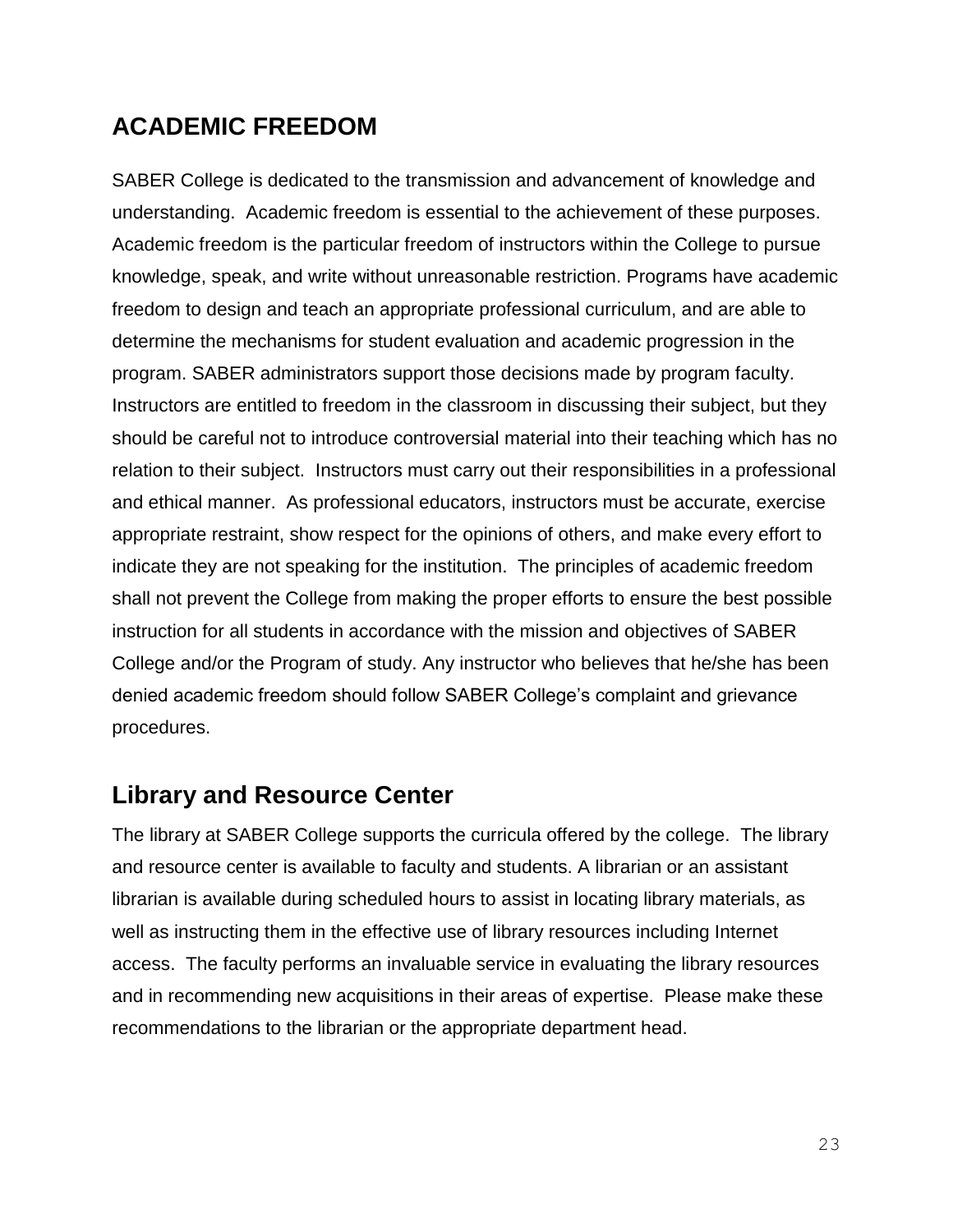## **Reserved Parking**

The faculty, staff, and administration of SABER College have access to reserved and safe parking. The parking lot on campus has 2 attendants during school hours.

### **Faculty Resources**

The faculty at SABER College is provided with offices and equipment to fulfill their faculty role. The faculty is provided with adequate technology to perform their duties. An IT department is available to faculty for technology support.

# **COMPLAINTS AND GRIEVANCES FILED BY INDIVIDUALS THAT FALL OUTSIDE OF NORMAL DUE PROCESS.**

- **Step 1** Any individual may file an oral complaint or may appeal any action of the institution to the Dean of Academic Affairs (DAA), coordinator or supervisor within seven (7) days of the incident or knowledge of the incident which gave rise to the grievance or complaint. The DAA, supervisor manager or coordinator shall respond verbally to the individual within seven (7) days.
- **Step 2** If the appeal or grievance has not been satisfactorily resolved at Step #1 the individual must appeal by reducing the appeal to writing and presenting it to the Dean of Academic Affair (7) days from the time the supervisor's response was due in Step #1. Dean of Academic Affairs in turn will call for a meeting of the Academic Affairs Committee to hear the case.
- **Step 3** The Academic Affairs Committee shall conduct a hearing after notice upon the charges and the Chairman shall transmit his findings-of-facts, conclusions and any recommendations together with a transcript of all evidence taken before him and all exhibits received by him to the Chief Executive Officer, within seven (7) days from the date the written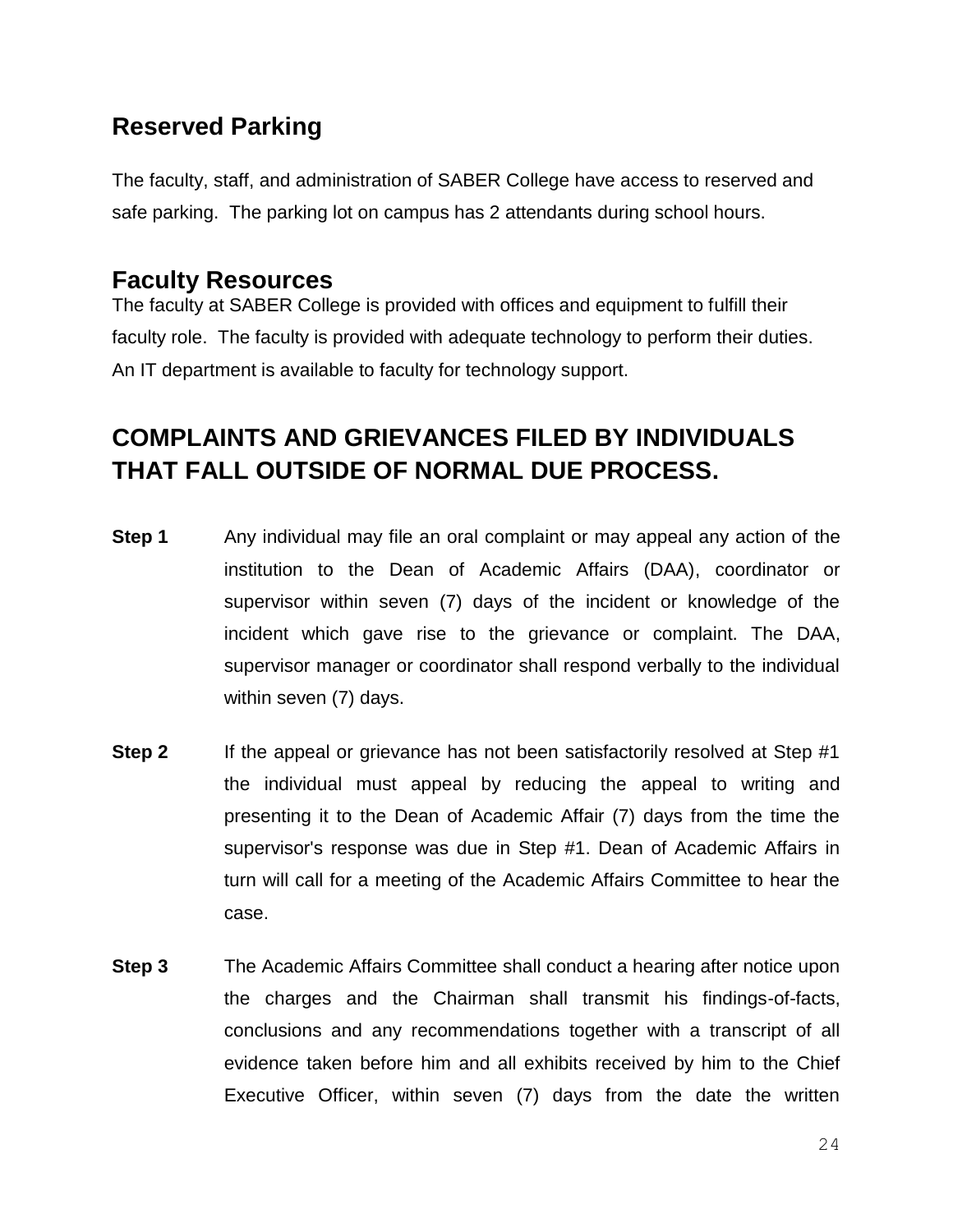grievance was received. The Chairman will act as liaison person between Corporation and aggrieved party.

**Step 4** The Chief Executive Officer, upon review of the Advisory findings of the Committee, will transmit Notification to the individual by certified mail within seven (7) days from the date the decision of the Chief Executive Officer was received.

In cases where these procedures do not resolve the conflict, if the conflict is school related, aggrieved party may then appeal and file a grievance to:

#### **Commission for Independent Education**

325 West Gaines Street Suite 1414 Tallahassee, FL 32399-0400 (850) 245-3200

#### **Council on Occupational Education**

7840 Roswell Road, Building 300 Suite 325 Atlanta, Ga. 30350 Toll free: (800) 917-2081 [www.council.org](http://www.council.org/)

#### **Commission on Accreditation in Physical Therapy Education (CAPTE)**

3030 Potomac Ave., Suite 100 Alexandria, Virginia 22305-3085 (703) 706-3245 accreditation@apta.org www.capteonline.org

**For student grievances please refer to School Catalog.**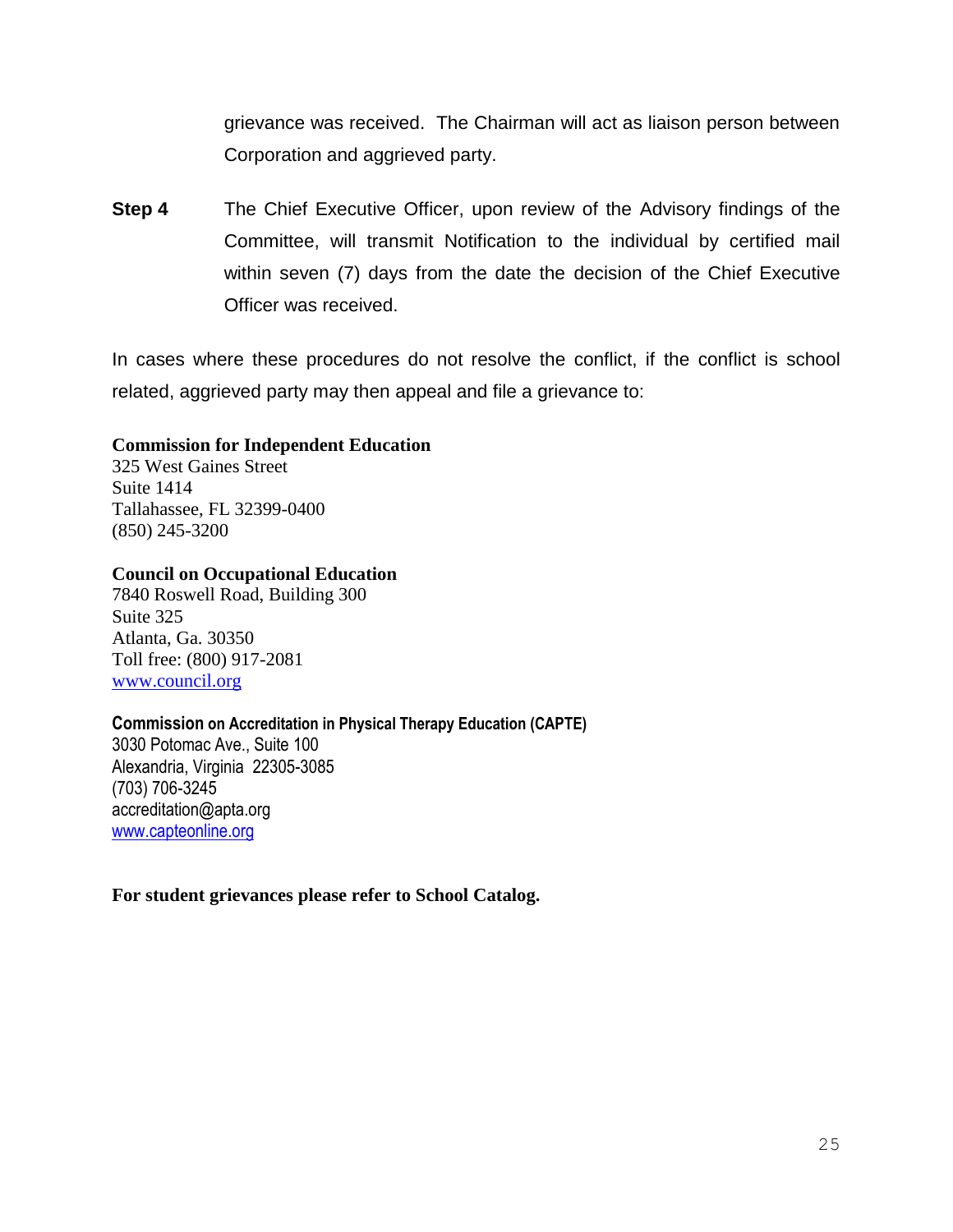# <span id="page-28-0"></span>**DRESS CODE/PERSONAL APPEARANCE POLICY**

### <span id="page-28-1"></span>**Policy**

All employees are expected to report to work dressed in an appropriate manner, which includes a neat, clean and professional appearance. The agency has adopted a Business Casual Dress Policy as our dress standard Monday through Thursday. Fridays are considered Casual Dress Day. Good personal grooming and hygiene are required when conducting any activity on behalf of the school. This policy is intended to define appropriate "Casual Business Attire" during normal business operations and "Casual Attire" on Fridays. SABER's Casual Business Dress Code Policy is a benefit and must be adhered to in order to be retained.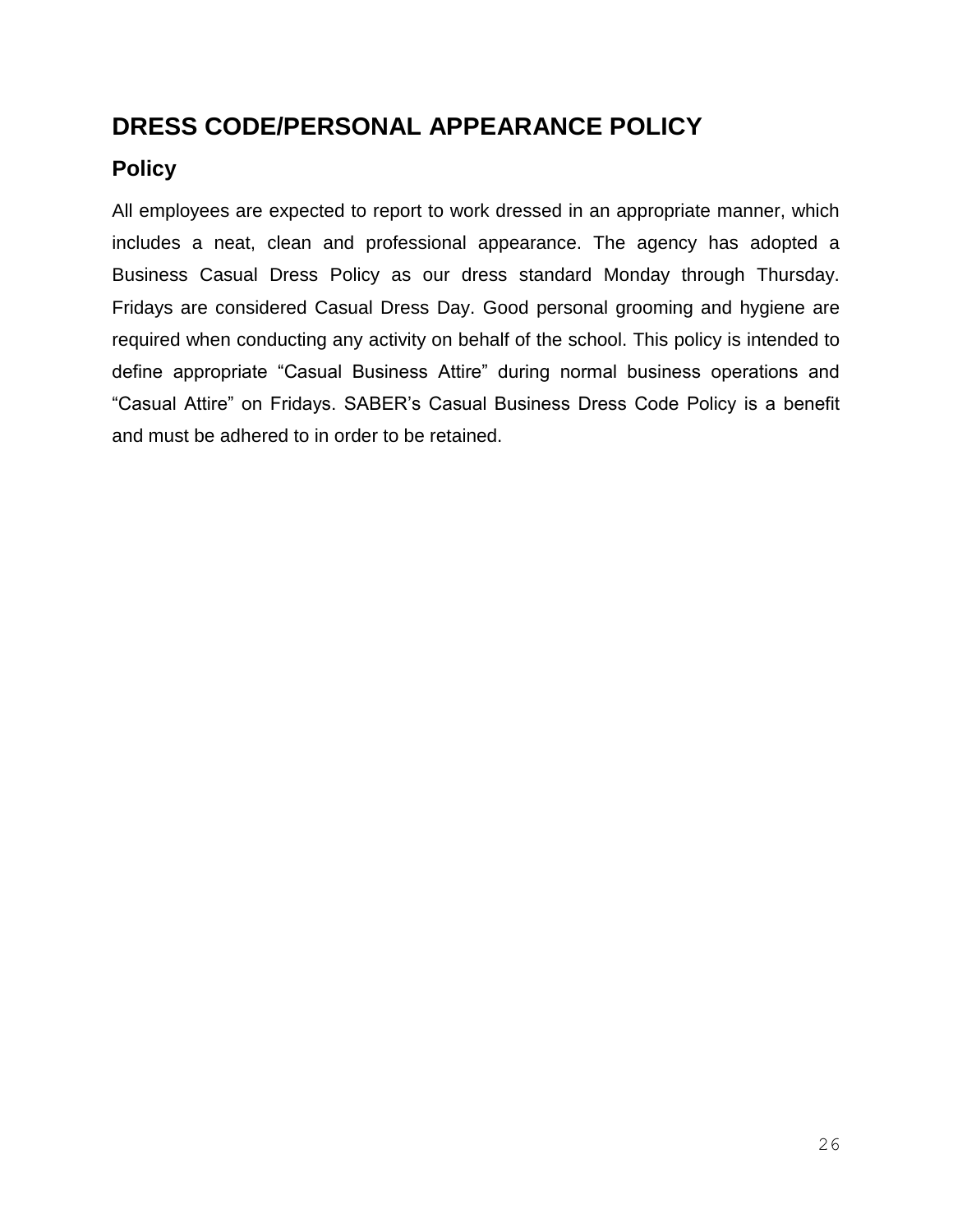#### <span id="page-29-0"></span>**Procedure**

SABER wishes to provide a work environment that is free of safety hazards, offensive behavior and harassment of any kind. At the same time, to ensure a proper dress code that promotes a positive agency image to our clients, staff and general public while encouraging safety, these guidelines should be followed by all staff.

#### <span id="page-29-1"></span>**Guidelines**

In keeping with the current dress code, the need for proper appearance from all staff is expected. Therefore, the following guidelines of dress are expected from all employees:

#### <span id="page-29-2"></span>**Monday through Thursday**

Dress code applies to ALL employees regardless of their position, employment status, schedule or place of work. Only certain positions due to their nature will have approved variations like wearing scrubs in medical areas. Choose business casual clothing that communicates professionalism.

Keep your workday schedule into account when you are dressing. Casual business attire means clothing that allows employees to be comfortable at work, yet appropriate for a professional environment. Casual business attire includes, but is not limited to: slacks, khakis, Chinos, Dockers, corduroy, polo and cotton shirts, skirts, dresses and loafers. Clothing should be worn and fit in such a manner that it does not expose the abdomen, chest or buttocks areas.

- **1.** SABER's Casual Business Attire policy includes dresses, dress slacks, blouses, ties, dress shirts and dress shoes if staff chooses to, or the situation requires it.
- **2.** Staff must NOT WEAR jeans, shorts, Capri pants, bib overalls, halter tops, beachwear, work-out attire, tank tops, tee-shirts, spaghetti straps, work-out attire, spandex or other form-fitting pants or distracting, offensive or revealing clothes. In addition, staff cannot wear athletic shoes, thongs, or flip-flops. Clothing should be free of sexually related references, foul language, or suggest or promote the use of illegal drugs.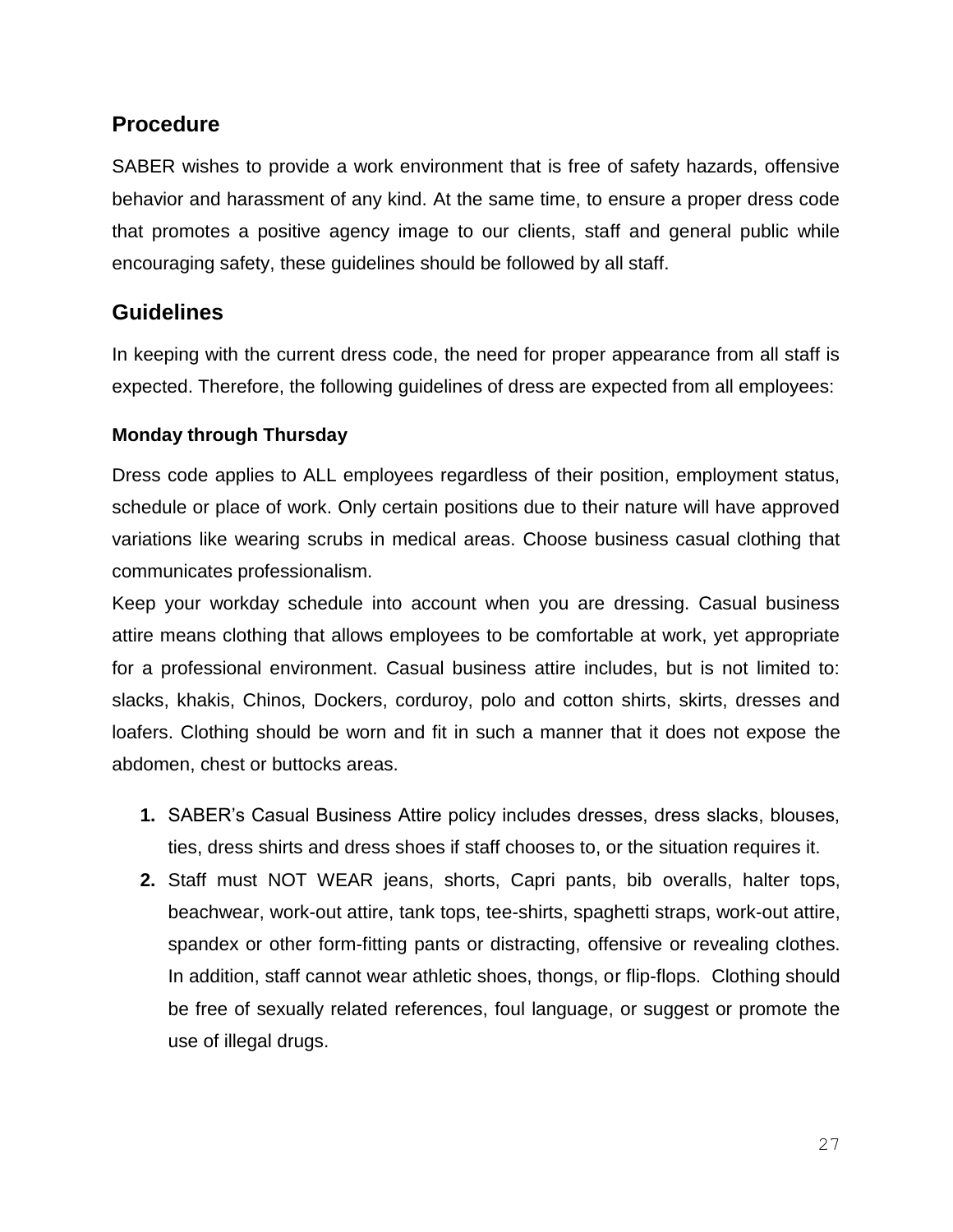#### <span id="page-30-0"></span>**Friday**

- **1.** The same guidelines for casual dress attire Monday through Thursday apply on Fridays with the exception that jeans, tee shirts, sweatshirts and athletic shoes are allowed to be worn. All clothing should be neat in appearance and without tears, patches or holes.
- **2.** Keep in mind that tee-shirts and sweatshirts should not contain offensive slogans or pictures.
- **3.** Business reasons might require employees to wear business attire on casual day.

While SABER observes a CASUAL BUSINESS DRESS environment, there may be situations requiring more formal attire. Attendance or participation in meetings, seminars, committees, etc. while representing SABER will imply that staff is required to dress in a professional manner.

Directors, managers and supervisors are expected to follow, promote and enforce these dress and grooming standards in their areas of responsibility. If a particular situation requires staff to deviate from this policy on a specific occasion, management approval should be requested.

# <span id="page-30-1"></span>**Food Policy**

There is a lounge where you may have your lunch. Lunch is not to be eaten on reception areas or your office unless your door is closed. If you do not have a door to your office then please use the school lounge to have your meals.

Every person in an enclosed office area shall endeavor not to disrupt the living environment of their co-workers in their vicinity by the generation of offensive odors through food, beverages, or other substances, and shall cooperate in the measures of SABER's rules regarding the preservation of the living environment by prevention of offensive odors.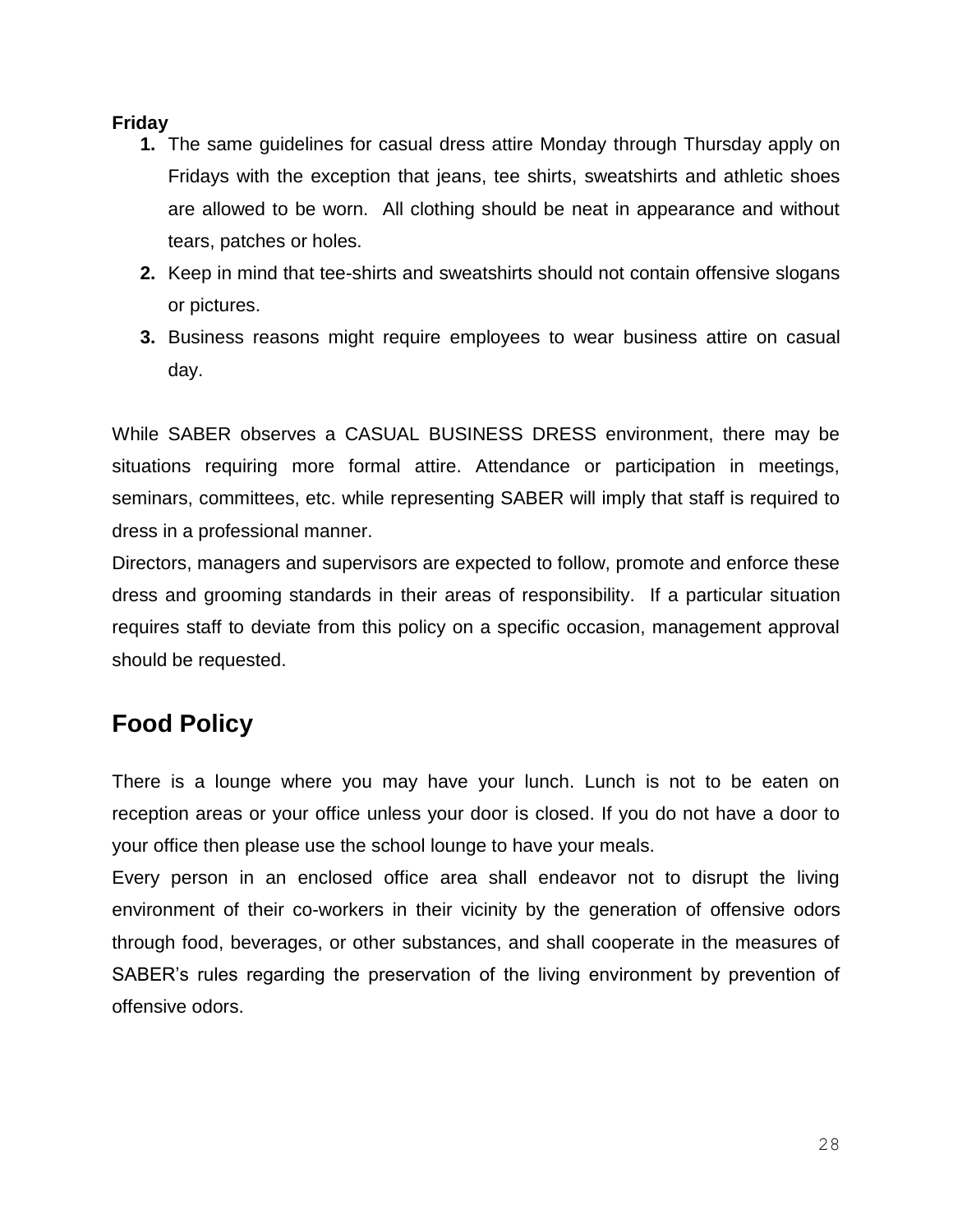Be considerate with your fellow employees when eating food or bringing into the workplace articles that are offensive in their odor.

Any employee failing to meet these standards will be counseled by his/her supervisor. SABER management is authorized to direct staff to leave work if they do not comply with dress requirements, are not well groomed or lack personal hygiene, until the dress, grooming or personal hygiene is acceptable. SABER's disciplinary process will be applied due to repeated disregard for this dress and grooming policy up to and including termination of employment. Disciplinary action will be applied as follows:

| 1 <sup>st</sup> violation | Verbal Warning                  |
|---------------------------|---------------------------------|
| 2 <sup>nd</sup> violation | Written Warning                 |
| 3 <sup>rd</sup> violation | <b>Final Warning/Suspension</b> |
| 4th violation             | Termination                     |

## <span id="page-31-0"></span>**Pets Policy**

Pets are not allowed on premises during office hours.

SABER reserves the right to continue, extend, revise or revoke this policy at its discretion.

# <span id="page-31-1"></span>**DRUG AND ALCOHOL POLICY**

SABER recognizes the pervasive presence of alcohol and substance abuse in our society and adverse effect on employee's health, safety, and productivity in the work place. This has caused the Corporation to establish an effective, fair, and lawful drug and alcohol testing policy governing SABER employees.

The Board of Directors has issued an enactment describing the guidelines for drug and alcohol testing based upon reasonable suspicion of drug or alcohol use.

A positive, confirmed test for excessive alcohol use, or use of unlawful substances will be the basis for the automatic rejection of an applicant.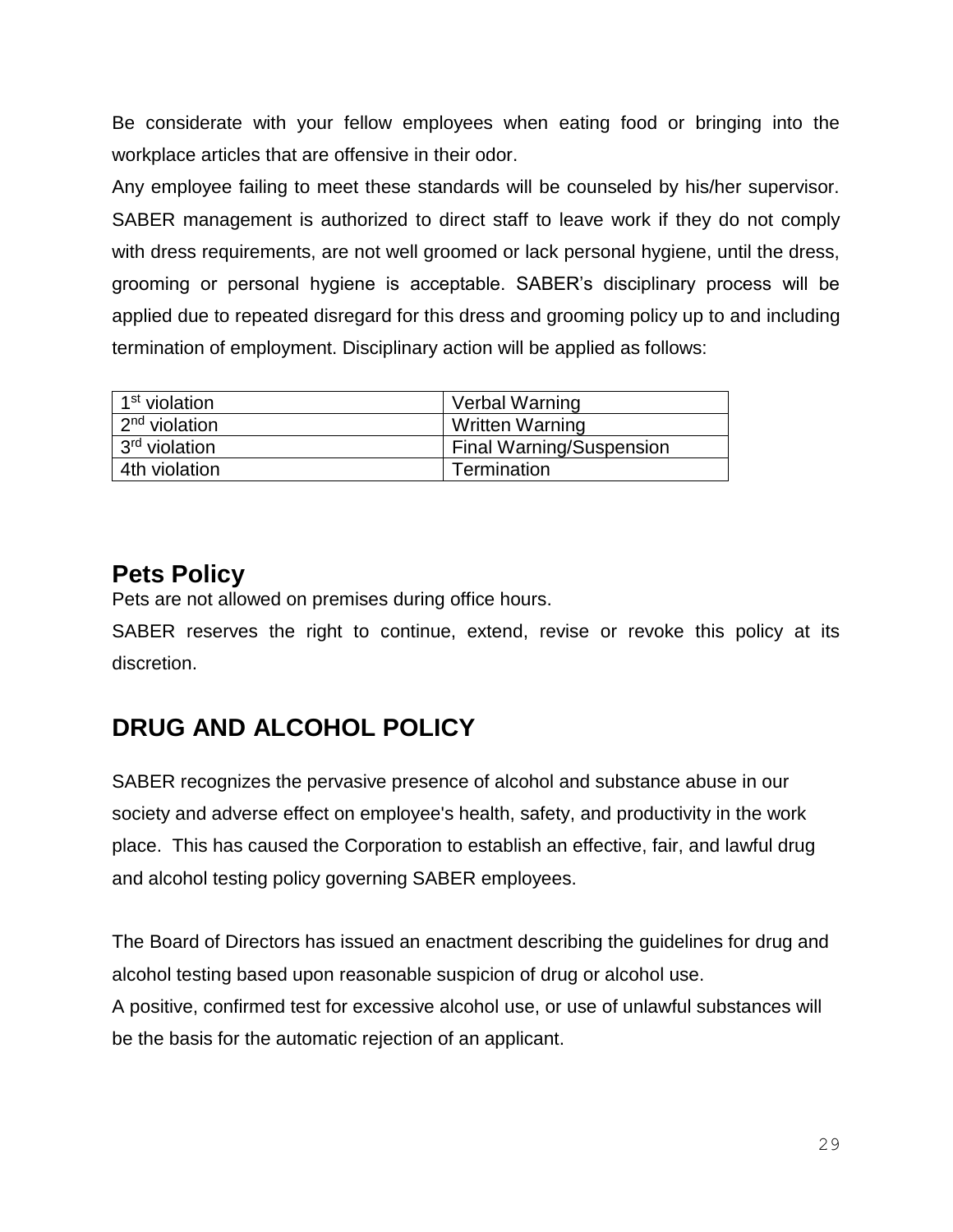A positive, confirmed test for excessive alcohol use, or use of unlawful substances for a current employee, will reported to the employee's supervisor for administrative and disciplinary action.

The Corporation does not conduct random tests of its employees, but for certain classifications and circumstances will conduct such tests in accordance with the law. However, an employee who has tested positive previously will be required to have unannounced retesting per a conditional agreement that is signed in conjunction with a disciplinary action and/or rehabilitation program. Also, it is the policy of SABER to conduct drug and alcohol screening for reasonable suspicion if a supervisor or higher management personnel believes an employee is under the influence of such substances, suffers from substance abuse, or is in violation of Corporation rules or regulations concerning the use of such substances.

SABER can also authorize a fitness for duly examination for employees. This examination is administered when the Corporation has concerns about the employee's physical ability to perform his/her job. This physical will include a consultation with the employee's private physician, a review of the employee's medical records, and an examination of the employee. A drug and alcohol screen will also be included.

The bottom line is: SABER WANTS A DRUG FREE WORK PLACE.

It's your choice -- because it's your life!

Just say NO to drugs!

#### **How Is An Individual Tested For The Presence Of Drugs?**

Employee will be referred to a specific location where urine is collected in accordance with a very specific procedure that ensures that the specimen has not been tampered with. This procedure is consistent with standards developed for drug testing by the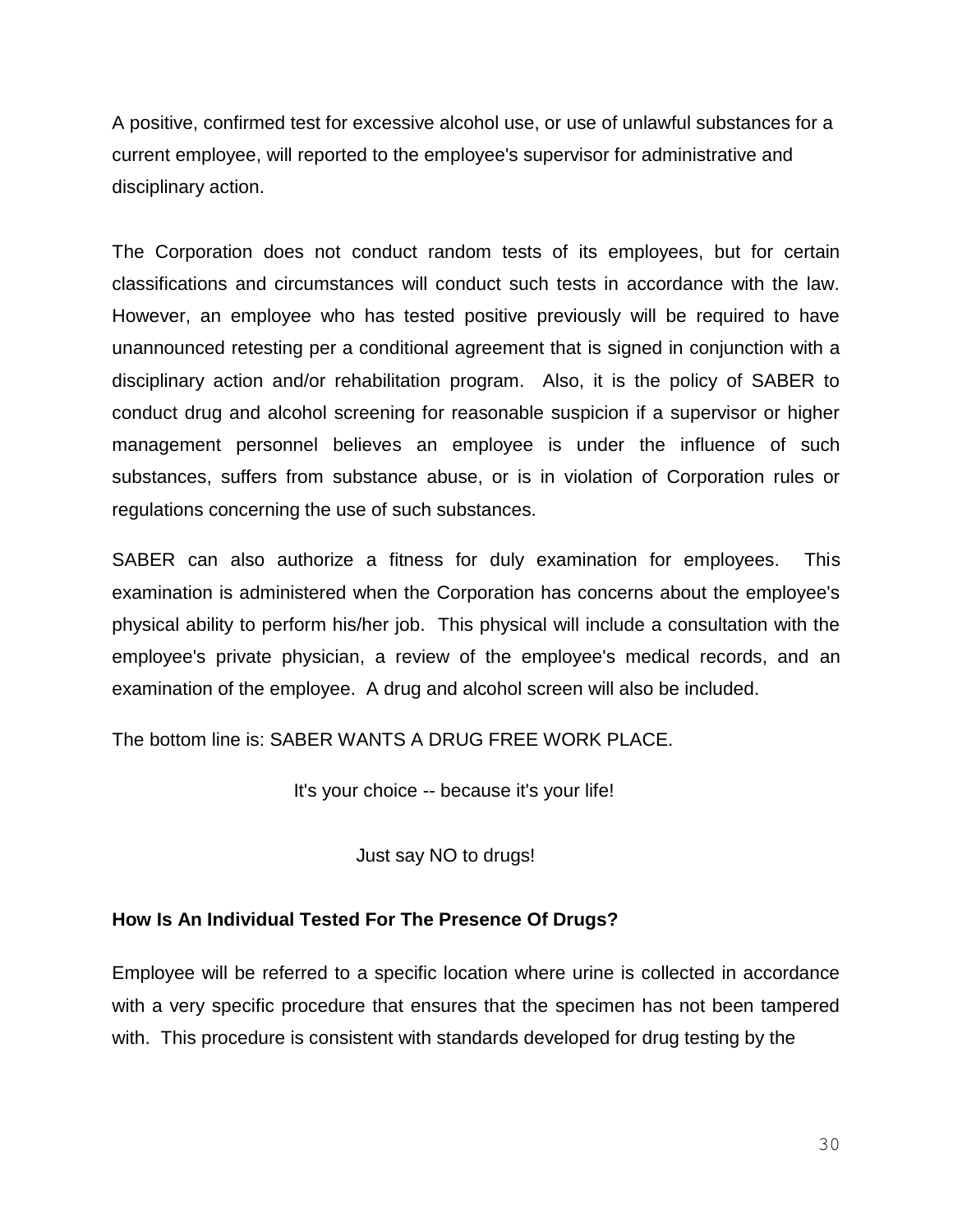The initial test is a sensitive, rapid, and a reliable procedure to identify negative and presumptive positive specimens.

If the initial test is positive, a confirmatory drug test is performed. This second analytical procedure is a gas chromatography/mass spectrometry (GC/MS). This is the state-ofthe art drug testing method for confirming the presence of drugs and is highly accurate.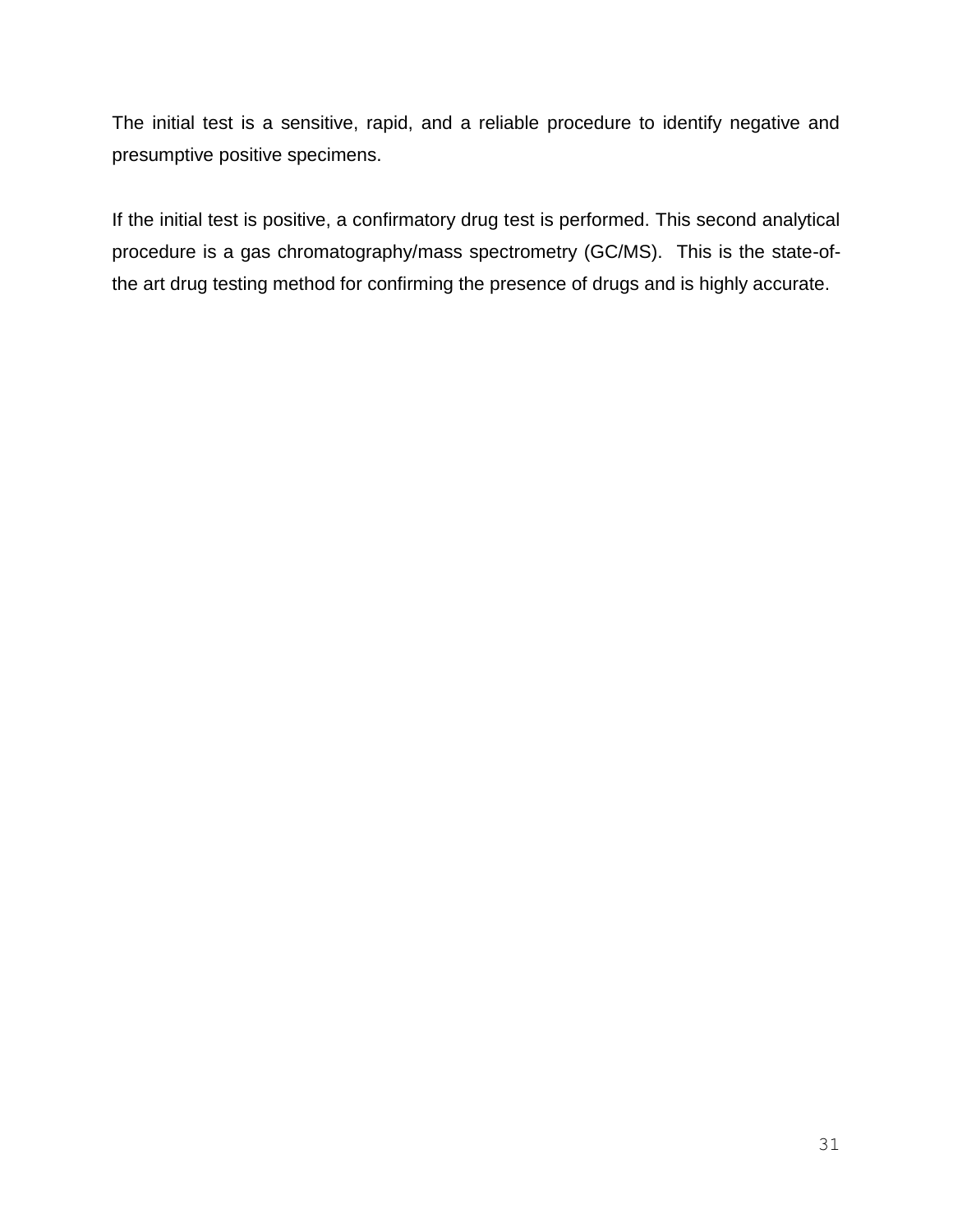### <span id="page-34-0"></span>**Cause for Dismissal, Demotion or Suspension**

The following are declared to be cause for dismissal, demotion or suspension of an employee without pay though charges may be based on causes other than those enumerated:

- **A.** That the employee is incompetent or inefficient in the performance of his duty.
- **B.** That the employee has been offensive in his conduct toward his fellow employees, SABER or the public.
- **C.** That the employee has some permanent or chronic physical or mental ailment or defect which incapacitates him/her from the proper performance of his/her duties.
- **D.** That the employee has violated any lawful or official regulation or order, or failed to obey any lawful and reasonable direction given him by a supervisor, when such violation or failure to obey amounts to insubordination or serious breach of discipline which may reasonably be expected to result in lower morale in the organization or result in loss, inconvenience or injury to SABER service or to the public.
- **E.** That the employee has solicited or taken for personal use a fee, gift or other valuable thing in the course of his work or in connection with it, when such fee, gift or other valuable thing so solicited or given him might be construed to be a means of receiving a favor or obtaining better treatment than that accorded other persons either on a present or a future basis. This will include but not be limited to social and or personal relations of any kind with clients or students outside office, classroom or clinical setting/hours.
- **F.** That the employee through negligence or willful conduct has caused damage to public property or waste of public supplies.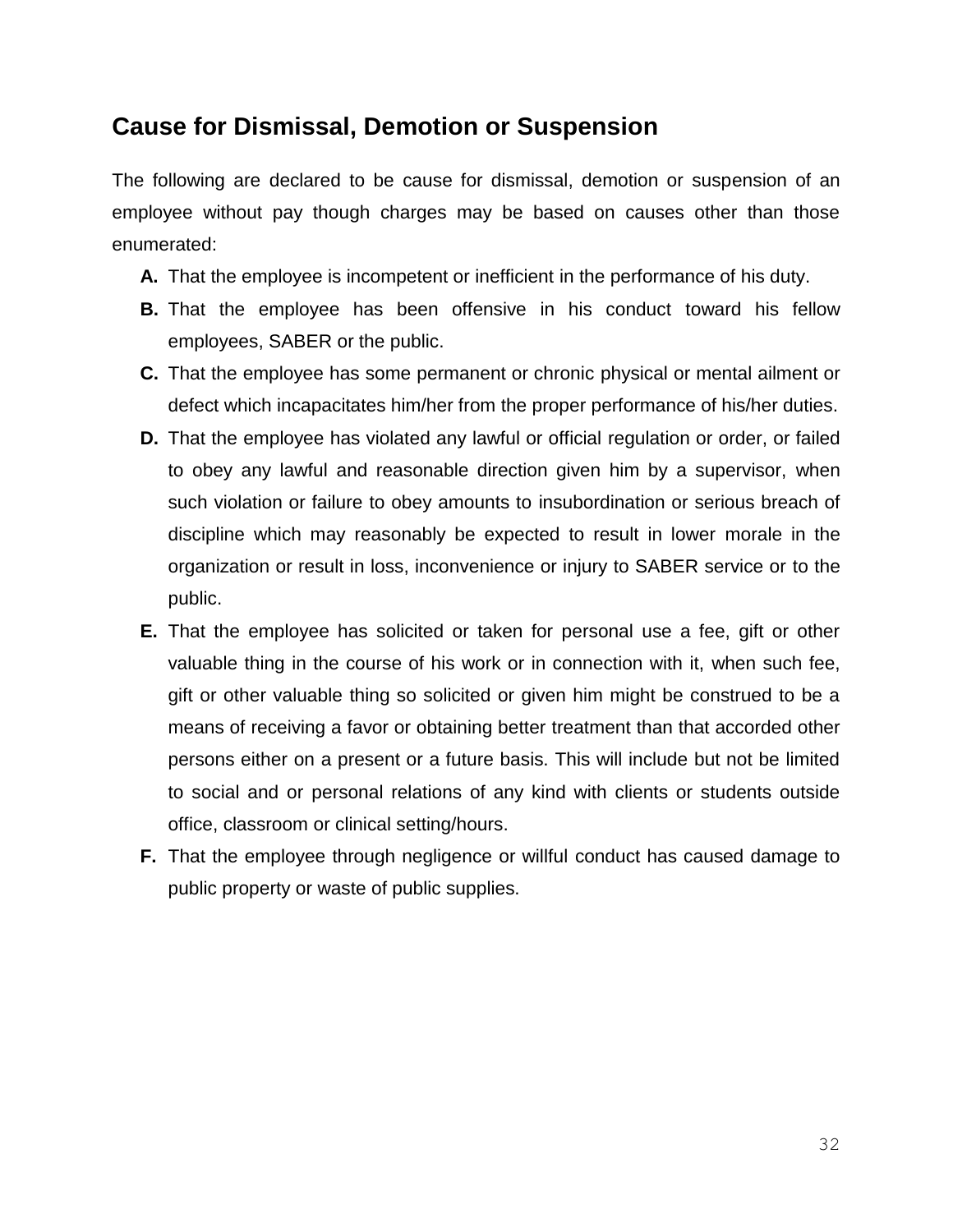- **G.** That the employee has been absent without leave or has failed to report after leave of absence has been disapproved, revoked, or cancelled by the appointing authority or the Chief Executive Officer, provided, however, that if such absence or failure to report is excusable, the Chief Executive Officer may, upon recommendation of the appointing authority, dismiss the charges.
- **H.** That the employee has hindered the regular operation of the department or division because of excessive absenteeism.
- **I.** That the employee has violated the provisions of departmental rules.
- **J.** That the employee has been intoxicated on duty.
- **K.** That the employee, after employment, is found to have made a false statement in his/her application for employment.
- **L.** That the employee has misappropriated funds, appropriated SABER property for personal use, or illegally disposed of SABER property.
- **M.** That the employee is antagonistic towards superiors and fellow employees criticizing orders, rules and policies, and whose conduct interferes with the proper cooperation of employees and impairs the efficiency of the Corporation service.
- **N.** That the employee has been habitually tardy in reporting for duty or has absented himself frequently from duty during regulars hours, or has refused to perform a reasonable amount of emergency work after working hours when directed to do so by his superior officer.
- **O.** That the employee refuses to have his finger-prints or photograph taken when directed to do so.
- **P.** That the employee has been subject to an excessive number of accidents, resulting in personal injury or injury to others.
- **Q.** That the employee, whose position requires the operation of a motor vehicle in the performance of his duties, has lost his/her auto or drivers license or lost driving privileges by due process of law.
- **R.** That the employee has violated any of the provisions of the SABER rules.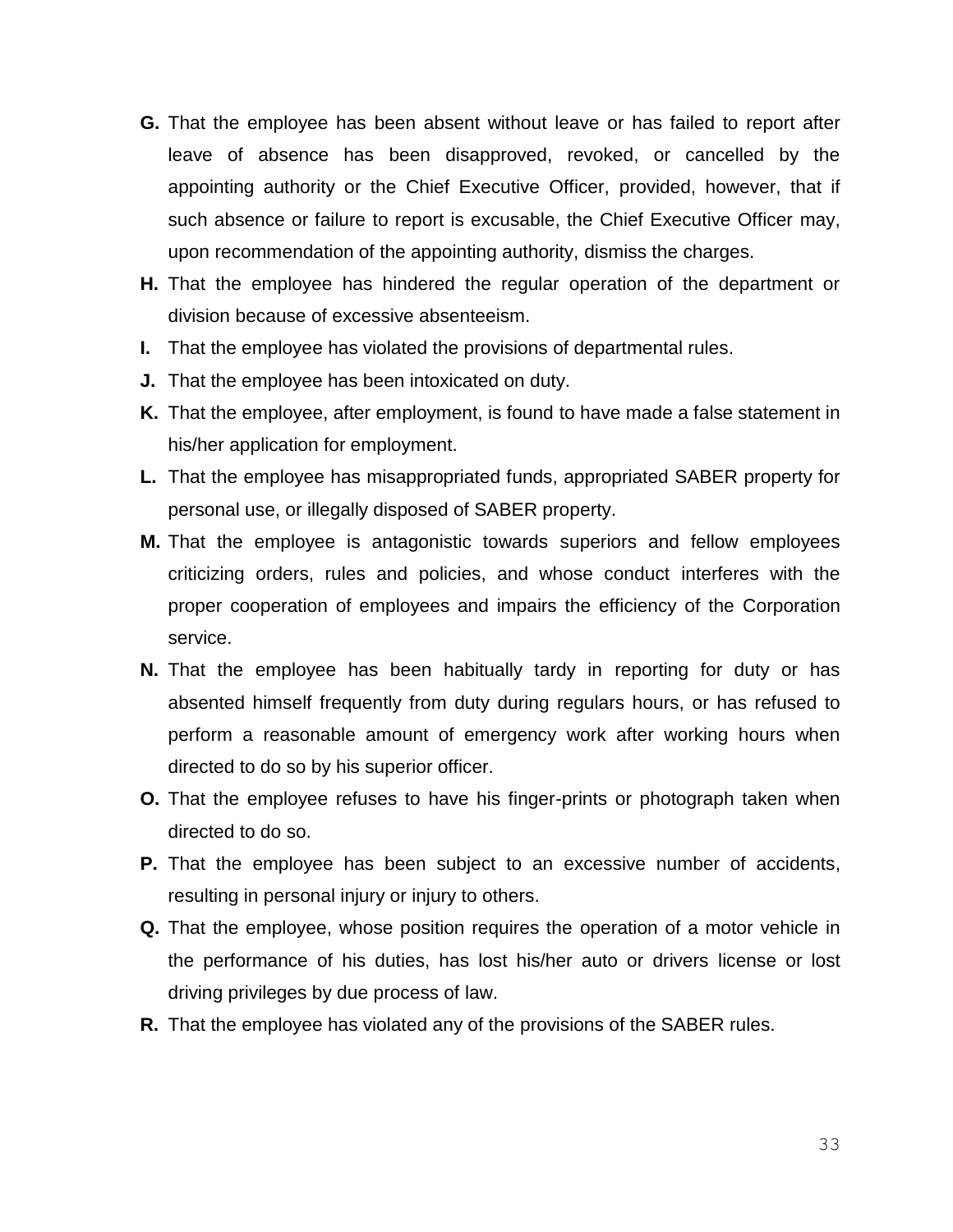None of the foregoing shall be deemed to prevent the dismissal, of an employee for any cause which is justifiable, even though such cause is not contained among those enumerated; provided, however, that a permanent status employee shall have the right of appeal.

### <span id="page-36-0"></span>**Layoff Procedures**

- **1.** A layoff is defined as termination of employment due to shortage of work or funds, the abolition of a position, changes in organizational duties and or termination of a contract at the end of each contract year.
- **2.** An employee shall be laid off without prejudice since layoff is not a disciplinary action.

# <span id="page-36-1"></span>**Resignation in lieu of disciplinary action**

Where a decision is made, to permit an employee to resign in lieu of dismissal the employee must submit a resignation in writing. This resignation shall be held for 24 hours after which it shall become final unless retracted during the 24 hour period.

This rule applies only when a resignation is accepted in lieu of dismissal and the employee must have been told that he/she will be terminated in the absence of the resignation. Resignations may be accepted in lieu of termination at the discretion of the Chief Executive Officer.

## <span id="page-36-2"></span>**Notice**

Formal notification to the employee of a termination shall be in the form of a letter spelling out specifications.

The employee should sign for a copy of this letter, if presented personally, or the letter should be sent to the employee by certified mail. Copies shall be provided to the Personnel Office and the employee's record.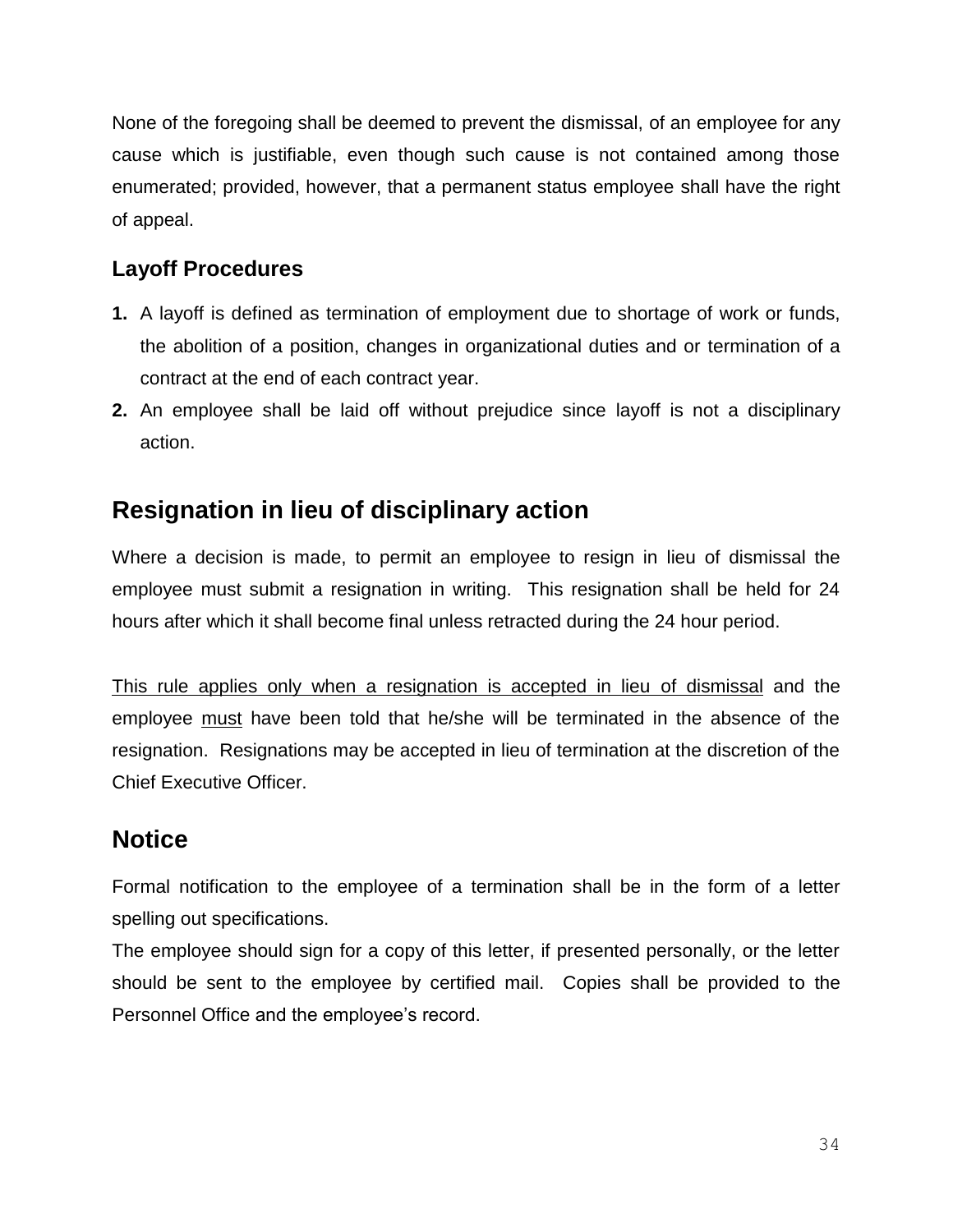### <span id="page-37-0"></span>**Clery Act**

### <span id="page-37-1"></span>**Purpose**

It is the policy of SABER to provide the employees, clients and students with a safe environment in which to work and learn, and to keep students, and employees well informed about campus security. It is the policy of SABER to report criminal actions and other emergencies occurring on campus and to maintain records of crimes reported to campus authorities.

The institution's community is responsible for reporting criminal actions and other emergencies occurring on campus to their immediate supervisors, who will in turn report them to the COO, and who keeps records of crimes reported. If assistance is required from the police or fire unit, Administration will contact the appropriate unit. If danger is imminent, any Department Head may do likewise. SABER will make a reasonable goodfaith effort to obtain crime statistics form appropriate law enforcement agencies, to include in an annual security report and the Web-based report to ED. Those wishing to see the area's crime report can access: www.miamidade.gov/myneighborhood.

- **A.** There shall be a Clery Act Compliance Committee (CACC) to be responsible for compliance with the Clery Act of 1990 and the United States Department of Education regulations 34 CFR Part 668. Representatives from Administration, faculty, and admissions will be part of this committee.
- **B.** The CACC shall meet once a year to coordinate the crime statistic record keeping or any other pertinent matters. SABER policies require that any criminal activity be reported to a SABER supervisor who in turn will report to the Personnel Manager. Therefore, SABER's Personnel Manager shall be responsible for gathering and sorting all reportable statistics for the annual Compliance Statement from all on-campus and all available off-campus resources. Personnel Manager shall be responsible for the daily crime log, annual crime statistics and timely warnings.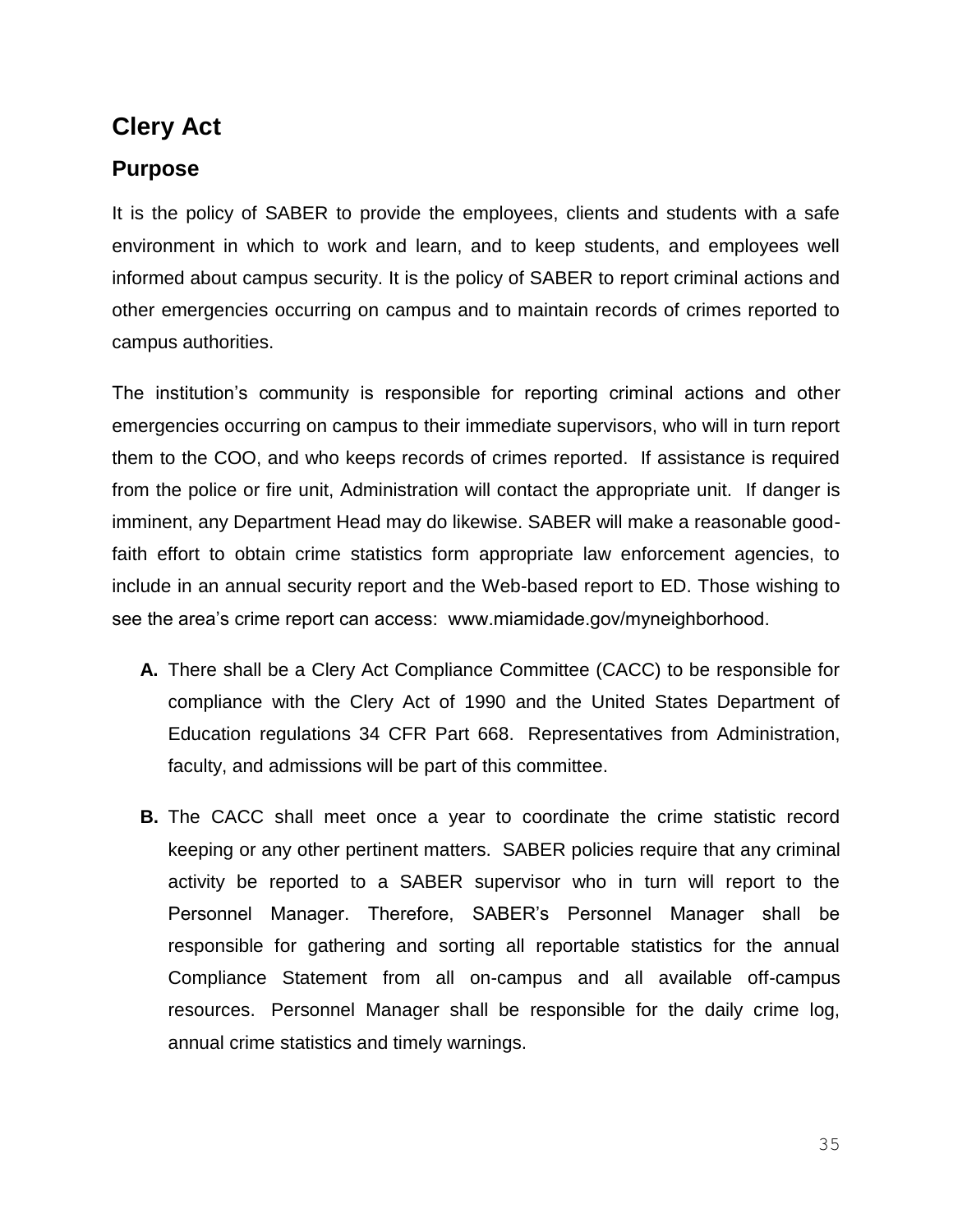- **D.** Each Department Head will be instrumental in identifying all actions that have been referred for campus disciplinary action in the areas of liquor law violations, drug law violations and illegal weapons possession.
- **E.** Each Department Head will be responsible to notify its pertinent campus community when there is confirmation of a significant emergency or dangerous situation involving an immediate threat to the health or safety of students or staff occurring on campus. Notification may be verbal or by the use of electronic and cellular communication, whichever is more expedient. In this instance tested emergency response and evacuation procedures may be implemented if necessary.
- **F.** Each Department Head will be responsible for publicizing emergency response and evacuation procedures to students and staff under their supervision.
- **G.** Crimes of larceny-theft, simple assault, intimidation, and destruction, damage, or vandalism involving bodily injury to any person, in which the victim is intentionally selected because of the actual or perceived race, gender, religion, sexual orientation, ethnicity, or disability of the victim, will be collected and reported under the category of prejudice.
- **H.** Student Admissions shall be responsible for insuring that prospective students have access to the annual Disclosure of Crime Statistics of the school.
- **I.** Each Department Head is responsible for testing emergency response and evacuation procedures twice a year.
- **J.** The Personnel Manager through the Administrative Offices shall be responsible for insuring that prospective employees have access to the Annual Disclosure of Crime Statistics.
- **K.** The Personnel Manager and Campus Security Survey Administrator (CSSA), shall be responsible for preparation of the Annual Report of Crime Statistics of the school and the Web-based report to ED. The Personnel Manager and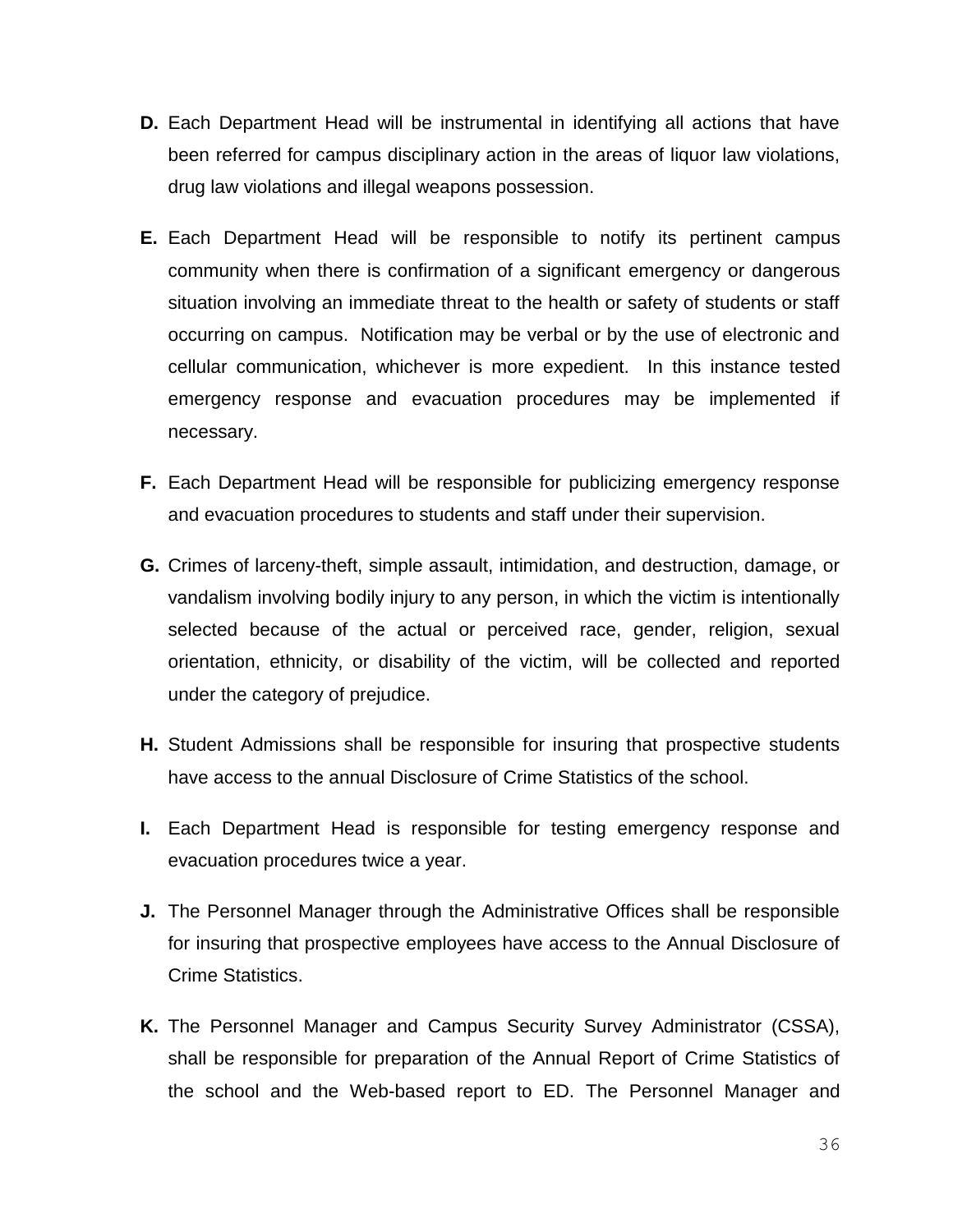Department Heads will be responsible for arranging for its delivery to all current students, faculty and staff. The Personnel Manager shall act as a resource to all campus personnel regarding on-going compliance with the Clery Act.

**L.** The Institution, any of its officers, employees, or students may not participate in any activities to retaliate, intimidate, threaten, coerce, or otherwise discriminate against any individual with respect to the implementation of these policies.

# <span id="page-39-0"></span>**Dissemination of Policy**

This policy will be implemented through SABER.

The Clery Policy is, and will continue to be, communicated to all relevant audiences.

- **a)** The policy is specifically included and will be a continuing and essential component of the personnel policies and procedures and catalog.
- **b)** It will be publicized in appropriate communication of the organization.
- **c)** The policy will be thoroughly discussed in orientation and all training programs, and in appropriate management and supervisory meetings, so that the organization's policy is made clear.

# <span id="page-39-1"></span>**Affirmative Action Plan**

# <span id="page-39-2"></span>**Statement of Policy**

SABER does not discriminate on the basis of age, color, disability, national or ethnic origin, race, sex, or any other characteristic protected by law in the administration of its educational, admission or registration policies, scholarships, loan programs, employment practices, or any of SABER administered programs.

SABER offers equal opportunity in its employment, admissions and educational programs and activities in compliance with Title VI and VII of the Civil Right Act of 1964, as amended, Section 504, of the Rehabilitation Act of 1973, as amended, and the American with Disabilities Act of 1990.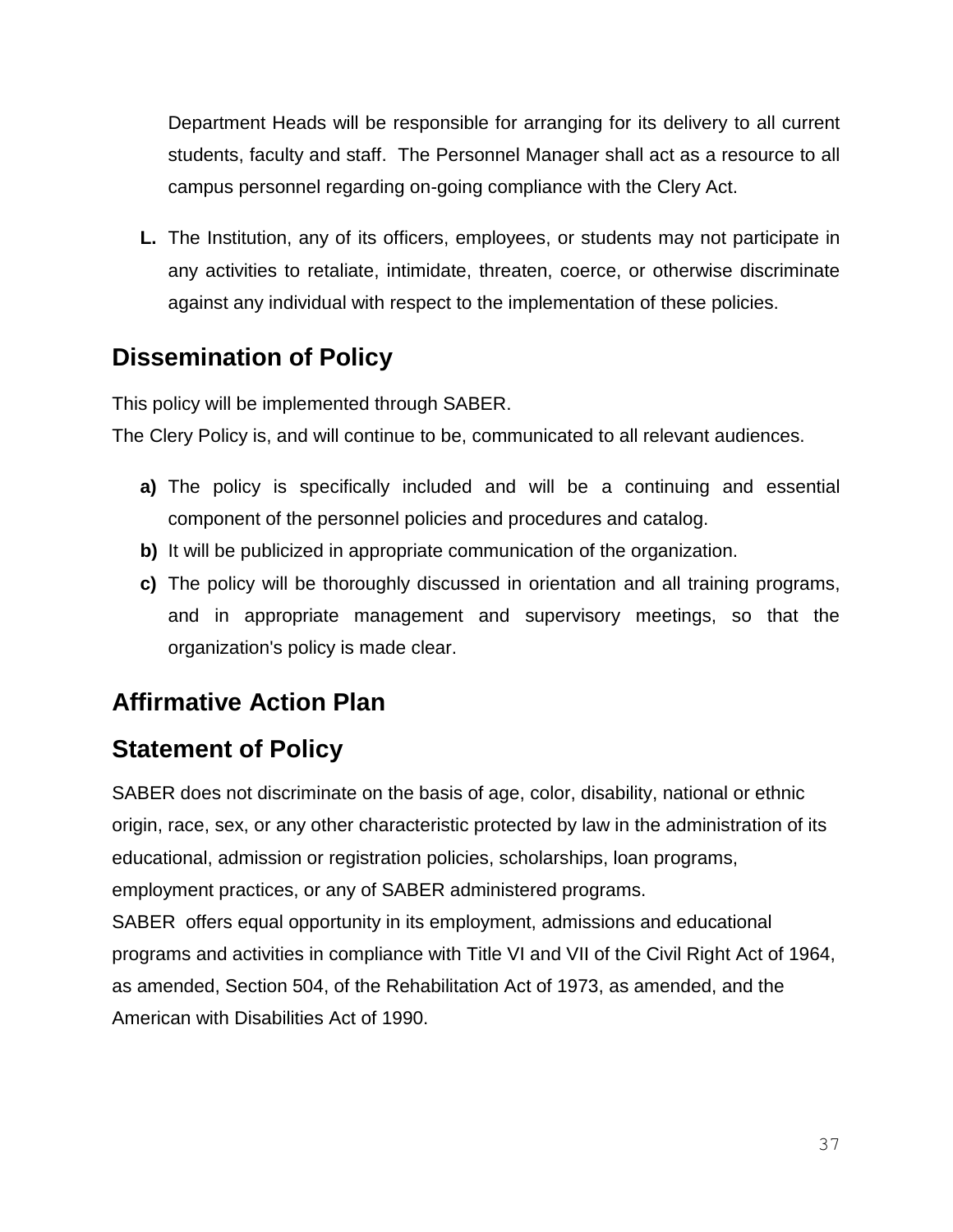SABER is fully committed to assuring equal opportunity and equal consideration to all applicants, employees and participants regarding training, promotion, salaries and other compensation, transfer and layoff or termination. In the implementation of this policy, it will aggressively seek personnel for all staff job levels by upgrading and promoting its members and also by recruiting minority group individuals.

SABER shall likewise assure equal opportunity to any handicapped person who is an applicant, employee or client unless the disability involved prevents satisfactory performance of the work involved.

### <span id="page-40-0"></span>**Reasonable Accommodations**

SABER is committed to providing reasonable accommodation to enable qualified employees and students with disabilities to perform the essential functions of their jobs or to attend SABER. Depending on the circumstances, reasonable accommodation may include modifying the environment, making facilities accessible, restructuring a job or class requirements, adjusting work schedules, granting leave, or other measures mutually agreed upon.

Any employee or student who believes accommodations are needed based upon disability is responsible for bringing the matter to the attention of their supervisor or instructor. In the case of disability, the employee or student may be required to provide medical documentation establishing the existence of a disability, any school-related restrictions, and the accommodation requested. All medical information will be kept confidential to the greatest extent possible.

### <span id="page-40-1"></span>**Dissemination of Policy**

This policy will be implemented through SABER.

The Equal Employment Opportunity Policy is, and will continue to be, communicated to all relevant audiences.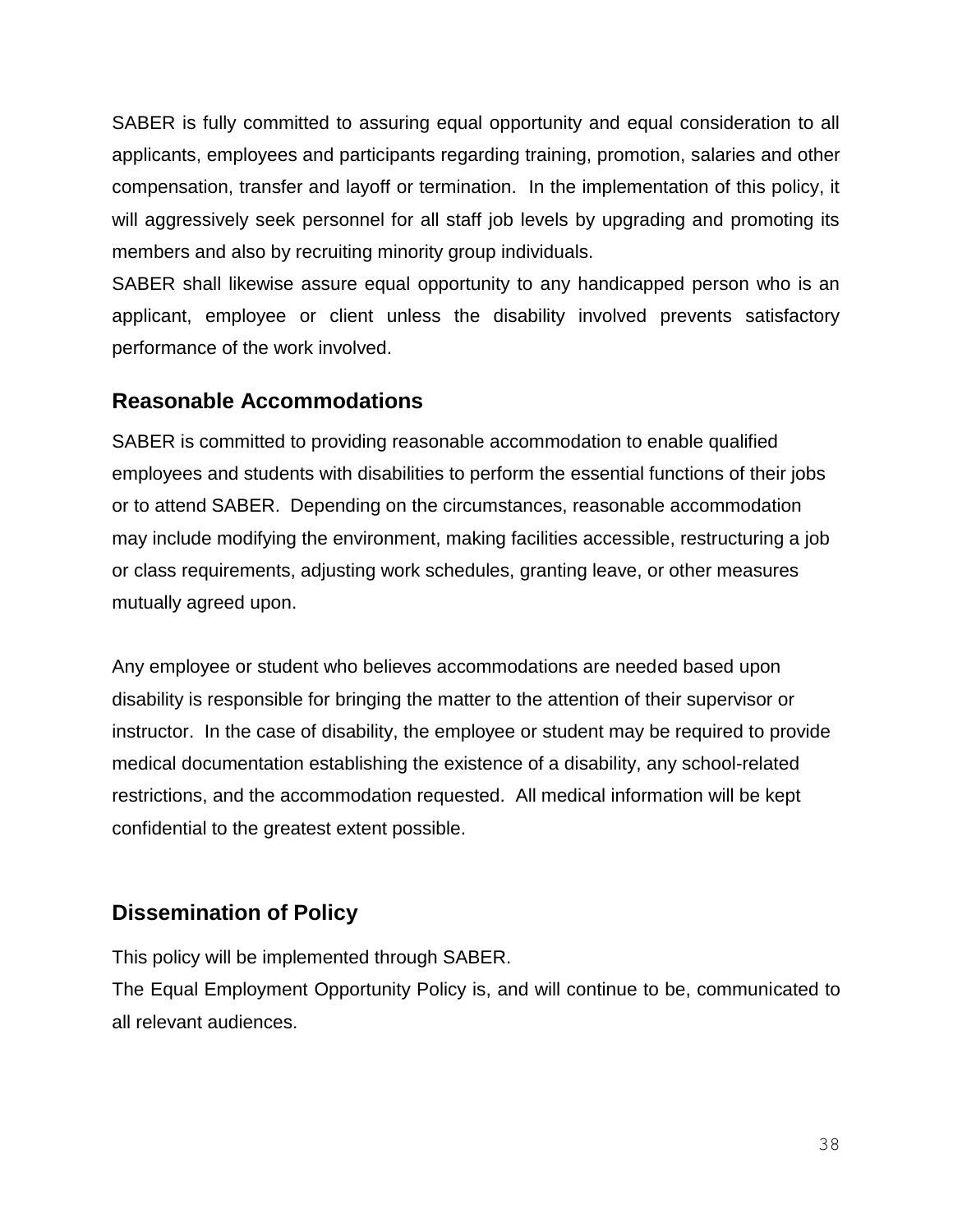- **a)** The policy is specifically included and will be a continuing and essential component of the personnel policies and procedures.
- **b)** It will be publicized in appropriate communication of the organization.
- **c)** The policy will be thoroughly discussed in orientation and all training programs, and in appropriate management and supervisory meetings, so that the organization's policy is made clear.
- **d)** Notices required by the Equal Employment Opportunity Commission, the Office of Federal Contract Compliance of the Department of Labor, and any state or city human rights agencies will be displayed in our offices and working areas.
- **e)** All sources contributing services to client's participants will be informed orally and in writing of the equal employment policy.

#### <span id="page-41-0"></span>**Responsibility for Implementation**

The designated official in SABER will be responsible for:

- **a)** Developing additional or amended policy statements as needed, additional Affirmative Action Plans, and internal and external communication techniques as directed by the Chief Executive Officer.
- **b)** Assisting in the identification or problems in administering this policy and helping to resolve them.
- **c)** Designing and implementing record keeping and audit systems that will measure the effectiveness of the SABER Affirmative Action Program, indicate the need for remedial actions and determine the degree to which the goals and objectives have been attained, keep the Chief Executive Officer of SABER informed of progress in attaining the objectives of the policy and Affirmative Action Programs and of the latest developments in the entire equal employment opportunity area.
- **d)** Provide reporting to and liaison with compliance agencies.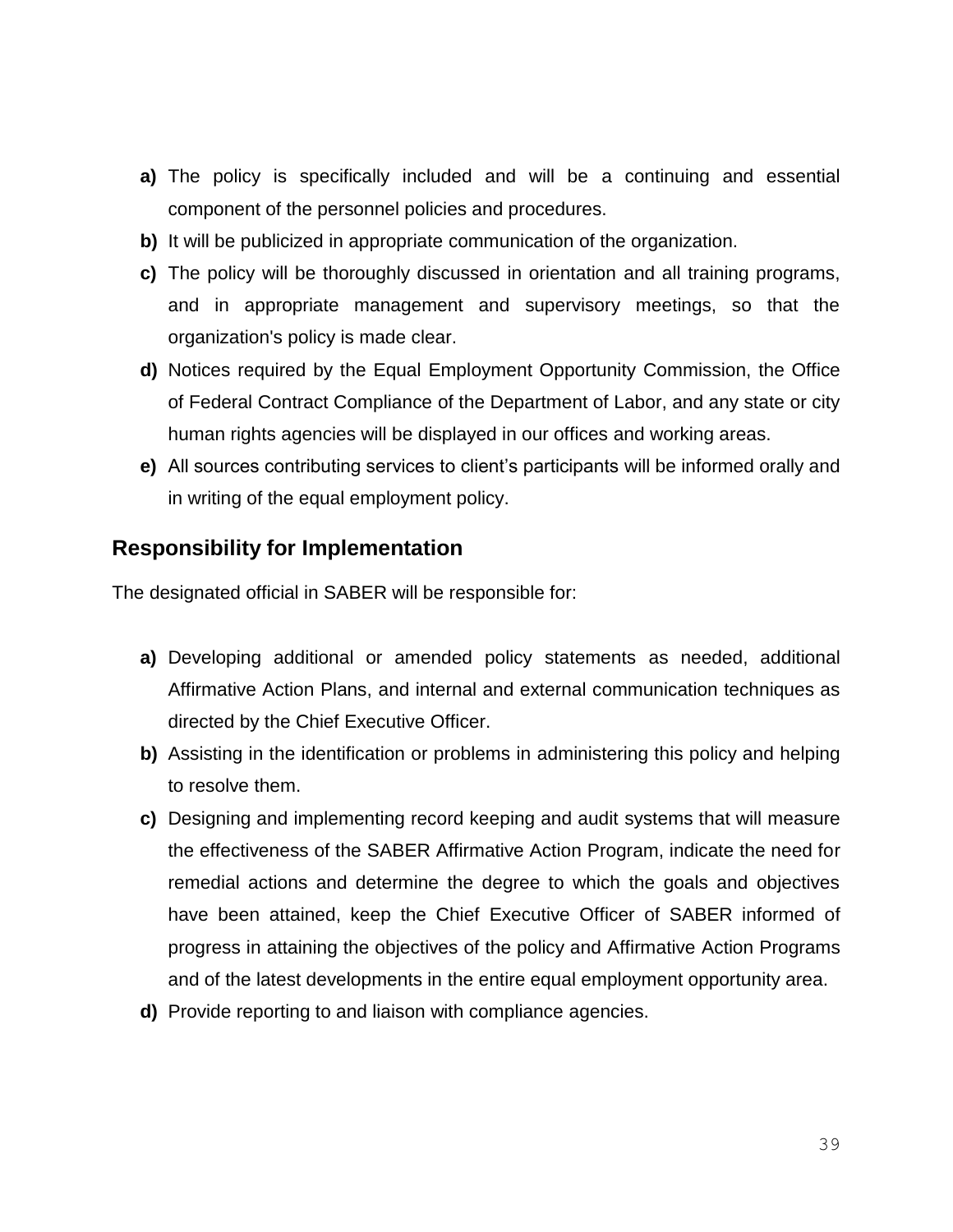# <span id="page-42-0"></span>**Confidentiality of Client / Student Information**

All information held in client's/student's record is confidential. SABER employees are required to maintain the confidentiality of information regarding clients/students. Information regarding clients/students shall not be exchanged or released without the individual's written consent. Access to records shall be restricted to program staff with the need to know and to government agencies governing, licensing and/or accrediting the programs.

# <span id="page-42-1"></span>**Copyright Infringement Policies and Sanctions (Including Computer Use and File Sharing)**

Incidents of abuse or misuse of SABER's computer resources will be reported to the appropriate agency head. Users who violate this Policy will be subject to penalties up to and including suspension and/or dismissal from SABER. Illegal actions will be reported to the appropriate department head, who will convene a committee to hear investigate and report outcome to COO. Administration will take appropriate action as dictated above including report to local, state, or federal law enforcement agency for investigation and possible prosecution.

Any unauthorized use of materials protected by copyright or other intellectual property rights is strictly prohibited by this Policy and will be considered Copyright Infringement. This infringement will include illegal downloading or unauthorized distribution of copyrighted material, including unauthorized peer-to-peer file sharing (File sharing is the practice of distributing or providing access to digitally stored information, such as computer programs, multi-media (audio, video), documents, or electronic book) Staff or Students violating this policy may be subject to suspension, dismissal and/or civil and criminal liabilities after protocol described on paragraph 1.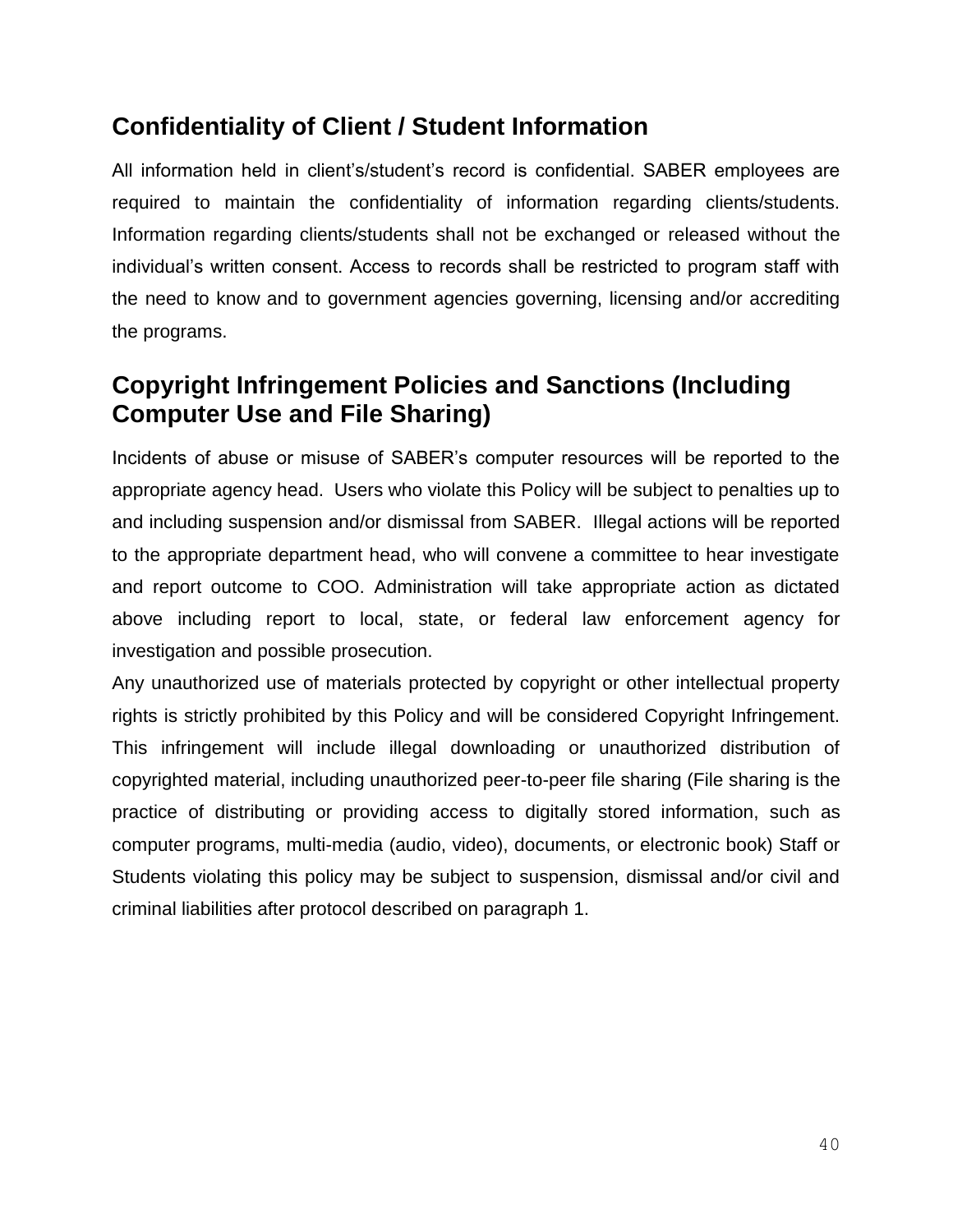# <span id="page-43-0"></span>**Personnel Programs, Records, and Reports**

### <span id="page-43-1"></span>**Statement of Policy**

The Chief Executive Officer shall designate an employee to serve as the Corporation's personnel officer or representative who shall have the responsibility for administering, within the Corporation, all personnel programs and these rules and regulations.

The designated employee shall establish and maintain all records required by these rules and regulations and any other records which are necessary to substantiate compliance with all laws relating to personnel matters and all provisions of these rules and regulations.

### <span id="page-43-2"></span>**Employee Records**

- **A.** The Corporation shall maintain individual personnel file for each employee which shall include, but not be limited to, the following:
	- **1.** A copy of the employment application.
	- **2.** A copy of any medical examination reports, if applicable.
	- **3.** A report of personnel action reflecting each appointment.
	- **4.** A Job Description.
	- **5.** A copy of any correspondence directly related to the employee's record.
	- **6.** A copy of Diploma or Transcripts whenever required by the position.
	- **7.** A copy of all performance evaluations.
	- **8.** A résumé
	- **9.** A Copy of Continuing Education Certificates if needed by the position.
	- **10.** Form CIE 402 if necessary.
	- **11.** Form W-4 Internal Revenue Service
	- **12.** Form I-9 Employment Eligibility Verification
	- **13.** Copy of Social Security Card, Driver's License, proof of citizenship and/or proof of lawful legal status to reside in the United States.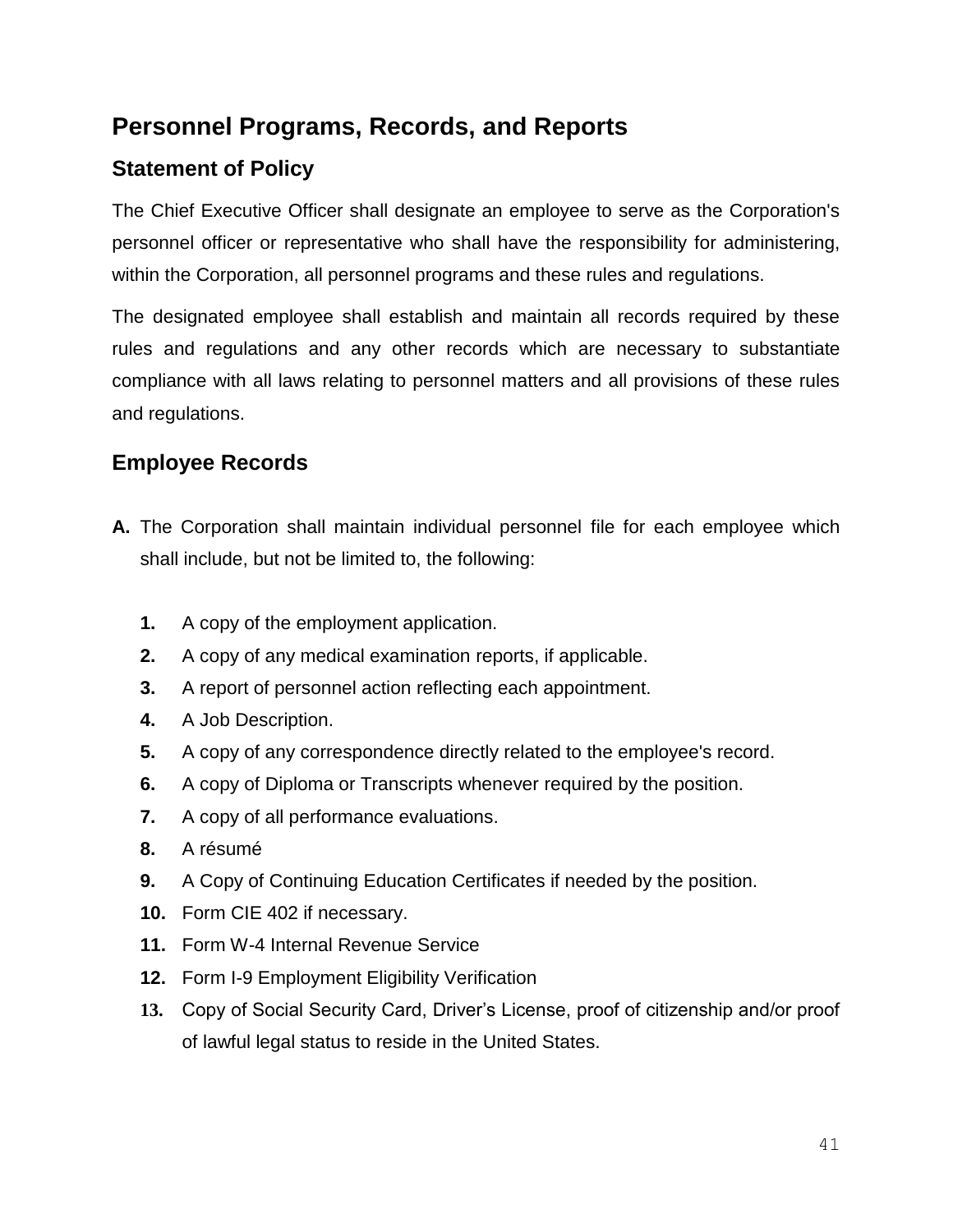- **B.** The employment application which is to be made a part of the employee's individual personnel file shall be completed, signed and filed.
- **C.** An approved copy of each report of personnel action shall be furnished to the official who is responsible for preparing the Corporation's payroll, and such form shall be the only authority for making payroll changes.
- **D.** An employee, on request, shall have the right to review his or her personnel file. On written request of an employee, a person so designated by the employee, shall have the right to review the employee's personnel file.

### <span id="page-44-0"></span>**Attendance and Leave Records**

Attendance and leave records shall be established and maintained for all employees and shall include, but not be limited to, annual leave earned, used and accrued; sick leave earned, used and accrued; compensatory leave credits used and accrued; and any other leave of absence with or without pay.

# <span id="page-44-1"></span>**Accrediting and Licensing Agencies**

SABER College is Licensed by the **Commission for Independent Education Florida Department of Education.** Additional information regarding this institution may be obtained by contacting the Commission at:

325 W. Gaines Street Suite 1414 Tallahassee, FL 32399-0400 Telephone: (850) 245-3200 or Toll Free 1 (888) 224-6684 License #1400

The Commission for Independent Education has statutory responsibilities in matters relating to nonpublic, postsecondary, educational institutions. In keeping with the Florida Department of Education's goals, some of these functions include consumer protection, program improvement, institutional policies and administration, data management, and the licensure of independent schools, colleges and universities.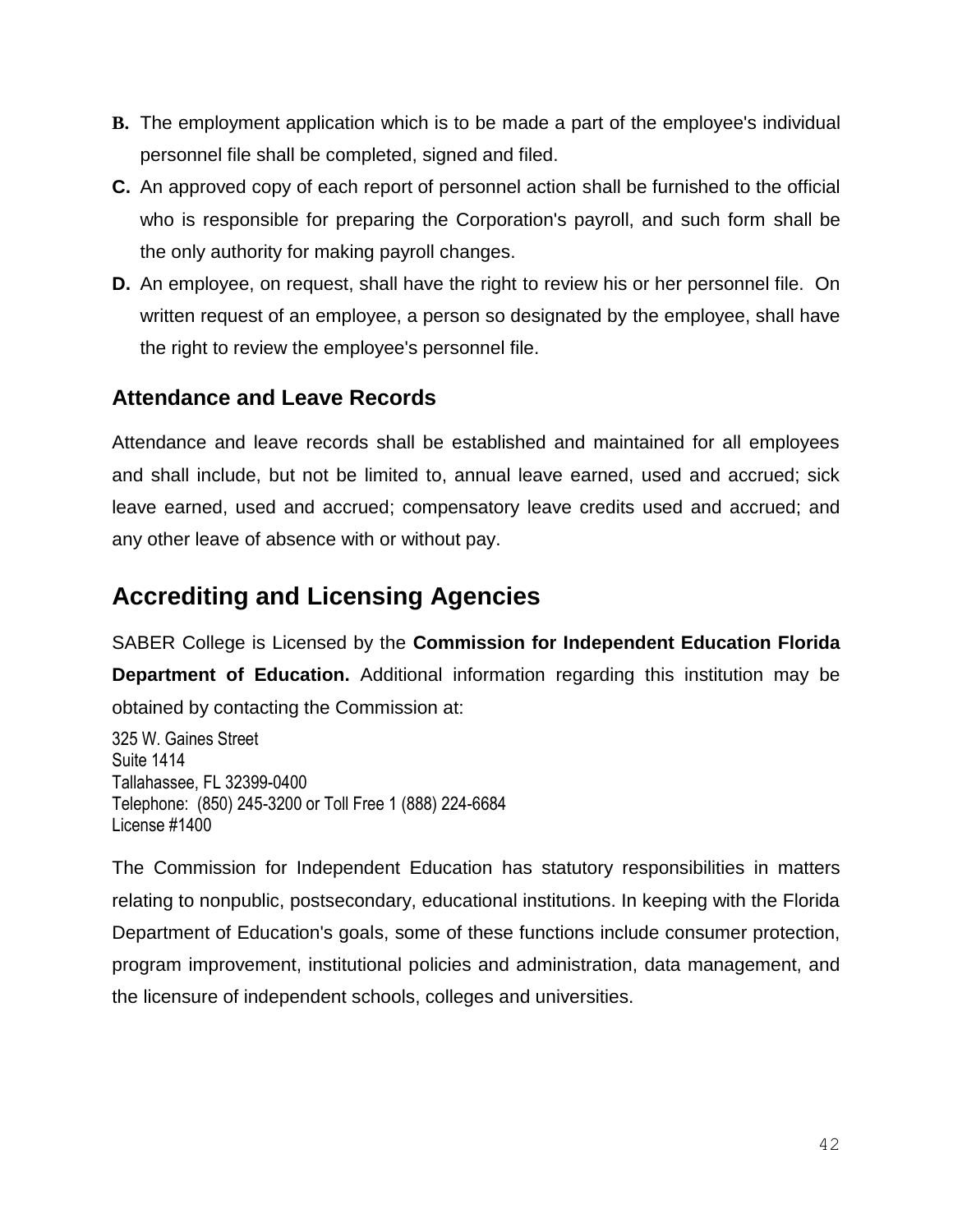SABER College is accredited by the **Council on Occupational Education**. 7840 Roswell Road, Building 300 Suite 325 Atlanta, Ga. 30350 Toll free: (800) 917-2081

As articulated by its membership, the mission of the Council is "assuring quality and integrity in career and technical education."

SABER College participates in the Title IV financial assistance programs approved by the US Department of Education. They may be contacted at:

Federal Student Aid/Program Compliance U.S. Department of Education 830 First Street, N.E., UCP, 7<sup>th</sup> Floor Washington, DC 20202 202-377-3057 phone 202-275-3486 fax

The Physical Therapist Assistant Program at SABER College is accredited by the Commission on Accreditation in Physical Therapy Education (CAPTE), They may be contacted at: 3030 Potomac Ave., Suite 100 Alexandria, Virginia 22305-3085 (703) 706-3245 [accreditation@apta.org](mailto:accreditation@apta.org) www.capteonline.org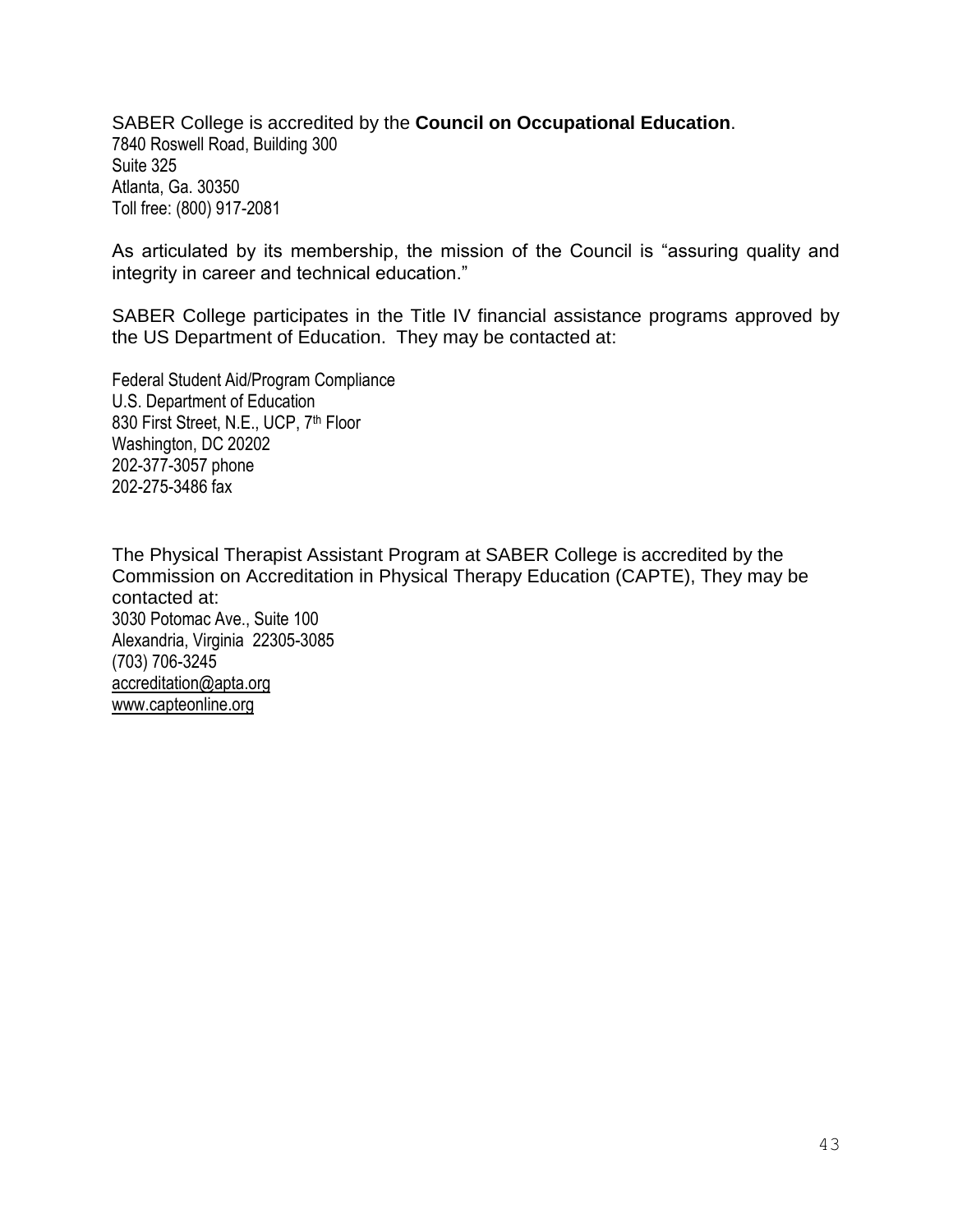### <span id="page-46-0"></span>**Compliance with Policies**

Policies and Procedures at SABER are designed to ensure the orderly and efficient operation of the College so that a safe and productive workplace and an environment conducive to student learning can be provided. It is the responsibility of each employee to know, understand and comply with all policies approved by the Board of Directors and Advisory Committees of the college, as well as any procedures developed and approved by the CEO. Department Heads are responsible for steering all compliance activities which are reviewed bi-annually by the Advisory Committee. The Advisory Committee Reviews compliance with program policies during its regular meetings, twice per year, during the months of April and November of each year. The committee reviews the Catalog, the Plans, Admission Policies, Facility, Equipment and Website, Programs curricula, length and current practices, and Program Outcomes. The Catalog and the Enrollment Agreement are reviewed during these Advisory Committee Meetings, and the new Catalog and/or agreement changes are made effective July 1<sup>st</sup> of each year. These reviews are based on input from staff and administration and are voiced at the meetings by the staff and administrative representatives.

In the meetings of the Advisory Committee, planned substantive changes are discussed, analyzed and the timeframe for effecting change is decided. The CEO is responsible for the unplanned substantive changes which are later discussed at the following Advisory Committee.

If the committee decides to change a level of accreditation or a change in the legal authority to provide postsecondary education, the CEO is responsible for effecting the change and completing all necessary documentation for the change.

Finally, any policy changes that may be needed in order to impact the outcomes are delineated in the following fashion: present policy, impact of present policy on the outcomes, new proposed policy, rationale for the new proposed policy, evidence of compliance and equitability of such policy, method of implementation and any considerations needed, timeline for change and cohorts impacted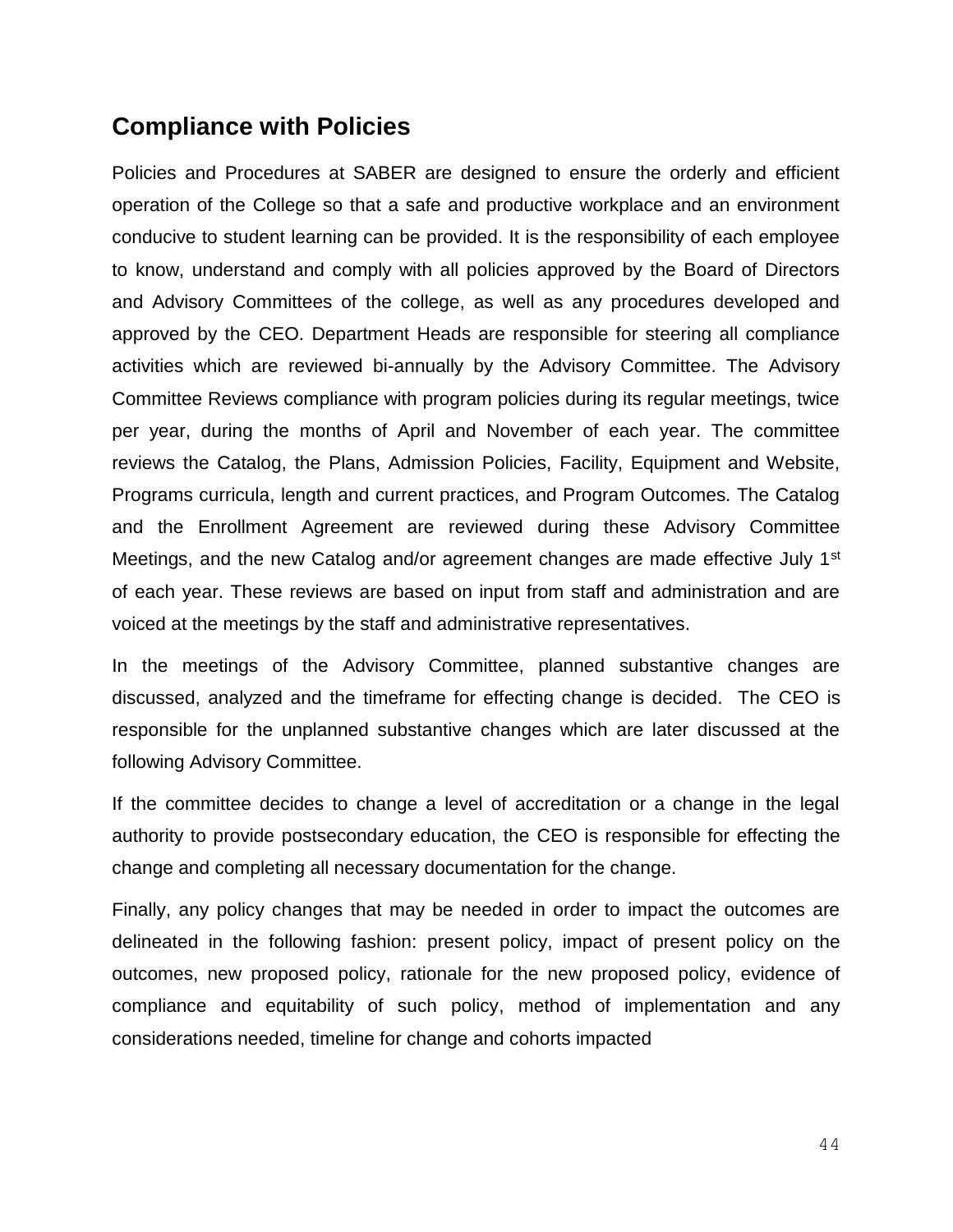# <span id="page-47-0"></span>**Institutional Budgets**

SABER has developed budgets that allow the financial department to follow established procedures. Budget managers review budget activities showing available budgeted funds and geared to the expenditure reports. Each department head is responsible for controlling the costs within the established budget. The Controller prepares an annual budget for each program and for the institution at large, this budget begins July 1 and ends June 30<sup>th</sup> of the following year.

Purchase requisitions are reviewed by the Purchasing Department against the budget for each specific department, to ensure availability of funds.

# <span id="page-47-1"></span>**Annual Reports**

SABER complies with regulations established by Licensing and Accrediting bodies, submitting Annual Reports which account for the Colleges annual performance. CIE Annual Report is submitted on November of each year, COE Annual Report is submitted on December of each year, the Board of Nursing requires a report on October of each year. PTA Program must submit an Annual Accreditation Report on December 1<sup>st</sup> of each year.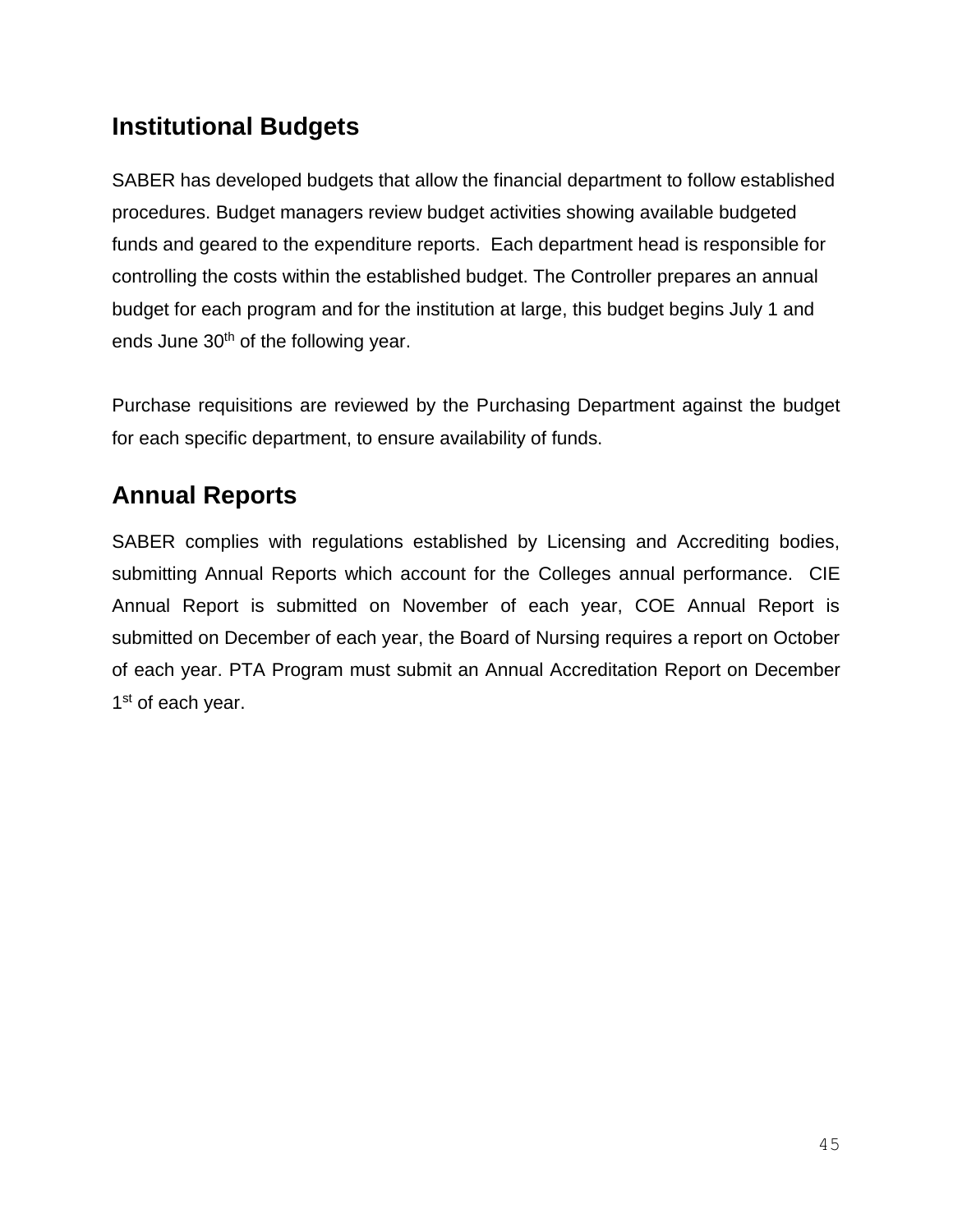### <span id="page-48-0"></span>**Definitions**

For the purpose of administering these rules and regulations, the following words and terms shall have the meaning indicated:

**ABANDONMENT OF POSITION** - The desertion by an employee of the employee's position for three (3) consecutive workdays.

**ADMINISTRATIVE LEAVE** - Authorized leave of absence with pay not chargeable against an employee's accrue leave credits.

**ANNUAL LEAVE** - Authorized leave of absence with pay granted an employee for vacation or other personal purposes.

**APPOINTMENT** - The act of placing an employee in an established position.

**DEMOTION** - Moving an employee from a position in one class to a different position in another class having a lesser degree of responsibility and a lower maximum salary.

**DISMISSAL** - The action taken by the Corporation to separate the employee from the position.

**FULL-TIME POSITION** - A position authorized for the entire normally established work period, daily, weekly, monthly, or annually.

**LAY-OFF** - Termination of employment due to abolishment of positions necessitated by a shortage of funds or work, or a material change in the duties or organization of the Corporation.

**LEAVE OF ABSENCE WITHOUT PAY** - Authorized leave of absence granted an employee for which period the employee shall receive no pay.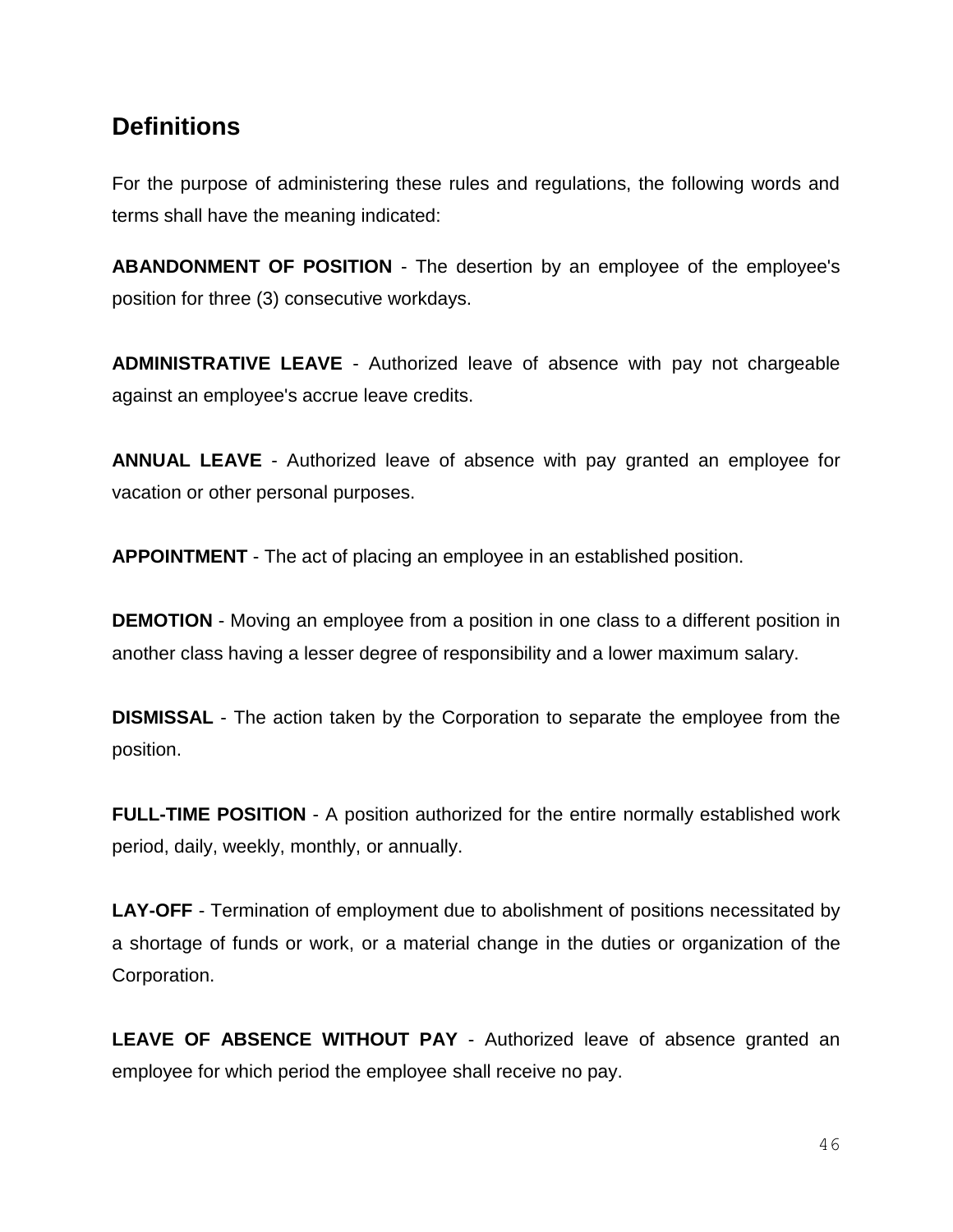**MATERNITY LEAVE** - Leave of absence without pay as requested by an employee for a period of up to three (3) months of anticipated childbirth. In case of adoption, maternity leave shall not exceed three (3) calendar months.

**OVERLAP IN POSITION** - A condition in which two employees are placed in the same position for the training of one employee to take over the duties of another employee, or for performing the duties of an employee who has been placed on leave with or without pay due to the employee's personal illness, injury or disability.

**PERFORMANCE EVALUATION** - The overall rating given an employee for the employee's performance during a specific period of service. Each employee shall be given one of five (5) levels of performance evaluation in accordance with the employee's overall level of performance and the following definitions:

- **A.** Outstanding An evaluation resulting from performance which is highly satisfactory and considerably above the performance standards of the position to which an employee has been assigned, and which cannot be exceeded by any appreciable difference by another employee.
- **B.** Above Satisfactory An evaluation resulting from performance which has been above the standard performance requirements of the position to which an employee has been assigned.
- **C.** Satisfactory An evaluation resulting from performance which fully meets the performance standards of the position to which an employee has been assigned.
- **D.** Conditional An evaluation resulting from performance which fails slightly to meet the minimum performance requirements for the position, but the employee shows potential for some improvement.
- **E.** Unsatisfactory An evaluation resulting from performance which fails considerably to meet the minimum performance standards of the position to which an employee has been assigned.